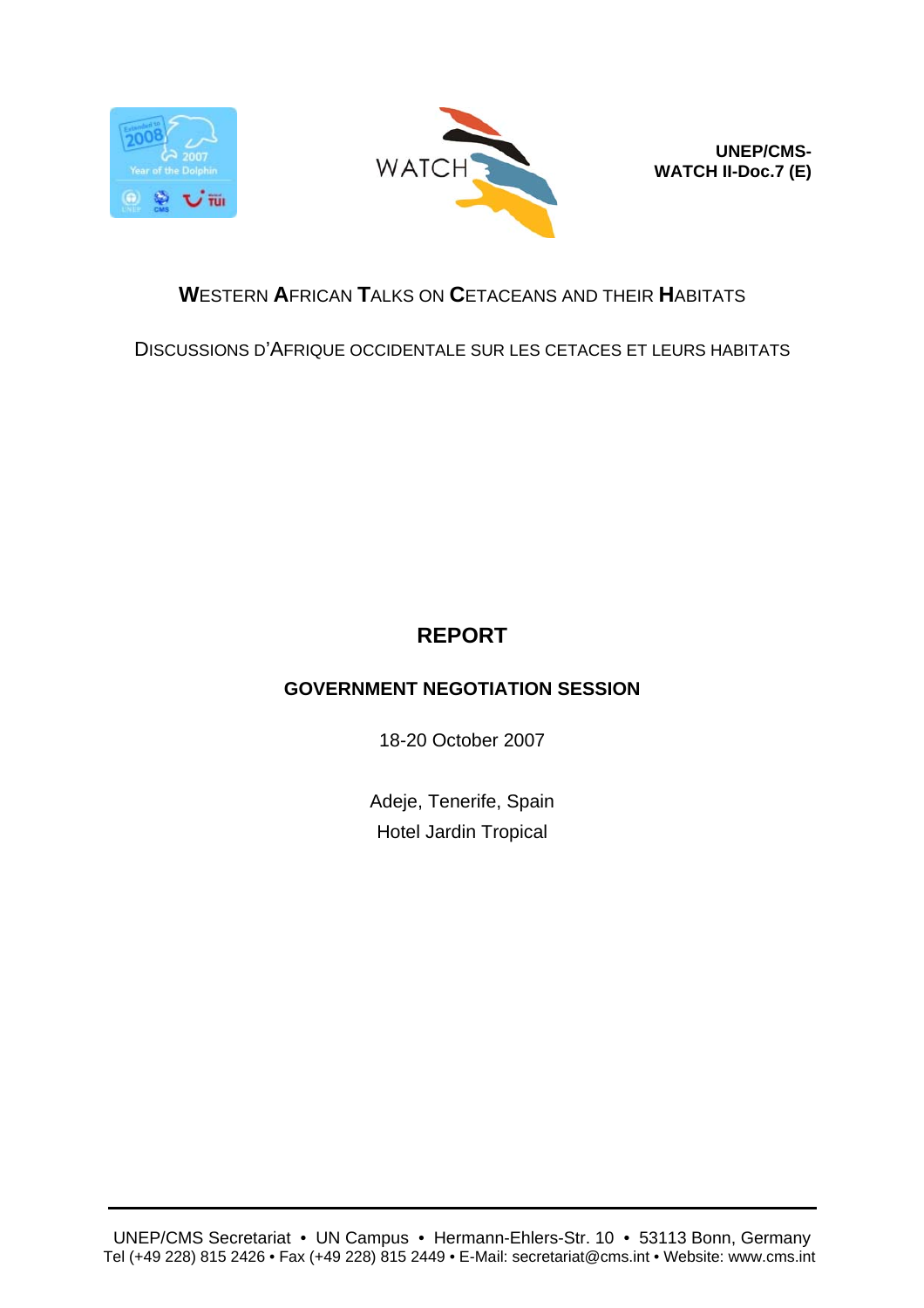# **Western African Talks on Cetaceans and their Habitats (WATCH)**



# **18-20 October, Hotel Jardín Tropical, Adeje, Tenerife, Spain**

# **1. Opening Remarks**

Robert Hepworth, Executive Secretary of CMS, opened the meeting. Juan Luis Rodriguez Luengo welcomed the delegates on behalf of the Government of the Canaries. Borja Heredia from the Ministry of Environment of Spain also welcomed delegates in the name of Spain and explained the meeting in terms of CMS priorities for cetacean conservation worldwide. Everyone present was aware of conservation problems faced by these species and international cooperation was essential to address them. Cetaceans were very mobile and needed effective, transboundary conservation measures.

Mr Hepworth explained that the WATCH meeting was the first of a series of meetings aimed at negotiating new CMS instruments being organised in the last few months of the year. The others concerned gorillas, raptors, dugongs and sharks, all of which were relevant to Africa. Africa was one of CMS's main strongholds with a high number of parties from the region among the total of 104. In West Africa membership was nearly 100% with just Sierra Leone left to be recruited. There were two exclusively African Memoranda of Understanding (MoUs) concerning marine turtles and African elephants and it was expected that in the course of this meeting, a new MOU on the conservation of the Atlantic populations of the monk seal would be signed.

CMS had a long established and growing interest in marine mammals. Several instruments for the conservation of marine mammals were already in place, including an Agreement for the conservation of Wadden Sea seals, an Agreement on the conservation of small cetaceans in the Baltic and North seas (ASCOBANS), an Agreement on the conservation of cetacean in the Mediterranean and Black Seas (ACCOBAMS) and an MoU on the conservation of cetaceans in the Pacific Islands Region. A meeting aimed at finalising an instrument for the Dugong was due to take place later in the year and there were plans for another small cetacean instrument in South-East Asia. The year 2007 had been declared Year of the Dolphin and it had proved such a success that the founding partners, CMS, TUI, ASCOBANS, ACCOBAMS and WDCS had agreed to its extension into 2008.

The WATCH negotiations were the culmination of resolutions from COP7 and COP8 and research work undertaken over the past ten years in West Africa by Koen van Waerebeek with support from CMS. It was now for the range states to determine what sort of instrument they wanted and what taxonomic scope to cover and to elaborate Action Plans for the cetaceans and manatees of the region. In conclusion, Mr Hepworth thanked the hosts, the donors and the supporting organisations and hoped the meeting would leave a tangible legacy for conservation.

Later on, Francisco Leon of the Government of the Canaries, also welcomed everyone, promised the commitment of the Canaries to cetacean conservation and thanked the organisers for honouring the islands. He also acknowledged the support of UNESCO, the town council of Adeje and the Spanish Environment Ministry. The Director General of Natural Environment passed on the good wishes of the President and the Environment Minister of the Canaries Government and stressed the importance to the Canaries and the whole Eastern Atlantic of maintaining its cetacean populations. In reply, Robert Hepworth commented on the warm welcome he and other delegates had received in the Canaries.

Marco Barbieri (CMS Scientific Officer) read out a list of observer organisations and

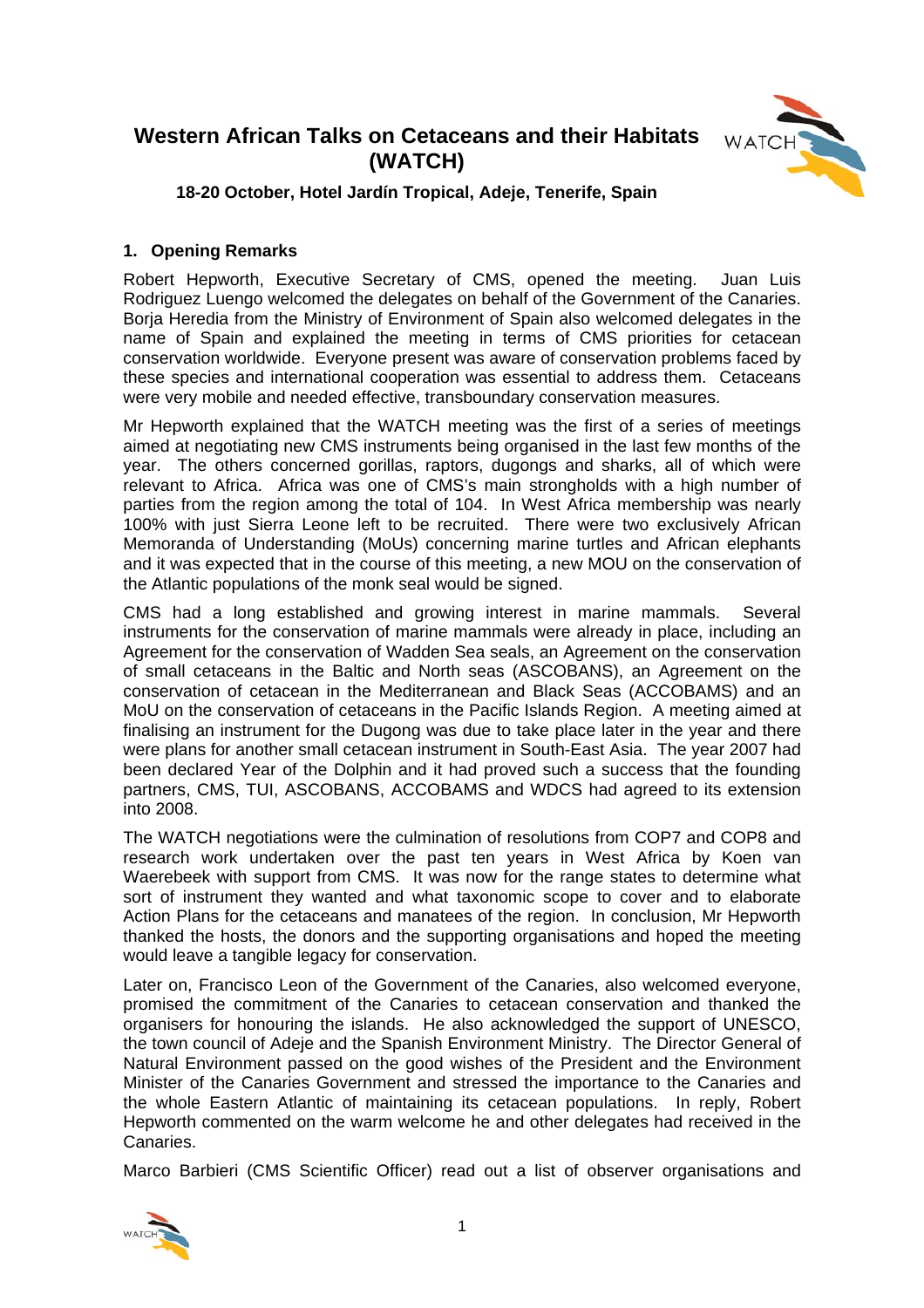experts present or registered who would be allowed to participate unless range states objected. No objections were made. A complete list of participants is attached to the report as Annex 1.

# **2. Signing of the Memorandum of Understanding Concerning Conservation Measures for the Eastern Atlantic Populations of the Mediterranean Monk Seal**

The representatives of Mauritania, Morocco, Portugal and Spain together with the Executive Secretary of CMS signed the Memorandum of Understanding Concerning Conservation Measures for the Eastern Atlantic Populations of the Mediterranean Monk Seal. Boria Heredia (Spain) gave a presentation outlining the history and aims of the Monk Seal MoU. In his presentation he spoke about the two colonies of Monk Seals existing in the Atlantic, which represent half of the total population in the world, estimated at 400 individuals. He highlighted that this species was classified as critically endangered by the IUCN. Among the main threats to the Monk Seal, he underlined by-catch, habitat disturbance and direct hunting. He also acknowledged the labour of the scientific work group and outlined the negotiation process since it began in Las Palmas in 2000, through the Segovia meeting (2001), Dakhla (2004) and Funchal (2006), until the approval of the Action Plan in Nairobi (2005). By means of this Action Plan, the MOU would be implemented and it was hoped would lead to the species' recovery. The representative of Morocco also expressed his delight at being able to sign the agreement and said that conservation measures had been taken since the 1990s, including a fisheries exclusion zone. The representative of Senegal reported that sporadic sightings of the species were being reported in that country. Robert Hepworth, the Executive Secretary stressed the importance of the agreement in the light of the species' threatened status and thanked all the people involved in the negotiation process.

# **3. Weaving a Fabric of International Conservation: The Potential of CMS for Protecting and Conserving Cetacean Populations**

Nicola Hodgins (WDCS) made a presentation entitled "Weaving a Fabric of International Conservation: the Potential of CMS for Protecting and Conserving Cetacean Populations". She highlighted CMS's role and the main threats faced by cetaceans, namely bycatch, climate change, ship strikes, pollution, habitat degradation, noise, direct take and harassment. In the face of growing threats, there was a greater need to foster international cooperation, especially for long-ranging migrant species using different habitats and crossing national and international maritime boundaries. National authorities could not manage the habitats in isolation and CMS provided an appropriate legal framework facilitating effective protection through international cooperation by means of regional instruments: Agreements and MoUs with their associated Action Plans. So far 16 agreements had been concluded with more in the pipeline.

Three existing agreements dealt with cetaceans – ASCOBANS, ACCOBAMS and the Pacific Island Cetacean MoU. WATCH would deal with the West coast of Africa and there were moves for an initiative in South East Asia and the Bay of Bengal. The Conference of the Parties had passed resolutions on bycatch leading to the appointment of a specialist scientific councillor to lead on the issue. The COP had also considered the impacts of oil spills and climate change.

CMS had a varied role, with contributions to research, species monitoring, whale watching, networking, idea sharing, capacity building and acting as a conduit for funding. In the global strategic aims set by CBD for the year 2010, CMS had been recognised as the lead partner for migratory species.



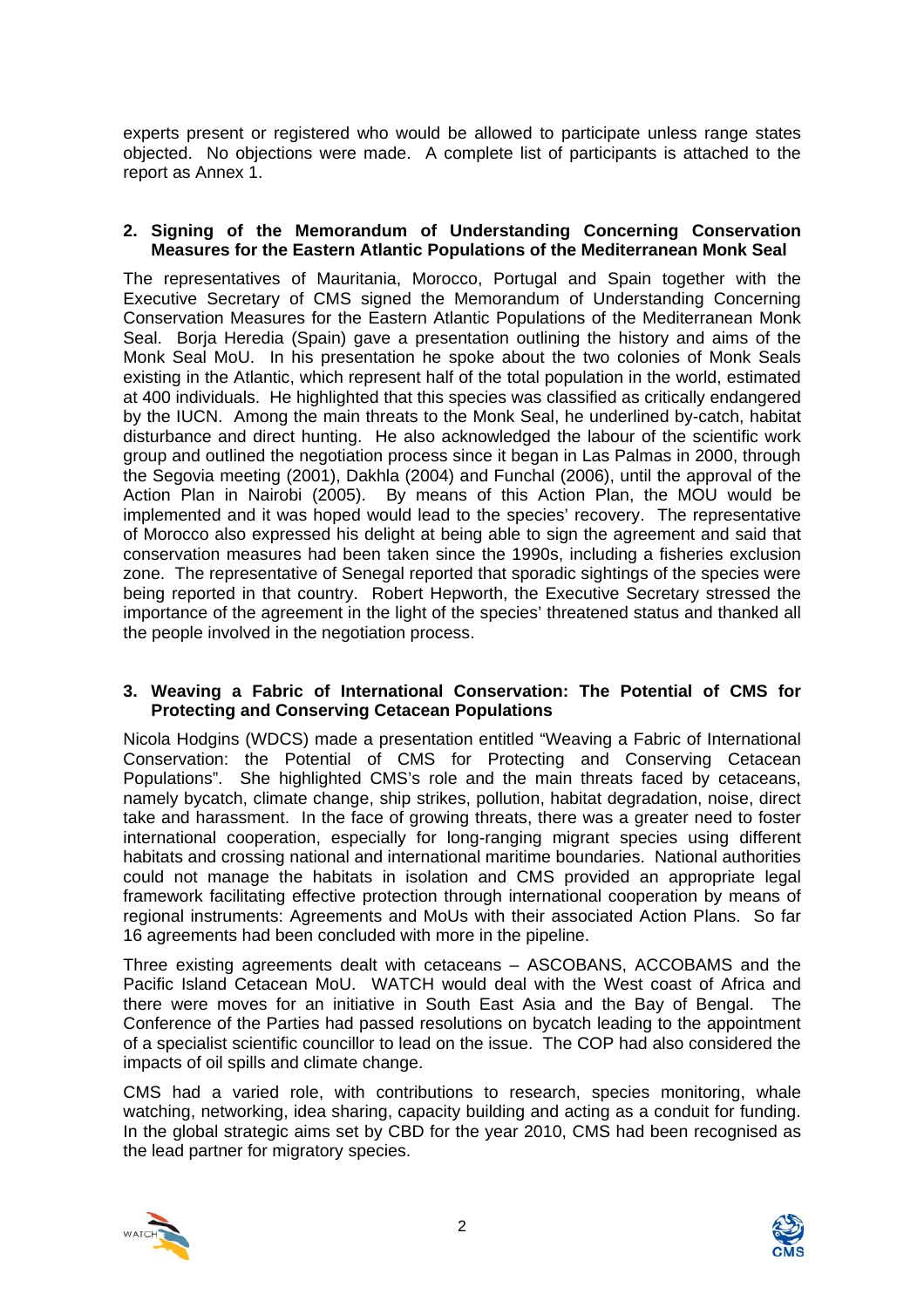Ms Hodgins concluded by saying that cooperation was the key. The watchwords were: Consistency, Continuity and Connectivity. She hoped that the range states would be ambitious and ensure that the High Seas were covered and committed the NGO community to support their efforts, citing the positive experience of WDCS as partner to CMS.

# **4. Adoption of the Meeting Agenda, Schedule and Objectives**

The meeting was invited to adopt the agenda and schedule, subject to one change to the timetable set out in Document 1 rev 1 involving delaying the signing ceremony for the Monk Seal MoU (Item 2) until the afternoon session. In addition to the main plenary session, *ad hoc* working groups would be established as appropriate and needed, which might need to operate during meal breaks and in the evening. The agenda is attached to the report as Annex 2. The broad objective of the meeting was to determine what sort of instrument the range states wanted to conclude together with its taxonomic and geographic scope and to make as much progress as possible towards its conclusion.

# **5. Election of Officers**

An informal heads of delegation meeting had proposed that John Mshelbwala (Nigeria, Chair of the CMS Scientific Council) should chair the meeting. He was elected by acclamation.

Thanking the delegates for their confidence, Mr Mshelbwala asked for a forthright, open and honest discussion. He reminded the meeting that CMS operated on the basis of sound science and the Scientific Council had recommended that action be taken for cetaceans in the Eastern Atlantic. The meeting presented an opportunity of policy officials from Ministries to discuss conservation issues with the scientists.

# **6. Establishment of Credentials Committee**

The following countries volunteered to serve on the Credentials Committee: Morocco, Nigeria, Chad, Congo and South Africa and they elected Chad to the chair. Marco Barbieri (Secretariat) requested all delegations to submit their credentials to the Secretariat.

The Credentials Committee reported daily on their activities. In conclusion, Chad reported that credentials had been submitted by 17 countries, namely Angola, Burkina Faso, Cape Verde, Chad, Congo, Côte d'Ivoire, Guinea, Liberia, Mali, Mauritania, Morocco, Niger, Nigeria, Portugal, Senegal, Spain and Togo, thirteen issued by Foreign Affairs ministries and four by Environment ministries. All credentials had been accepted.

# **7. Background to the CMS Initiative on Western African Aquatic Mammals**

Marco Barbieri (Secretariat) explained the historical background leading to the WATCH negotiations. The Scientific Council had sanctioned some research work, with an initial project in Senegal, Gambia and Guinea-Bissau in late 1990s (known as WAFCET-1). This was followed by a second project in the Gambia and Senegal with special focus on the Atlantic hump-backed dolphin (*Sousa teuszii*) (WAFCET-2) and a third project aimed at assessing cetacean bycatch and exploitation in Ghana and Togo (WAFCET-3). Koen van Waerebeek had led much of this work with assistance from IFAW.

In 2000 a workshop was held in Conakry hosted by Guinea and attended by representatives of seven West African countries. This meeting recommended that a



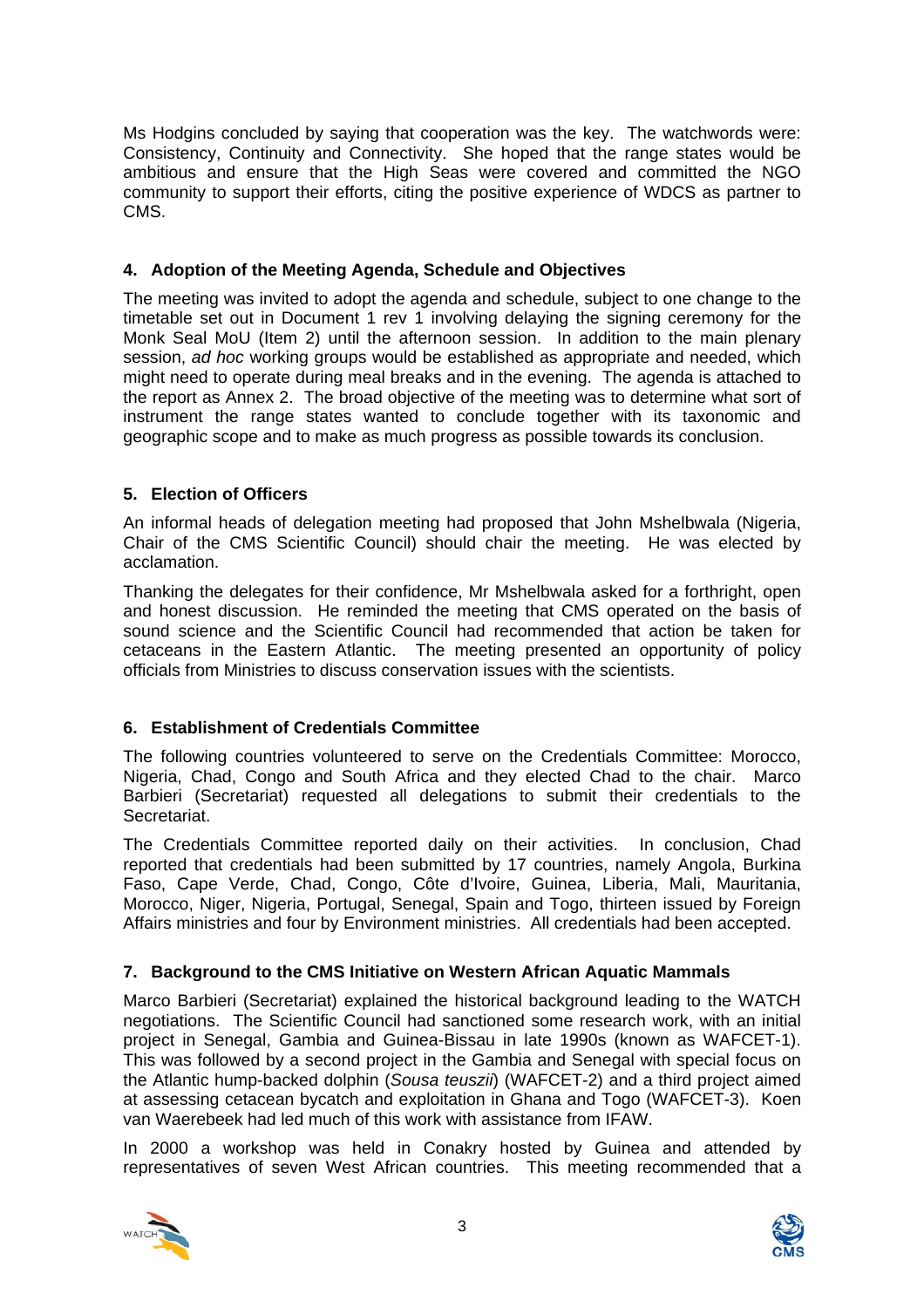CMS instrument be concluded and that it should also cover manatees. The CMS Conference of the Parties in 2002 (COP7) passed a resolution and a recommendation concerning a West African instrument, reaffirmed at COP8 in 2005 through Resolution 8.5.

# **8. Synergies with the Abidjan Convention**

Nasséré Kaba, the interim coordinator of the Abidjan Convention, explained the role of the Convention, which had been adopted in 1991 and entered into force in 1994. It covered the west coast of Africa from Mauritania to South Africa and also had a protocol concerning combating pollution.

The components of the Abidjan Convention's Action Plan were designed to address fundamental national and regional problems, and progress had been achieved regarding marine and coastal pollution and coastal erosion (WACAF8). The Convention collaborated with IUCN over identifying the areas needing special protection. Evaluations had been carried out on the conditions of deltas, coral, swamps and mangroves and guidance published on the management of sensitive habitats in collaboration with IUCN, UNEP and national authorities. WACAF9 focused on manatee and cetacean populations and was again a collaborative effort with IUCN. The Abidjan Convention worked also with Wetlands International.

There were a number of examples of overlaps with CMS where synergies could be found. An institutional MOU between CMS and the Abidjan Convention was under consideration.

The regional marine conservation programme (PRCM from its French title) focused on the manatee in the countries of Senegal, Mauritania, Gambia, Guinea and Guinea-Bissau. All levels of government were involved together with local communities.

Mauritania pointed out that there were other regional initiatives with which the CMS Agreement would have to harmonise, one example being the WWF action plan. Mamadou Diallo (WWF) informed the meeting that a presentation of the action plan would have been given later in the agenda, and that specific questions concerning synergies could be raised at that time. He wanted to point out that WWF had coordinated the elaboration of the Action Plan, which however was the result of a cooperative effort undertaken within the regional marine conservation programme (PRCM from its French title) in which 6 countries (Senegal, Mauritania, Gambia, Guinea, Guinea-Bissau and Sierra Leone) had participated. The Action Plan had been endorsed by those countries and efforts were being undertaken to identify resources for its implementation.

Marco Barbieri explained the perspective of CMS concerning synergies of the new instrument with other relevant tools and initiatives. CMS had no intention to replace with the new instrument any initiative which was already existing or under development. The spirit with which CMS was developing the new instrument was to provide a suitable legal and institutional framework that could facilitate the implementation and further development of all those initiatives, promote synergies, reduce duplication and optimise use of resources. It was in that perspective that a new instrument could have an added value to the existing tools addressing similar issues. The rationale of focusing on the Abidjan Convention, which was indeed just one of many initiatives undertaking relevant work, was that the Abidjan Convention had a geographic coverage very similar to the one foreseen for the new CMS instrument, and a clear mandate from its parties to deal with cetaceans and manatees. CMS had positive experience of collaboration with regional seas conventions and action plans, notably in the Mediterranean and Black Seas, where ACCOBAMS worked hand in hand with the Barcelona and Bucharest Conventions, and in the Pacific where a harmonious relationship had been established with SPREP. Synergies were to be developed also with the Ramsar Convention, which was relevant



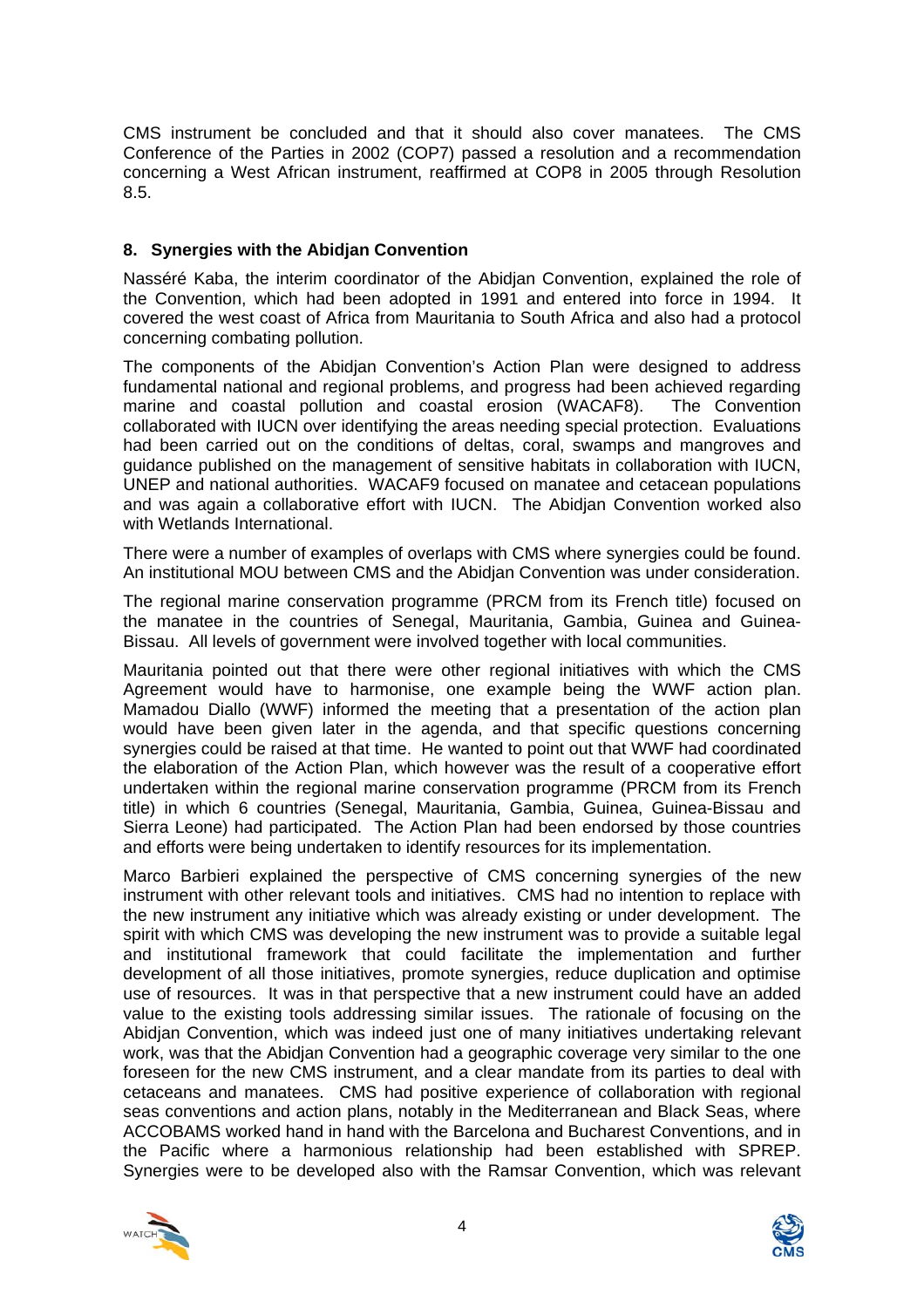for freshwater and marine coastal habitats, and with the African Convention on the conservation of nature and natural resources.

Niger expressed satisfaction that the Abidjan Convention wished to collaborate with inland countries such as Niger, Mali and Burkina Faso on the conservation of the manatee; he expressed the wish that representatives of the government be involved in the process of elaboration of the relevant strategy. Togo confirmed that some involvement was at governmental level and some at non-official level. Togo added that many governments had difficulty compiling reports and data and any help that WWF could offer would be appreciated. WWF clarified that the work on manatee was coordinated by Wetlands International within the framework of the Regional Coastal and Marine Conservation Programme for West Africa (PRCM).

The Chairman said that in general coordination within countries needed to be strengthened. It seemed that sometimes governments were not aware of all aspects of what NGOs were doing within their countries and some opportunities were being lost.

In response to a question from Liberia about mechanisms for building synergies and coordination, Ms Kaba informed the meeting that coordination within countries in relation to initiatives of the Convention was expected to be achieved mainly at the level of the national focal points for the convention. With a view to improving communication and sharing information, the Abidjan Convention had established a mechanism of national reporting. At the international level, the Abidjan Convention work plan included a constituent concerning collaboration with other organisations, and it was in that context that the Abidjan Convention was negotiating a Memorandum of Cooperation with CMS. Collaboration was also established within the three Large Marine Ecosystem projects in the region, namely those for the Canary Current, the Gulf of Guinea and the Benguela Current.

Guinea suggested that synergies be looked for also with the Convention on Biological Diversity (CBD). Guinea had taken inspiration from the outcomes of the Conakry workshop (2000) to define a conservation policy for the country, which had led to the establishment of the National Protected Areas Centre, which was responsible for the implementation of conservation programmes related to international treaties such as CMS, CBD and Abidjan Convention. Togo concurred that the research baseline underpinning conservation work was low in parts of Africa. Mali was satisfied with the work done in the sub-region but there was still room for improvement possible. Communication was important and fora such as the WATCH negotiations allowed national representatives to identify common concerns and set regional priorities. Senegal was encouraged by the growing interest being shown in the region where more initiatives were being launched, but while research led to reports and action plans, they gathered dust on the shelves too often for lack of resources for implementation.

# **9. Conservation Status of the West African Manatee and Action Plan**

Marco Barbieri introduced the next speaker, Tim Dodman of Wetlands International. He explained that after a great deal of work on the manatee, a strategy developed by several organisations under the leadership of Wetlands International for the species was close to completion.

Mr Dodman introduced the conservation strategy for the West African manatee. He briefly outlined some main features of the biology of the species, in particular its range. The species had a wide distribution covering most of the Atlantic coast of Africa, between the Senegal River and Angola, where it lived in mangroves and lagoons but not the open sea. It was also found up most main rivers like the Niger and in the Chad basin. It was rare in the Congo basin because of the cataracts.



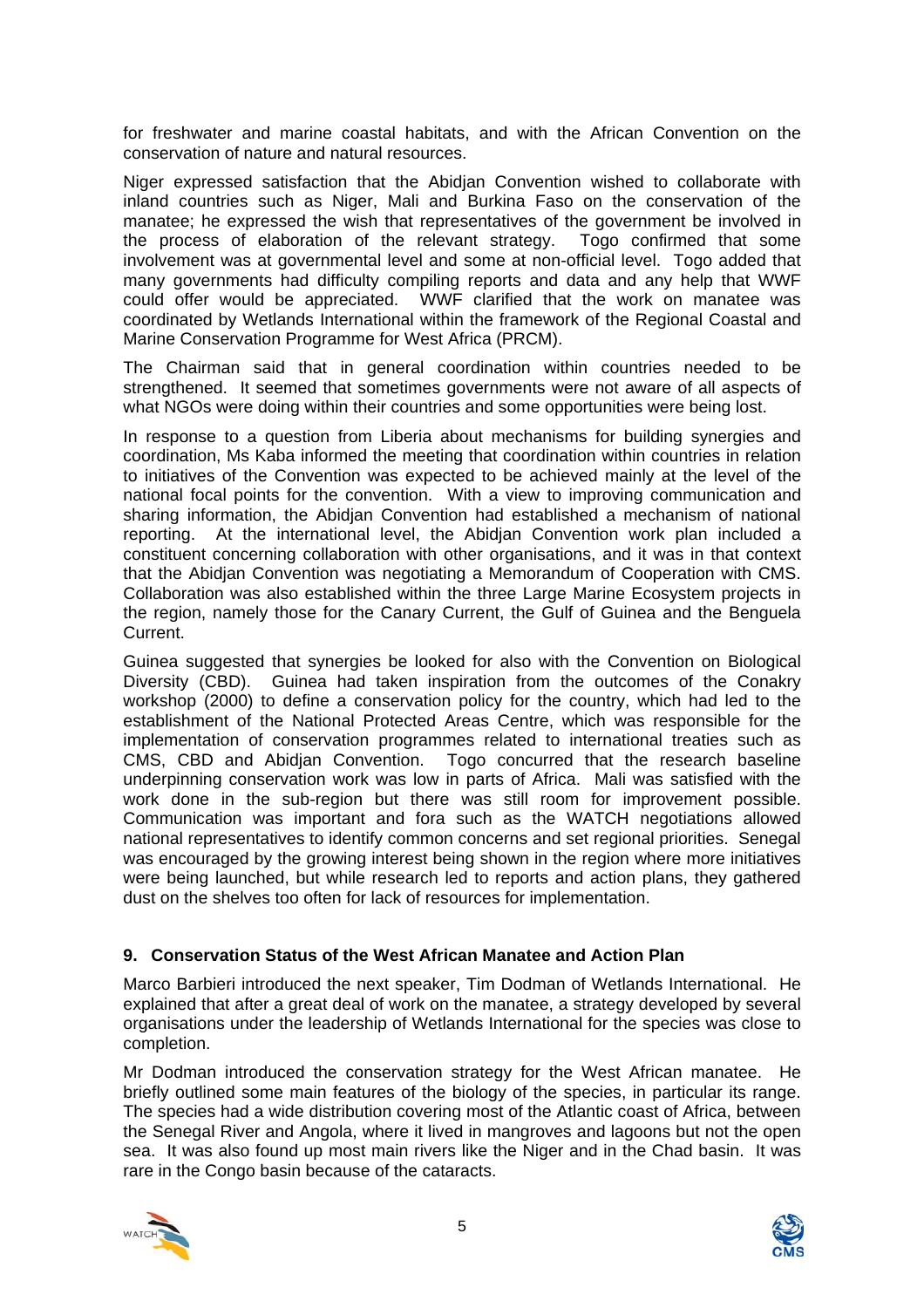The species' population status was in decline and its range contracting. Isolation of populations was occurring due to the construction of dams and some effects of desertification and sand deposition in rivers. It was threatened across its range according to IUCN red data listing and was listed on Annex II of CITES and on Appendix II of CMS. Although protected under national legislation in most countries, enforcement was difficult due to lack of resources.

The main threats were: bycatch in fishing nets, direct take, habitat loss through human activities and climate change, and isolation of populations. Some fisheries techniques such as long nets cast across the entire breadth of a river were particularly problematic. Manatees were taken for their meat and blubber. Despite these threats, the species had a strong cultural value in many parts of its range, and in some areas it was forbidden to kill them, or could be done only under some special traditional permit.

The manatee was a good flagship species, occurring across a range of wetlands and its presence was a sign of the health of the ecosystems. It was potentially highly valuable as a tourism asset, but this industry was in its infancy in many of the countries concerned.

Several conservation initiatives had been developed over the years. At the regional level, Wetlands International had been initially involved in work under the Niger Basin Initiative. PRCM had subsequently provided a regional framework to share tasks among international organisations and national agencies. The first regional meeting was held in1998 and Dakar hosted a larger one in 2006. Guinea-Bissau already had a national strategy and site based initiatives were being conducted in Côte D'Ivoire, Ghana and Angola. Community-based manatee sanctuaries had been established in Chad and some relocation work had been undertaken in the Senegal River to move individuals from dwindling pools to the main river channel.

Sub-regional fisheries commissions covered the distribution range of the species, as well as river basin authorities for the Cad Lake and the Niger, Gambia and Senegal rivers. Countries were parties to relevant treaties such as CMS, Abidjan and Ramsar conventions. The need of a regional conservation strategy for the manatee to address the population decline and the threats in the origin of it had been expressed in competent fora such as CMS and the Abidjan Convention. CMS could provide an international approach towards protecting a shared resource of great value.

Field questionnaires circulated in the PRCM area had yielded positive responses. Commitment had been demonstrated through the first regional strategy meeting in Dakar in December 2006. High level governmental participation in the Abidjan and CMS processes was a good omen, although some technical experts had been excluded while others were too busy to attend.

Main objectives and expected outcomes of the Strategy were:

- The adoption, implementation and enforcement of effective policies and legislation across the region.
- Conservation and management: to address baseline knowledge and build on tried and tested techniques. Establishment of an international network through CMS. Training and capacity building.
- Habitats conservation and restoration: protection of the excellent habitat in coastal lagoons of the Congo. Restoring of degraded habitats and creation of sanctuaries. Reduction of capture and killing.
- Awareness raising and education: targeted campaigns, integrated into other public awareness programmes. Practical training for community-based organisations; media work.



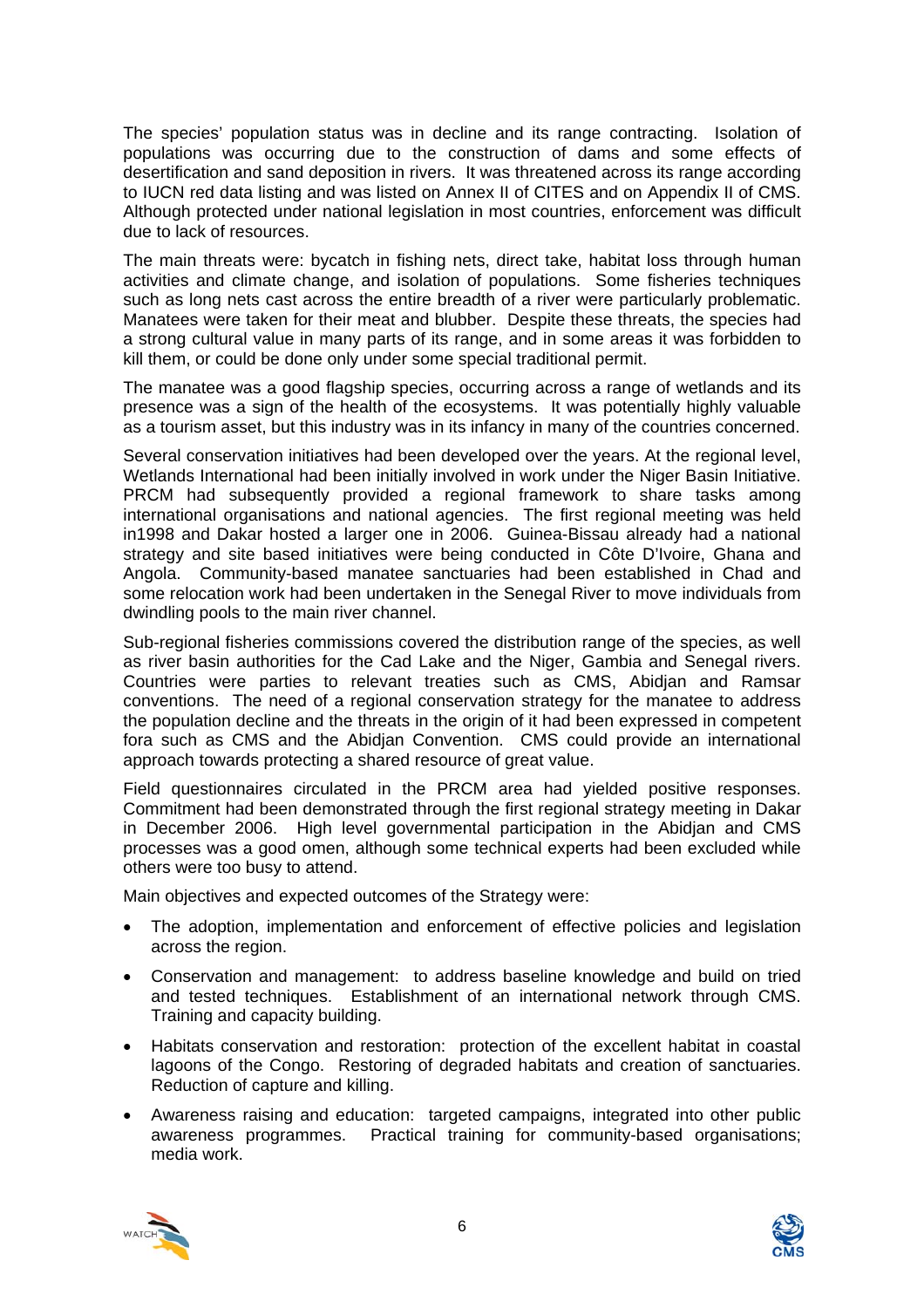In terms of relevance o CMS, the West African manatee was an international resource which lived in transboundary waters (Senegal, Niger and Congo Rivers) and to a lesser extent along the coast. Some major threats were actually directly related to the migratory habit of the species (e.g. dam construction on rivers).

The manatee was covered by several other MEAs, but no specific, international instrument existed yet. The CMS COP in recommendation 7.3 encouraged range states to consider adopting an MOU and developing an Action Plan. CMS had a role in providing a legal framework and capacity building and establishing networks.

The next steps were to publish and distribute the strategy (in English and French), investigate options for raising funds for the strategy and raise awareness. In conclusion, Mr Dodman pointed out that UNEP had shown a clear interest through the CMS and Abidjan processes and it was now incumbent on national focal points to follow up with actions at the country level. Endorsement of the Conservation Strategy was a logical initial step. Other preliminary steps included the establishment of an expert network for West African manatee that could help in turning the Strategy into real conservation action.

The chairman thanked Mr Dodman for his presentation and remarked that the manatee was present in Nigeria where it was subject of traditional hunting, its docile nature making it an easy target, especially in dry seasons when the water channels were reduced and silted up.

Mauritania asked first what the population estimates were and how many young were born each year and secondly, how in view of its status it was not listed on CMS I and why if it was revered was it slaughtered for meat and blubber.

Mr Dodman pointed out that population estimates were difficult. Local rather than regional censuses had been conducted. He personally believed that the total population was below 10,000 individuals. Marco Barbieri explained the process of listing species on the CMS appendices, which required that a formal proposal be submitted by at least one Party to the Convention for consideration by one of the regular meetings of the Conference of the Parties. A proposal for listing the species on Appendix I had not been submitted yet, while it had been already included on Appendix II. A species' listing did not automatically change as its Red Data list category changed. However, the last meeting of the CMS Scientific Council had suggested the opportuneness of a listing on Appendix I. Dr Perrin confirmed that it was up to the Parties to submit a proposal on the basis of the existing evidence of population decline, even if no accurate, overall population figures were available. . Tim Collins (WCS) asked to which extent the threats of direct takes and by-catch had been acknowledged at the workshop in Dakar in 2006. Mr Dodman replied that, while it had not been possible to express those threats in quantitative terms, the workshop had nevertheless recognised their importance, as was reflected in the workshop proceedings and the conservation strategy. He suggested that at the present stage the status of the species should be assessed more in terms of trends than of absolute numbers. Information was sufficient to assess that the trend was generally declining and the species was being extirpated in several areas. Côte D'Ivoire noted that the slow reproduction rates (one calf at a time, long gestation periods and the intervals between birth and the next pregnancy) made it difficult for the manatee to recover from losses.

Dr. Perrin urged the range states to engage with scientific experts to work up a credible proposal for submission to the next CMS COP to have the manatee listed on Appendix I.

The participants from Cameroon referred to observations that manatees occasionally became fish eaters during the dry season and asked for more information about this possible change of eating habits, because this could lead to conflicts with fishermen and



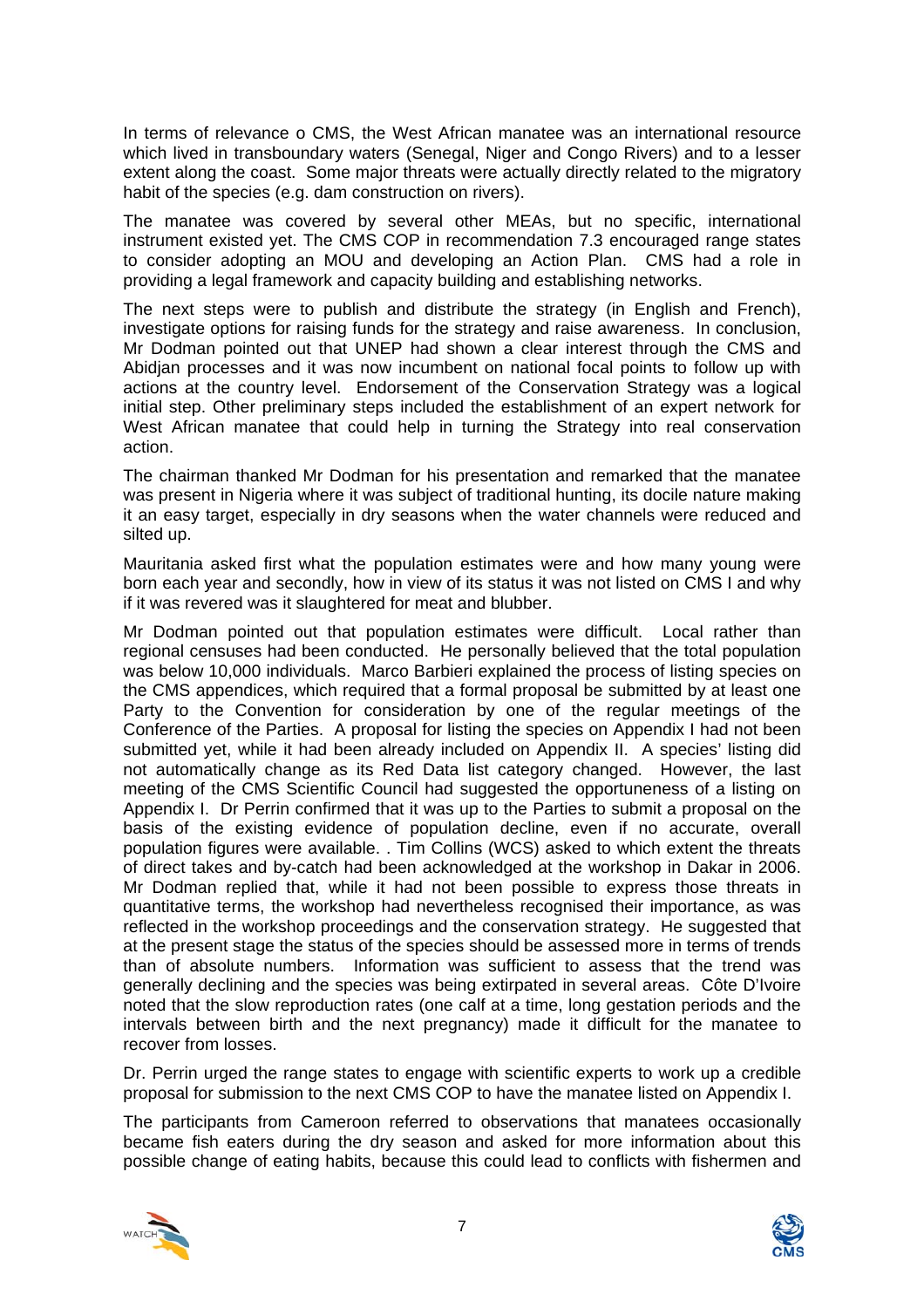greater risk of by-catch. The Wildlife Trust said that research in Gabon showed that manatees migrate seasonally between different habitats where different foods are eaten. The manatees were more vulnerable during their rainy season migration to enclosed waters of flooded forests, where they were hunted. Côte d'Ivoire said that analysis of manatee faeces did not indicate that the species ate fish; the proportion of grass and other vegetation varied. Manatees could not be *strictly* herbivorous, but they are for the most part. Guinea insisted that the manatee is a strictly herbivorous species. In the Congo, conflicts with fishermen had led to manatees being killed because they ate the mandioca in the fishing nets rather than the fish. Angola as a country with a major fisheries sector stressed the need for more research to be done in the region, in order to assess the status of the manatee population because of potential impacts on the species. Angola also asked for more interaction between regional research institutes and the Scientific Council.

The participant from Ghana explained that even in Florida's clear waters and with helicopters available, the American authorities were not able to assess populations accurately, so there was little chance of poorer African states doing so in muddy rivers. It was clear that manatees were in decline and there was little point in waiting for definitive proof of the blatantly obvious before taking appropriate action. He called for a time frame to be established and for the manatee to be listed on Appendix I. The Wildlife Trust supported this sentiment and urged the development of an Action Plan for the Manatee.

Senegal commented that manatee conservation had begun in the 1940s under French rules and continued to the present. Despite these efforts, numbers were declining. Data was lacking and one source of information was the fishermen when scientific studies were not undertaken. Where conferences were held, information exchange had to follow to maximise the spread of knowledge. There were a number of initiatives from different organisations for the conservation of the manatee. Efforts needed to be coordinated and the Wetlands International project was an important contribution.

Tim Dodman said that the Action Plan and the strategy were in the final stages of editing and would be circulated when completed. The chairman then sought to set up a working group to progress the manatee action plan, start coordinating a proposal for listing the manatee on CMS Appendix I and plan synergies with the Wetlands International initiative. The Working Group would meet and report parallel to the plenary session. Recalling the positive experience of the monk seal initiatives, Mauritania thought that a specific group for manatees was a good way of making progress and Morocco pointed out that the monk Seal Action Plan could serve as a useful model.

Chad thought that the preliminary strategy already would provide the Working Group, which would benefit from the presence of several experts, with an excellent springboard for formulating an Action Plan. Dr Perrin agreed.

Côte d'Ivoire announced a list of participants in the Manatee Working Group, which would include delegates from Gabon, Côte d'Ivoire, Togo, Cameroon, Senegal, Ghana, Angola, Mali, Niger, Guinea, Chad, Nigeria, the Wildlife Trust and Wetlands International. The chairman reminded single person delegations from coastal countries that their presence was desirable in the main negotiation session, but left it to them to decide where their time would be better spent. No interpretation would be available in the manatee working group and French would be the working language.

# **10. Conservation Status of Small Cetaceans of the Eastern Atlantic Basin**

Marco Barbieri explained that it had been intended to benefit immediately from the symposia held at the beginning of the week by feeding their outputs into the discussions. The scientific session on conservation of cetaceans in the eastern Atlantic had been



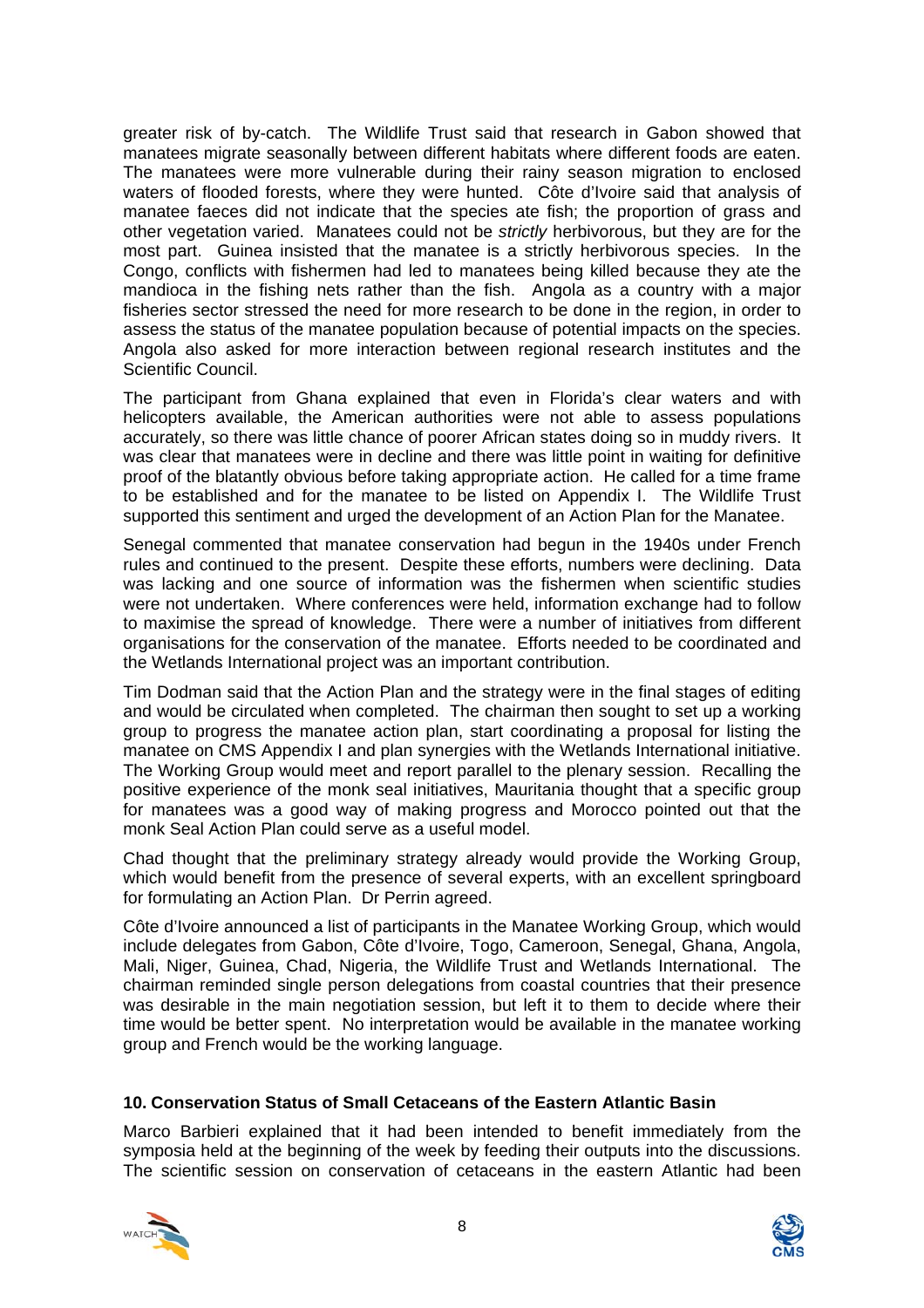chaired by Antonio Fernandez Rodriguez and Koen van Waerebeek had acted as rapporteur. Dr. van Waerebeek referred to a draft report from the scientific sessions which had been circulated and briefly outlined the presentations and discussions of the two sessions of the Open Symposium. He stressed that it was a draft and needed to be refined and therefore comments were welcome. The revised summary report is appended as Annex 3.

The Chairman thanked Dr. van Waerebeek for his summary of the previous days' deliberations and handed the floor to Dr. Perrin who spoke about developments at the CMS Scientific Council. The Council had discussed three draft proposals relevant to cetaceans of the region: these were the Clymene dolphin (*Stenella clymene*), the main bycatch victim in Ghana and for which no clear population estimates existed; the Atlantic humpback dolphin (*Sousa teuszii*) and a genetically discrete population of harbour porpoise (*Phocoena phocoena*) distinct from the populations found further north. Dr. Perrin stressed that these had been draft proposals and although endorsed by the Council, it required a party to make a formal proposal. With the next COP taking place in December 2008, the deadline for submissions was 3 July 2008, 150 days before the conference opened.

# **11. Options for an International Instrument under CMS**

The Chairman invited Marco Barbieri to introduce the next item. The Secretariat wanted clear guidance from range states regarding (i) the taxonomic coverage, (ii) geographic range and (iii) the legal and institutional character of the proposed instrument.

On the taxonomic scope (Agenda item 11.1) Mr Barbieri referred to Document 4, which had already been distributed. Previous Resolutions (7.7 and 8.5) and Recommendation 7.3 of the COP provided a basis for discussion with one option being to confine the instrument to small cetaceans and sirenians. CMS already had one agreement (ASCOBANS) dealing with small cetaceans (defined as all toothed whales except the sperm whale). ACCOBAMS originally had been intended to cover the same range of species, but had during negotiation been extended to all cetaceans. The Pacific Islands MOU also had full coverage of all cetacean species occurring in the region.

Most current information indicated that the large cetaceans present in the Eastern Atlantic were highly migratory whose range extended well beyond West Africa. The degradation of coastal habitats was not a major threat faced by large whales. Considering that small cetaceans and large whales are subjected to different threats, extending the instrument to cover large whales might cause delays. Spain felt that ideally the instrument should cover all cetaceans but recognised that it was important to secure an agreement, which might be extended to cover more species later. In the longer term, the agreement should be consistent with ACCOBAMS because of their immediate geographical neighbourhood. The delegate from Namibia pointed out that the region included important breeding grounds for some large cetaceans (e.g. southern right whales), which would not be covered if the taxonomic range were confined to smaller cetaceans.

Stanley Johnson suggested that a pragmatic solution would be to include only small cetaceans (and manatees) in the agreement and action plans for the immediate future, but leave the door open to extend the species range at a later date. Guinea supported this approach. Morocco thought that the agreement should learn the lessons from other CMS agreements like ACCOBAMS. Togo thought that large cetaceans should be included, though recognising that they face different threats.

Summarising, Marco Barbieri said that interventions had recognised the guidance from CMS COP resolutions. Parties wanted to make as much progress as possible at this meeting, but did not want to exclude the option of extending the instrument to cover all



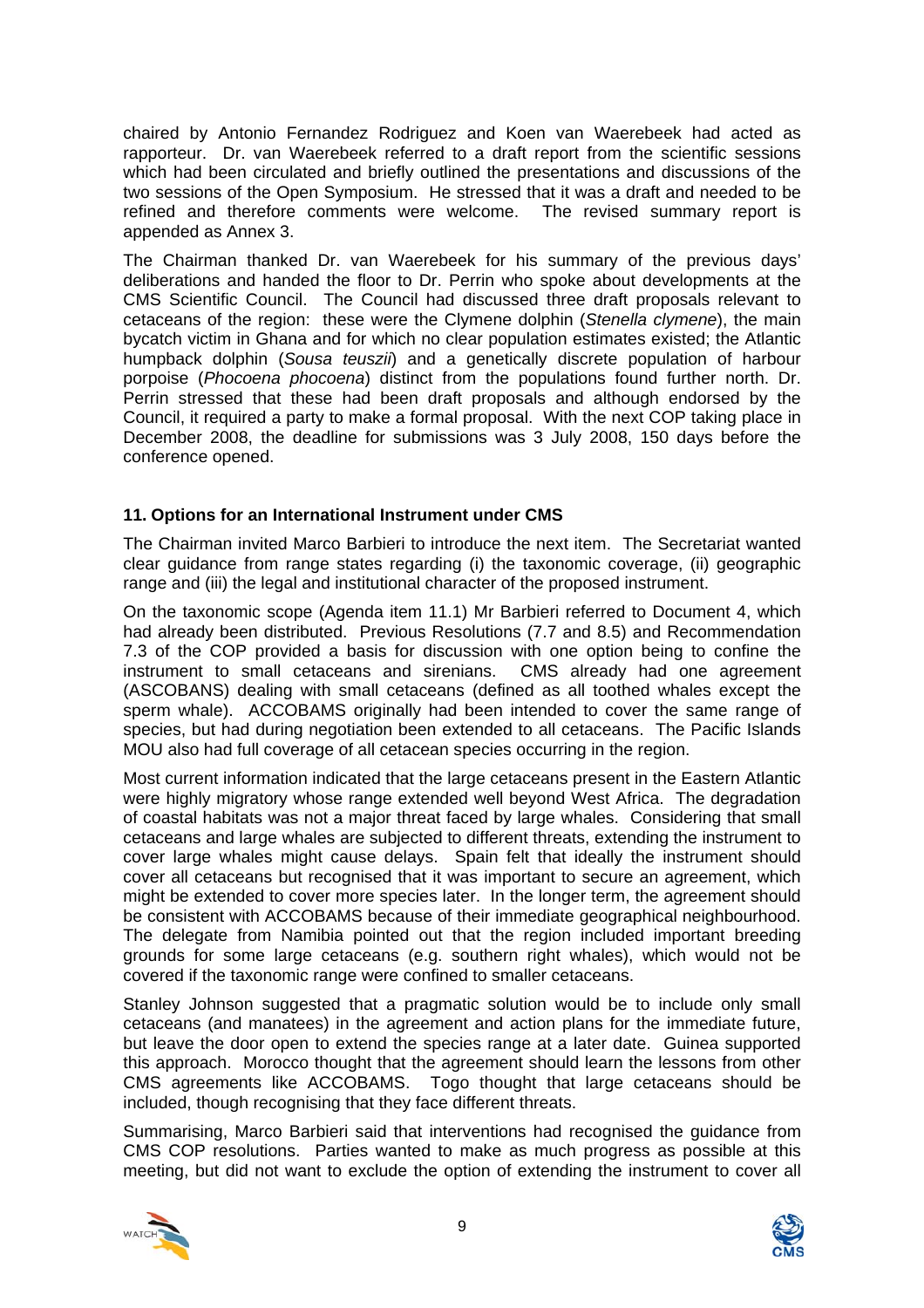cetaceans at some stage, as it was the desire of range states. Mr Johnson's proposal had the advantage that an amendment to the annexes could be used rather than requiring renegotiation of the agreement. Mauritania raised the question of overlaps with the IWC in the event of the agreement being extended to large cetaceans. The proposal to restrict the agreement, at least initially, attracted further support, from WCS, Niger, Senegal and Morocco. WCS reiterated Mr Barbieri's point that the scope must remain focused in order to effectively address the problems. Morocco added that CMS Parties were obliged to take account of their responsibilities under other treaties such as IWC. Côte d'Ivoire and Congo thought it was better to confine discussions to small cetaceans at this stage, for which the meeting had been better prepared. Mauritania pointed out that many species were already included in small cetaceans and it was better to keep a restricted scope in order to obtain better results.

WWF noted that there are sometimes contradictory practices. All African countries present at the meeting, with the exception of South Africa, were members of the IWC, but also authorised the hunting of whales.

Moving to the geographic scope of the instrument (Agenda item 11.2), Marco Barbieri commented that the guidance from the resolutions was less clear. The range of the manatee was almost certainly well defined, the riparian states from Mauritania to Angola, plus Mali, Niger and Chad. It was necessary to identify whether Burkina Faso was indeed a range state for the species. Regarding small cetaceans, the resolutions had mentioned the coast of Africa from Morocco to South Africa, the Macaronesian archipelagos and the British territories in the mid-Atlantic (St Helena, Tristan da Cunha and Ascension Island). The UK government had however indicated that they did not wish to participate at this juncture, due to ecological differences between the mid-Atlantic and the western African cetacean fauna. As for the potential range states, the MoU should cover the entire region suggested by the recommendations, since no clear discontinuities in the distribution of small cetaceans could be identified.

Guinea was satisfied with the documentation. It was clear that mainland countries should be involved and the island countries would be welcome to join if they wished. Côte D'Ivoire wanted as wide a geographic coverage as possible, as there was little point protecting species in only part of their range. Mauritania wanted the three main subregions covered – Macaronesia, the Gulf of Guinea and Angola.

Turning to options under CMS, Robert Hepworth presented the three main possibilities for a CMS instrument. The first one was a partnership agreement, the second one a Memorandum of Understanding, and the third one a legally binding treaty. All included an Action Plan, but the first two options were not legally binding. Within the CMS, option two was the most widely used format for the region. The MoUs for African elephants, marine turtles (both in Africa) and the Pacific Island Cetaceans were all supported through partnerships. As an example for option three, Agreements such as ASCOBANS, ACCOBAMS, AEWA and more recently ACAP were legally binding and therefore offered more security, but took longer to negotiate and were more costly. It had to be noted that CMS COP8 had made clear that the CMS Secretariat could no longer shoulder all the financial responsibility for MoUs as it had in the past, so sponsors needed to be found. It was also possible for an MoU to be concluded initially and for it to be upgraded to an Agreement later.

On the next day, the Chairman asked delegates which of the options they preferred, having had the opportunity to consider the choices overnight. Spain was the first country to take the floor and thought that an MoU with an Action Plan was the most flexible option. Senegal, Guinea, Mauritania, Congo, Côte d'Ivoire, Cape Verde, Togo, Niger, the delegate from Namibia (stressing that the MoU could later be upgraded if necessary), Portugal, the participants from Gabon, Cameroon and South Africa, Nigeria, Burkina



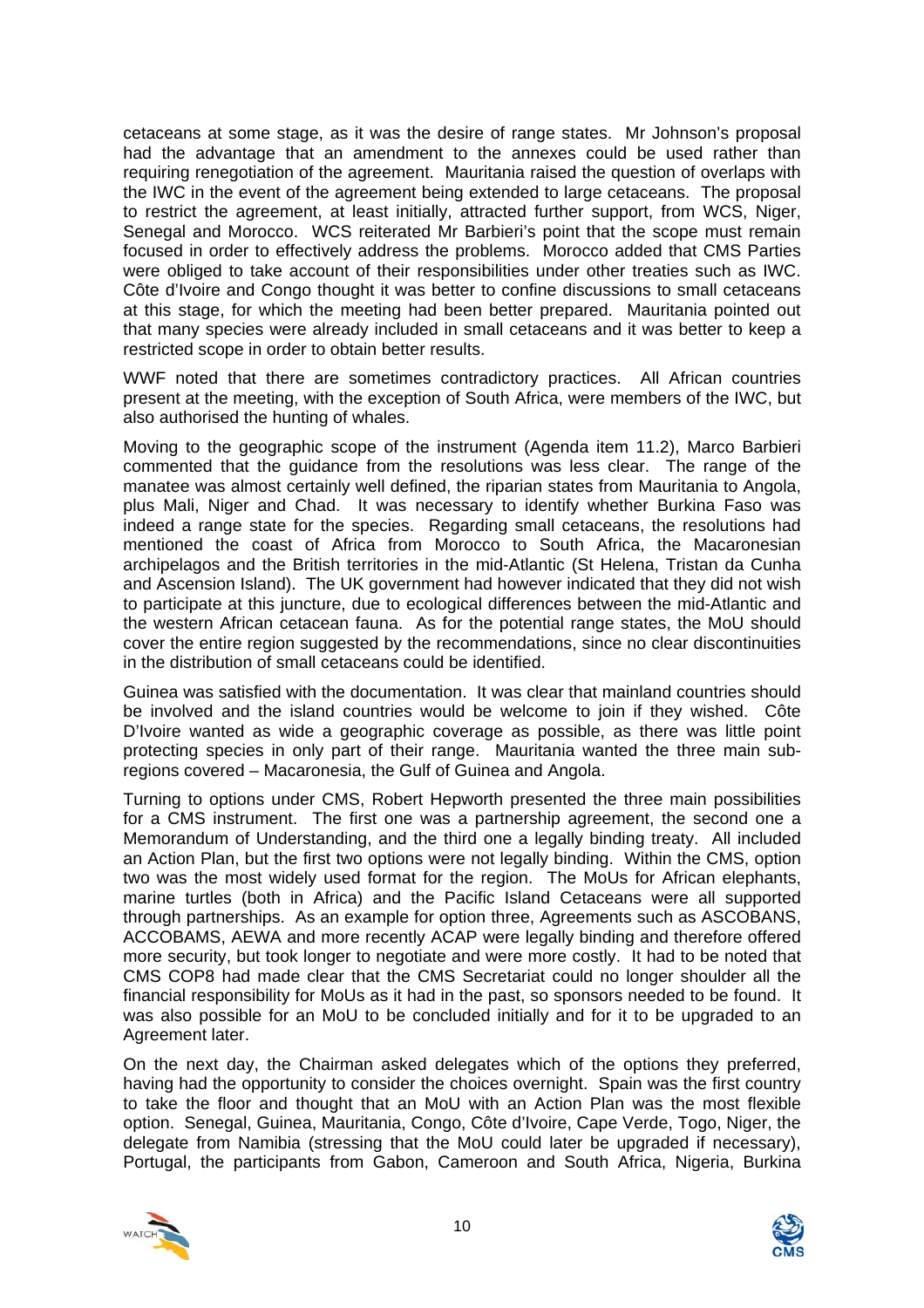Faso, Chad and Angola all in turn stated the same preference. Morocco found the MoU to be the most reasonable option after seeking clarification that it included a detailed Action Plan. Liberia showed interest in option one, but also agreed that an MoU was a good option. In view of this overwhelming and unanimous support, option 2 was clearly the way ahead.

Marco Barbieri then drew delegates' attention to the financial implications. The proposals for a partnership and a binding agreement could be ignored in view of the decision just taken in favour of an MoU. The options for an MoU, drawing on past experience of the staff input required, were based on three categories of expenditure, namely the secretariat staff, meetings of signatories and implementation activities. Indicative figures had been prepared for a secretariat either with UN or non-UN staff. The model used was one professional and one administrative staff member and three possible locations for the secretariat: a secretariat based at the CMS HQ in Bonn, Germany; in another European range state (Madrid had served as a model); and in an African range state (Senegal had served as a model). The costs of living, and therefore salaries, were lower in Africa than in Europe. It had been assumed that there would be two meetings of the signatories within any triennium. Without an Action Plan in place it had been difficult to assess how to cost activities.

There were numerous options for the income side of the budget. Other CMS Agreements had adopted variants of the UN scale. Some countries might prefer to make in kind rather than cash contributions, by supporting the implementation of activities. Non-range states might be persuaded to make voluntary donations or funding could be sought from other external sources. Following the decisions of COP8 it was however clear that the parent convention would not be able to bear the full cost of administering the agreement, so that expenses should be mainly covered by the countries participating in the instrument.

Guinea thought that the options were similar and did not agree that having the secretariat in Europe as opposed to Africa would create a big difference in terms of costs. The participant from Namibia suggested that finding synergies with existing bodies, such as the Benguela Current Commission and other regional fisheries organisations, could reduce costs. Mauritania requested more time to consider the financial aspects. Morocco said that it was a little premature to enter into discussions about costs. The principle in which the secretariat was based should be decided first, before any discussions about costs could begin, because this structure would help determine the means by which funds are accrued. Citing an example from the FAO, Morocco said that it had been left to the parties to fund sub-offices. It was possible that a country might come forward and volunteer to provide headquarters.

Chad thought that there was little point getting involved in theoretical discussions although it was useful to have indicative figures. Niger agreed and sought the Secretariat's advice on how the budget could be effected and whether it was likely that a benefactor could be found. Robert Hepworth was grateful for the feedback from the range states and agreed it was difficult to be precise in the absence of concrete proposals. The Secretariat had been building partnerships with other UN bodies and he thought a link-up with the Abidjan Convention should be considered. He also pointed out that a paper was to be tabled at the CMS Standing Committee in November proposing the establishment of some regional offices for CMS, which would include an African "node" to service the African agreements. He further pointed to the experience of the Turtle MoU, which had stagnated for a while until some funding had been found to reactivate it through a partnership. He felt confident that funds could be raised. CMS had successfully raised €1.5 million recently for specific projects. The CMS COP in 2008 might also decide that pump priming the African cetacean MoU should be a priority or a



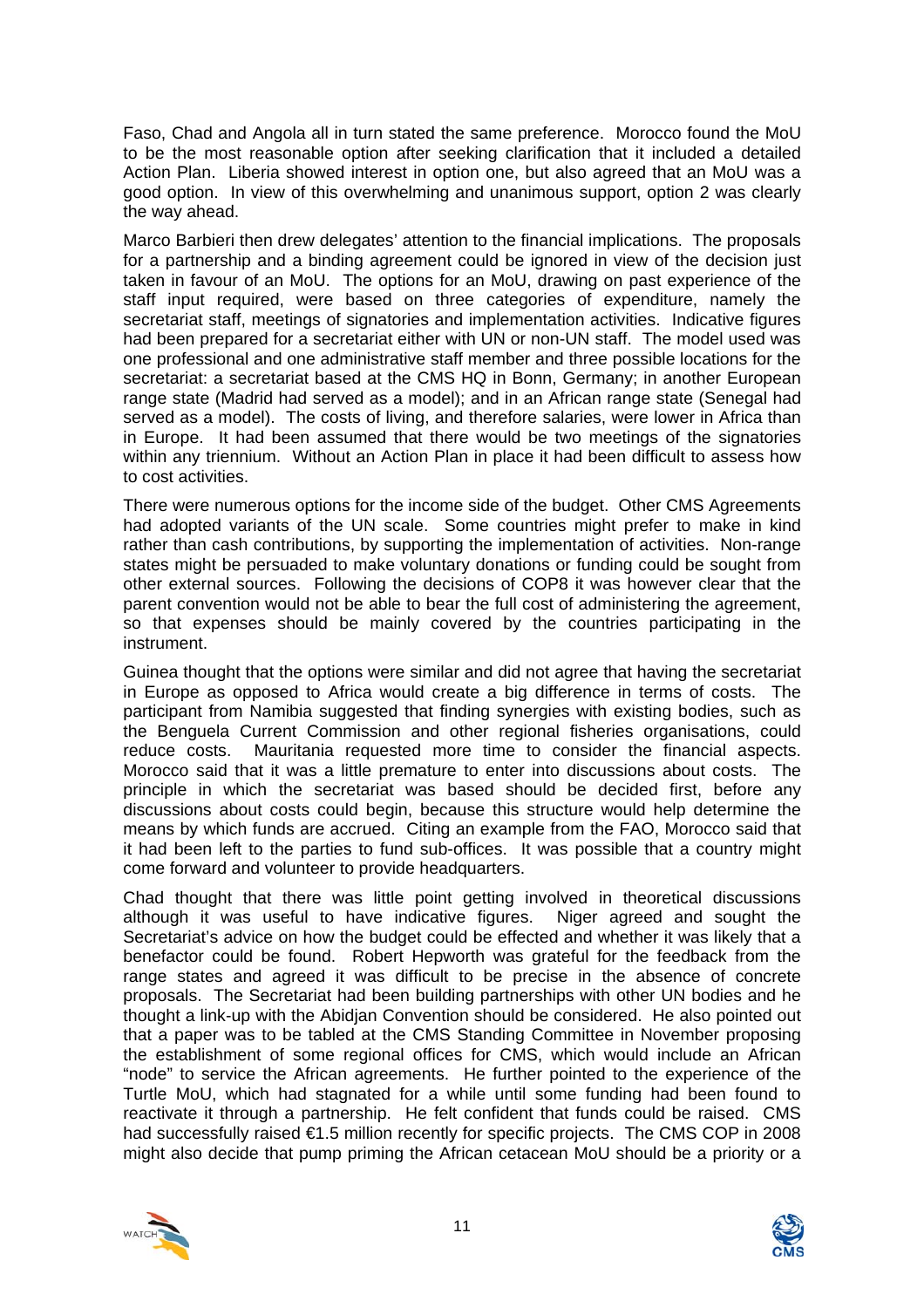donor might come forward. For the location, countries would be given the opportunity to make offers.

Moving to the format and structure of the instrument (agenda item 11.6), Marco Barbieri said that a single instrument could cover all the species, but that separate Action Plans would be needed for the cetaceans and the manatees. This approach was endorsed by a number of interventions from the floor including Togo, Mauritania, Niger, Guinea, Senegal, Côte d'Ivoire and Morocco. Portugal wanted the text of the instrument to make clear that Portugal was not a range state for manatees. Senegal noted that some countries were not range states for the cetaceans and this point should be addressed.

# **12. Reports and Recommendations from Working Groups**

After the Manatee Working Group had concluded its work, Isidore Ayissi (Cameroon) as rapporteur gave a presentation relating the main points of the discussion. Its aim had been to propose an action plan for the conservation and management of the West African manatee. The possibility of preparing a proposal to have the manatee listed on CMS Appendix I was also considered. The basis of discussions on the Action Plan was the work done by Wetlands International. The Action Plan was structured along four main points: policy and legislative aspects; research focused on the species; habitat conservation and restoration; and information, education and awareness raising (see Annex 4).

The conclusion of the Memorandum of Understanding under CMS should act as a catalyst for the range states to review existing legislation, identify gaps, improve enforcement and liaise with other signatories. A priority was to strengthen legislation and coordinate policies with NGOs and MEAs at the regional and national levels. Legislation must be well known and implemented in all range states.

Targeted research was needed to improve baseline knowledge. A coordinated work protocol was needed in order to reduce the risk of duplication and assist the dissemination of results across the agreement area. Information needed to be centralised and passed down to site managers.

Range states, NGOs and CMS all had a role to play in conservation effort. Site based mechanisms had to be developed. Habitats had to be restored and/or protected and a restoration plan should be developed where needed. A regional network should be built up from nationally designated sites. A functional regional manatee network should be established to exchange ideas. This could be done through workshops and field visits. It was necessary to identify key areas and declare them sanctuaries by means of national and regional initiatives. Direct taking should be reduced or eliminated, bearing in mind that this might require the promotion of alternative activities (e.g. promoting aquaculture, bee-keeping). The reduction of pressures on manatee populations was a priority.

On education, the ecological and cultural value of the species would be stressed. Material would have to be produced for a wide range of audiences – children, decision makers and conservation workers. Seminars and workshops would help spread best practice among conservation workers and awareness raising campaigns were needed for the general public. Mass media, schools and universities should be included in the programme.

The Working Group decided that one coastal state (Togo) and one inland state (Niger) should collaborate on preparing a proposal to list the manatee on CMS Appendix I. The other range states in the sub-region were to provide valuable data to reinforce this Working Group. The deadline for the submission of the proposal was 3 July 2008.



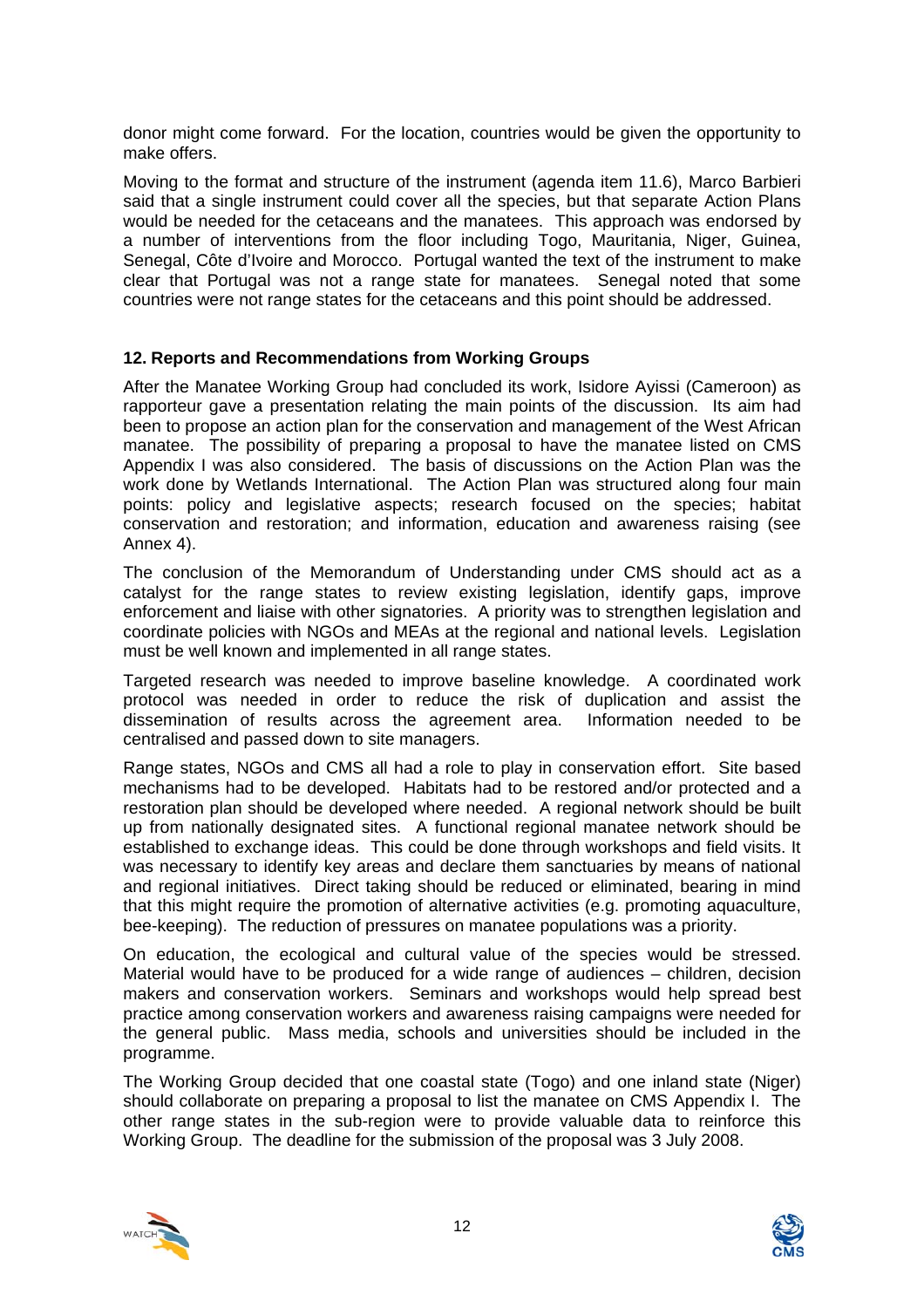A number of countries congratulated the Manatee Working Group for their work. Mauritania voiced concerns that the reference to hunting did not mention prohibition but rather reduction and felt that this was retrograde in view of the fact that many countries had banned direct taking. Regarding the awareness campaigns, Mauritania also suggested including notions about the biology of the manatee in school programmes. Senegal agreed with Mauritania that the terminology used in the Action Plan should be revised and be coherent with the policies of the countries where the hunting of manatees was already banned. The Secretariat reiterated the deadline for the proposal for the listing of the manatee in the CMS Appendix I and offered to provide the countries with all necessary information about the submission of proposals.

A draft Action Plan for the West African manatee, to be annexed to the MoU under development, would be prepared and circulated to the range states for comments before a follow-up meeting.

Cipriano Marin (UNESCO Centre Canary Islands) reported back on a Side Event for the Macaronesian region which had taken place in parallel to the WATCH meeting. Forty experts from across the region had participated and the meeting had been supported by UNESCO and the Juan Carlos I University. The meeting had adopted a declaration, available first only in Spanish but with translations into English, French and Portuguese under preparation. A copy of the text would be provided to the secretariat for inclusion in the meeting report (see Annex 5). The participants recognised the unique cultural and ecological character of the four archipelagos which offered in part pristine habitat to thirty of the thirty-eight cetacean species present in the Atlantic.

While increasing inter-island boat traffic was a problem and more work needed to be done to increase public awareness, progress had been made in establishing marine protected areas and Natura 2000 network and CMS's activities in the region were encouraging.

Robert Hepworth acknowledged the support provided by UNESCO without which the WATCH process would not have advanced so far and the Year of the Dolphin would not have an agreement as part of its legacy.

# **13. Decision on the Scope and Process for Developing a New CMS Instrument**

Robert Hepworth announced that in the light of the decision to choose the option of a Memorandum of Understanding, an informal text would be circulated by the Secretariat as a Conference Room Document. He presented an unofficial draft text of the Memorandum of Understanding in English and French. Range States' comments would be taken into account when the first official draft was prepared and delegates were invited to make comments on the general shape of the instrument, which followed the model of existing CMS agreements. These would be taken into account when preparing a first formal draft text for circulation at a later date. He also announced that a second meeting would be organised to finalise the negotiation process officially.

The meeting discussed the paragraphs of the draft text in detail, making suggestions which were noted down by the Secretariat for inclusion in a revised text to be circulated to range states. This also included a request to change the title of the Memorandum to clearly include also landlocked states and Macaronesia.

It was agreed that the English and French versions of the final text would be equally valid, and that official translations would be made into Spanish, Portuguese and Arabic after consultation with the governments concerned.

The precise arrangements for the Secretariat were not yet clear and would have to be decided at the first meeting of signatories. Prime responsibility would rest with the CMS



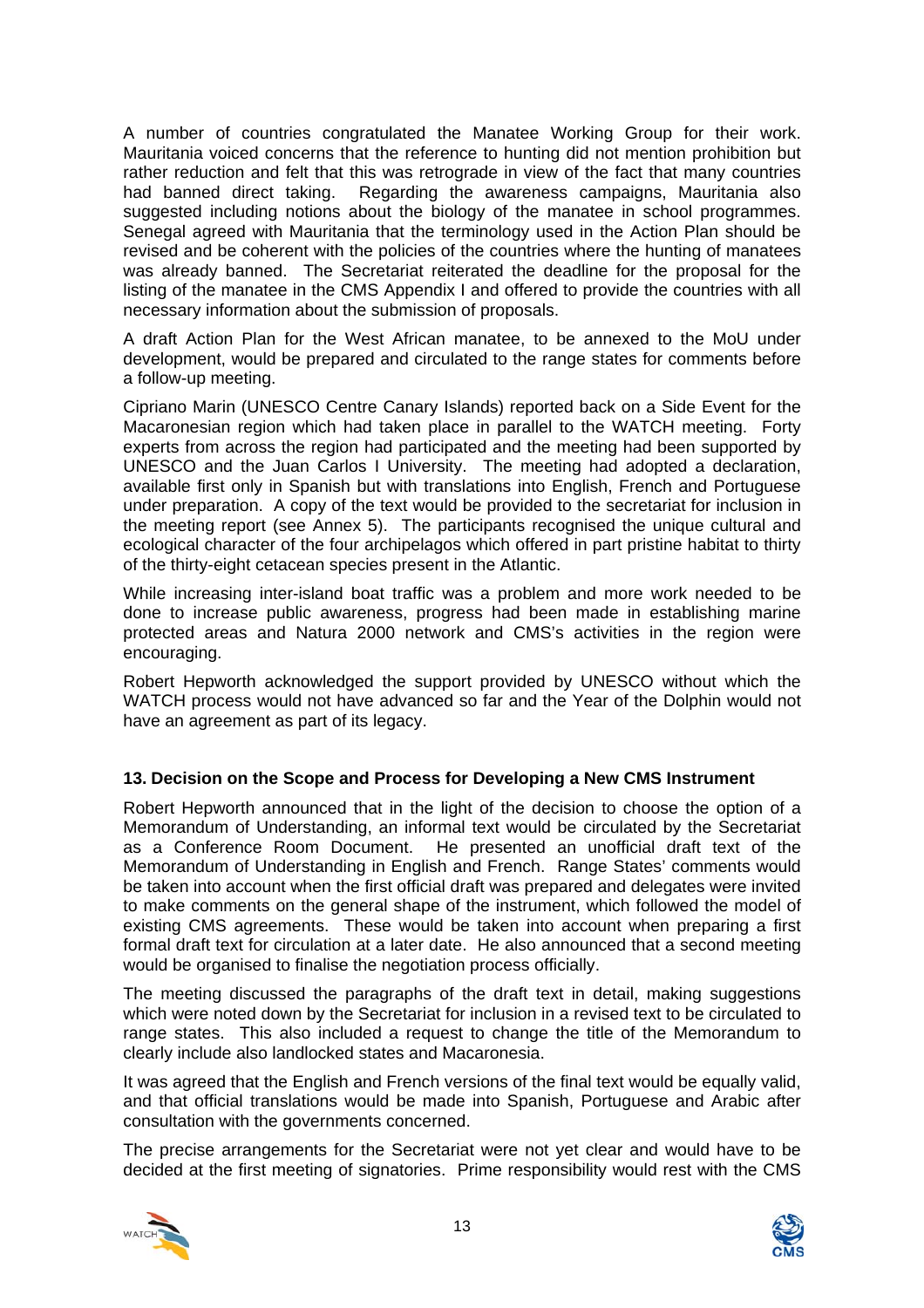Secretariat but a partnership with an appropriate organisation based in the agreement Area might prove to be the best option (e.g. with the Abidjan Convention). This had to be chosen by the signatories. Chad emphasised that an effort had to be made to find funds and carry out follow-up actions without letting process drag out, as it had happened before in the case of other MoUs.

Robert Hepworth undertook to report progress to the forthcoming CMS Standing Committee (8-9 November 2007). It might be possible to convene the final negotiation meeting in early 2008 but certainly before CMS COP9.

# **14. Discussion of draft Action Plan for the Conservation of Small Cetaceans of the African Eastern Atlantic Basin**

Marco Barbieri briefly introduced the next agenda item. The COP had given a sufficient mandate for an Action Plan to be concluded independently of any instrument. A draft Action Plan, whose format had been had been inspired by the one developed for the Pacific Cetaceans MoU, had been circulated to scientific advisors prior to the meeting, resulting in valuable feedback. It was partly based on a draft plan for West Africa prepared for the 10th Meeting of the Scientific Council in 2001 by Koen van Waerebeek and the WWF multilateral plan, which was about to be presented. He then invited WWF to make their presentation, after which delegates would be invited to comment line by line. The chairman announced that the meeting would at that point divide into parallel sessions dealing with cetaceans and manatees.

Mamadou Diallo of WWF explained that an Action Plan had been drafted in conjunction with the range states of West Africa, concentrating in the North-West from Mauritania to Guinea. A workshop had been organised and all countries, with exception of Guinea, had attended, building on all the WAFCET projects since 1995 and the Conakry workshop. The main aim was to agree a cetacean conservation plan and build a network and operational capacity and then move to an MoU. The first step had been to identify regional experts, to enhance information exchange and to establish baseline knowledge at national level. The Action Plan had four main objectives: to reduce the impact of human activities on cetaceans; the implementation of a research programme; education, communication and information; and coordination of activities. The means to achieve these objectives included regulations to prevent bycatch, the creation of marine protected areas, reduction of marine pollution, and research and monitoring. The development of national plans and the collaboration with NGOs and conservation institutes as well as sub-regional fisheries offices was essential for the success of the Action Plan,. Lessons could be learned from Senegalese efforts to involve communities, which they had done successfully for turtle conservation.

Mauritania asked when the draft action plan discussed at the PRCM would be circulated and what follow-up action was envisaged. Mr Diallo explained that the draft would be circulated as soon as possible and that the next main priority was implementation. Donors were being sought so that work might start in January 2008.

Morocco congratulated WWF on the presentation and commended them for the interest shown in West Africa. It was not clear whether Moroccan experts had participated, but the report would be useful scientific data to feed into decision-making processes. One particular interest was restructuring activities, such as the development of eco-tourism and the promotion of inshore/traditional fishing. Guinea lamented the lack of follow-up to the Conakry workshop and pointed out that action on the ground was needed to implement the Action Plan, but even with limited resources efforts were being made to improve expertise. Japan had indicated a willingness to fund some campaigns like a cetacean identification guide. While Dr. Koen van Waerebeek had advised on next steps,



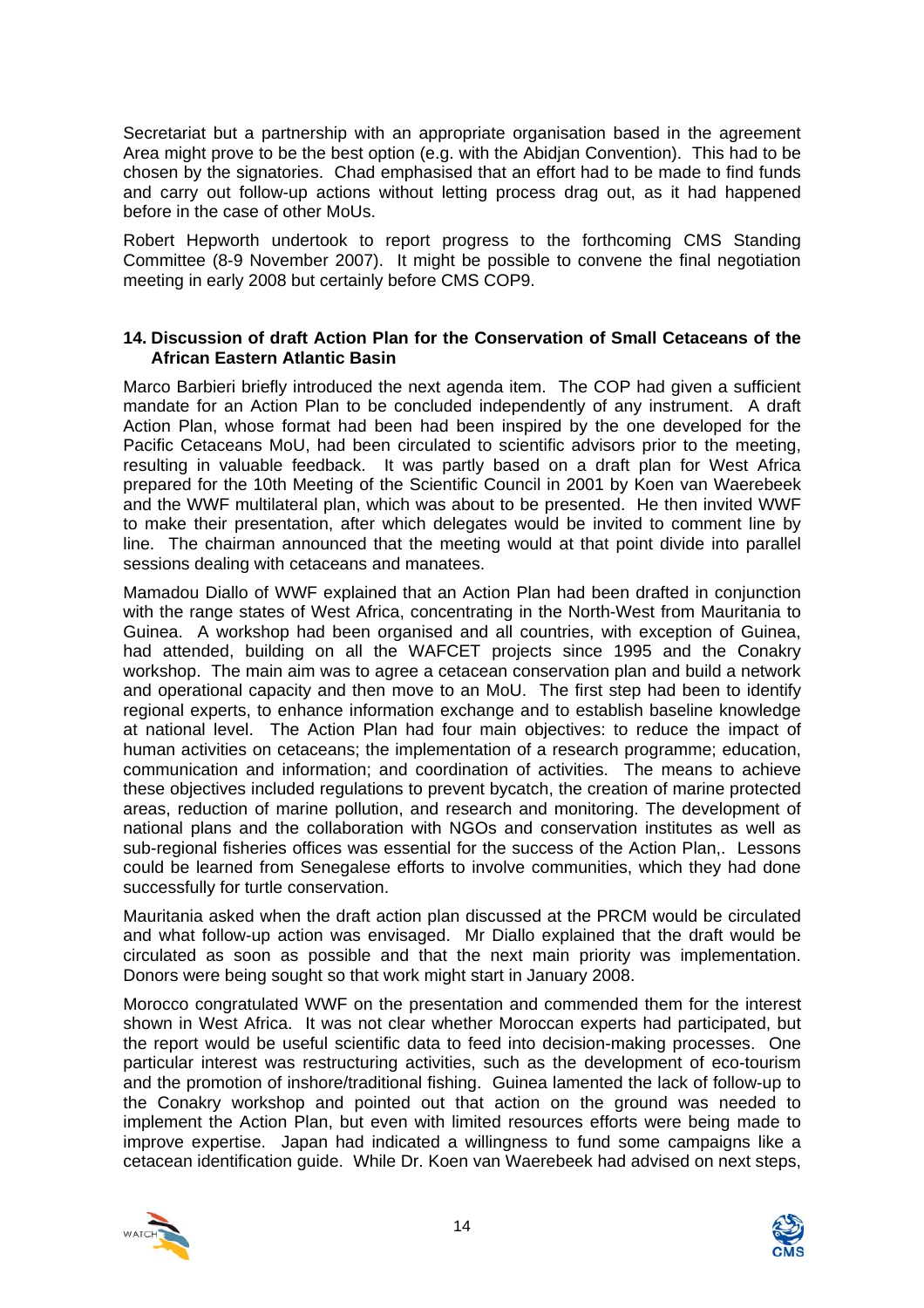little had emanated from CMS circles. Marco Barbieri responded that implementation needed field officers rather than government officials or secretariats. CMS's own resources were limited, both financially and in staff terms, but he was confident that funds would be raised to implement the Action Plan. The Conakry workshop had been the first step in the negotiation of the instrument now being discussed at WATCH. Mamadou Diallo (WWF) agreed that more fieldwork was needed and added that the Action Plan foresaw carrying out more research in the field in order to update available data, because it is not possible to preserve a species when there is not a sufficient amount of data collected. WWF also pointed out that the development of eco-tourism was very important.

Turning to the Small Cetacean Action Plan, Spain welcomed CMS's efforts in drafting the document but pointed out that it needed further work. The list of species covered needed to be completed. In other documents the number of cetacean species mentioned varied between 26 and 32. This anomaly had to be resolved while more diagnosis of the conservation status and the threats faced by cetaceans was needed.

For the Secretariat, Marco Barbieri invited comments on the structure and on the detail. Comments received would be incorporated in to a revised draft, which would be circulated later. A definitive list of the species to be covered was essential. He attributed the numeric discrepancy to uncertainty regarding the precise geographic range and further information received from Drs Perrin and van Waerebeek. He further explained that the model chosen for the Action Plan was the one adopted for the Pacific Islands Region MoU. This model included an introductory section aimed at giving a general overview of the Action Plan without entering into details, and an operational part in hierarchical form, which included a number of objectives, as well as targets for each objective. There were also columns in which lead actors and the degree of priority (e.g. "very high" needing work to start at once; "high" where work should start within three years and "medium" where work should start within five years) were identified. At this early stage of development completing these columns might be too ambitious and time consuming.

Marco Barbieri explained that the original language of the Small Cetacean Action Plan was English and that the final version would be retranslated into French. After exchanging general views on its structure, title and the terminology used, a thorough step-by-step examination of the draft Action Plan followed. The Secretariat took note of all agreed changes, including additions suggested and clarifications sought by participants. Delegates suggesting alternative wording were requested to hand their proposals to the secretariat.

# **15. Adoption of Conservation and Action Plan**

Based on the comments on the draft Action Plan during the meeting and submitted in writing thereafter to the Secretariat, a revised document would be prepared and circulated at a later date.

# **16. Closing of the Meeting**

In conclusion, the chairman and Mr Hepworth thanked all those who had made the meeting possible and such a success.



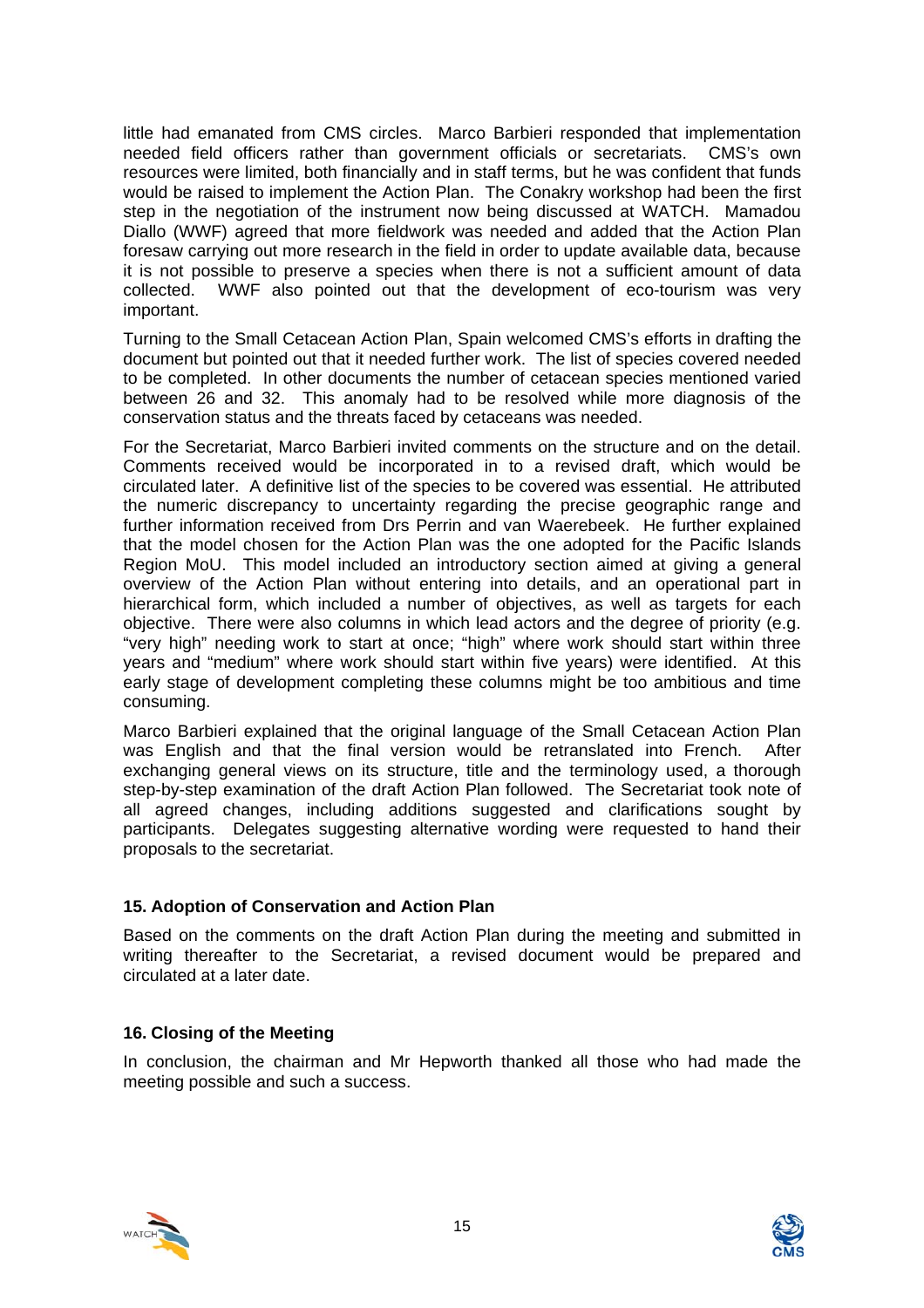



**Annex 1 Annexe 1** 

# **W**ESTERN **A**FRICAN **T**ALKS ON **C**ETACEANS AND THEIR **H**ABITATS

DISCUSSIONS D'AFRIQUE OCCIDENTALE SUR LES CETACES ET LEURS HABITATS

**LIST OF PARTICIPANTS LISTE DE PARTICIPANTS**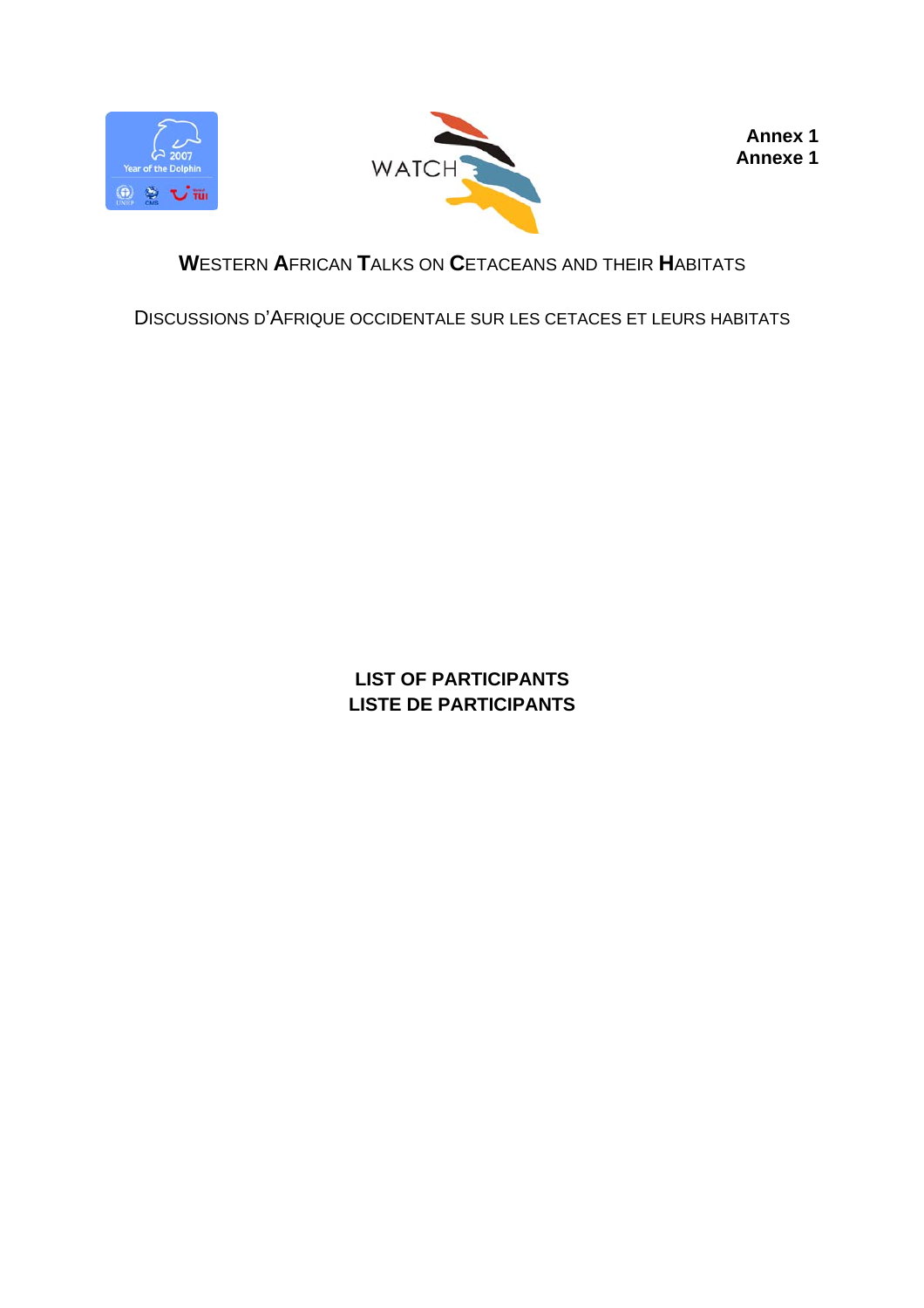# **RANGE STATE DELEGATIONS:**

#### **Angola**

Francisca Lourengo Pires Delgado Ministerio das Pescas, Instituto Nacional de Investigação Rua Mortala Mohamed, Ilha de Luanda – Ingombota, C.P. 2601, Luanda, Angola iim-directora-geral@angolaminpescas.com

Duarte Eduardo Pinto Ministry of Fishery, Angola duarteeduardo@hotmail.com

# **Burkina Faso**

Mariam Douamba Direction de la Faune et des Chasses. Ministere de l'Environnement et du Cadre de Vie douzoumar@yahoo.fr

#### **Cape Verde**

Maria Edelmira Moniz Carvalho Direction Generale des Peches, Ministere de Infrastructures, Transports et Mer

edelmira.carvalho@dgpescas.gov.cv; edelmiramoniz@hotmail.com

# **Chad**

Mahamat Hassane Idriss Direction de Conservation de la Faune et des Aires Protégées du Ministère de l'Environnement de la Qualité de Vie et des Parcs Nationaux BP 905, N'Djamena, Tchad mhthassan@hotmail.com; mhi1962@yahoo.fr

#### **Congo**

Antoine Moutsouka-Mamona Ministry of Tourism and Environment 46 rue Oboli Mikalou, Brazzaville moutsoukaa@yahoo.fr

# **Côte d'Ivoire**

Kouassi Remy Kouadio Direction de la Protection de la Nature (Ministère de l'Environnement et des Eaux et Forêts) 14 Bp 1250 Abidjan 14 myssidio@yahoo.fr

# **Guinea**

Abou Cisse Centre National de Gestion des Aires Protégées, Ministere de l'Agriculture, de 'Elevage, de l'Environnement, des Eaux et Forets BP 761 Conakry République de Guinée cisse\_abou2@yahoo.fr

#### **Liberia**

James Emmons Coleman Environmental Protection Agency of Liberia PO Box 4024, 1000 Monrovia 10, Liberia or c/o Environment and Natural Resources Unit, United Nations Mission in Liberia HQ, Pan African Plaza Building,  $2^{nd}$  Floor, Room # 2014, Sinkor, Monrovia, Liberia jecoleman2@yahoo.com

### **Mali**

Alfousseini Séméga Ministere de l'Environnement et de l'Assainissement, Direction Nationale de la Conservation de la Nature BP 275 Bamako, Mali foussemega@yahoo.fr

#### **Mauritania**

Azza Ahmed Cheikh Ould Jedou Institut Mauritanien de Recherches oceanographiques et des Peches (IMROP) BP 22, Nouadhibou, Mauritanie azzajiddou@yahoo.fr

# **Morocco**

Youssef Ouati Departement des Peches Maritimes. Ministere de l'Agriculture, du Developpement Rural et des Peches **Maritimes** ouati@mpm.gov.ma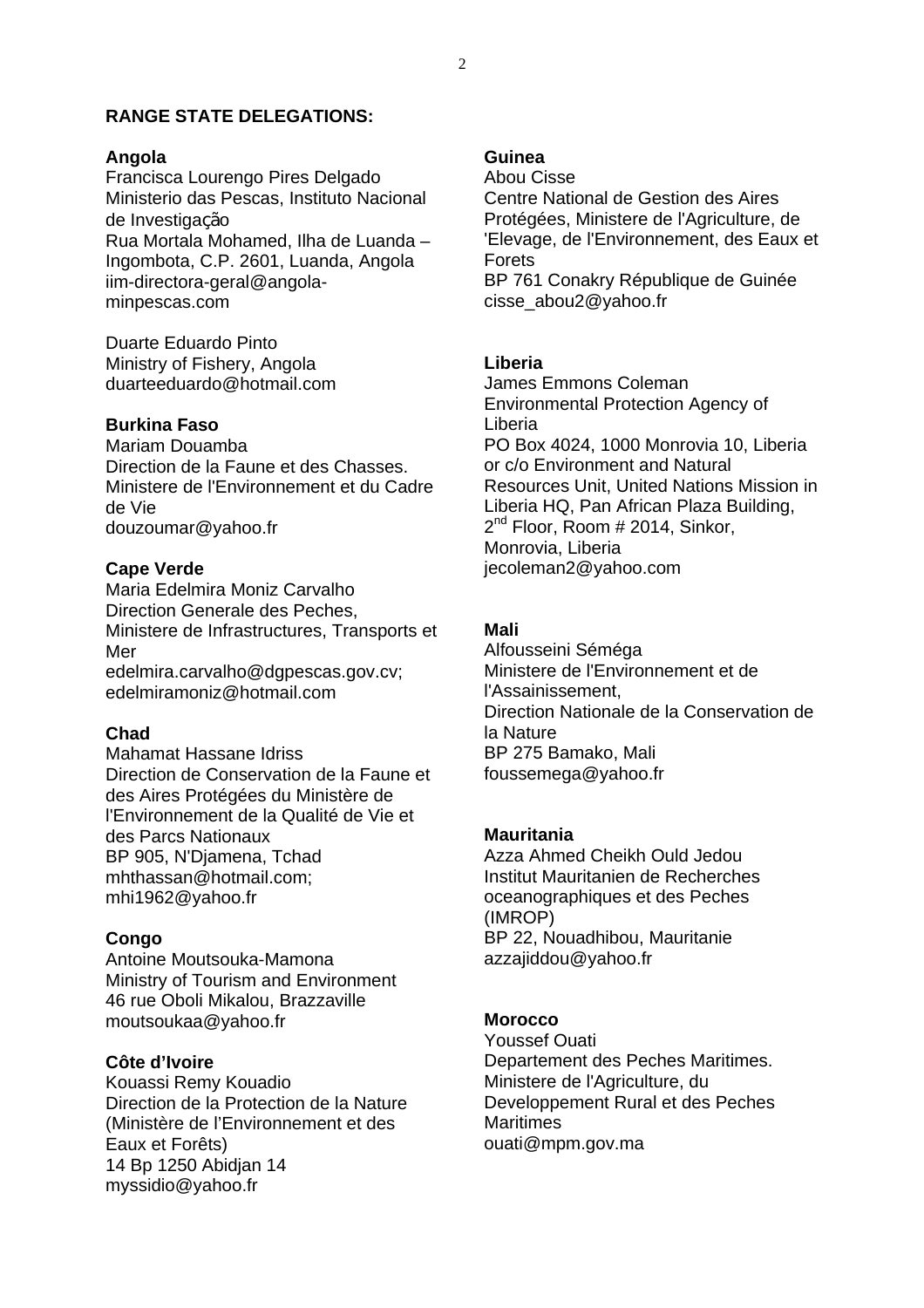#### **Niger**

Abdou Malam Issa Direction de la Faune, de la Peche et de la Pisciculture BP 721 Niamey, Niger malam\_ia@yahoo.fr; faune@intnet.ne

#### **Nigeria**

Amos Adeola Afolabi Director of Forestry Federal Ministry of Environment, Housing and Urban Development Plot 293/294, Augustus Aikhomu Way, Utako District, Abuja, Nigeria amosafolabi44@yahoo.com

John H. Mshelbwala Assistant Director Federal Department of Forestry, Federal Ministry of Environment, Housing and Urban Development Plot 293/294, Augustus Aikhomu Way, Utako District, Abuja, Nigeria Johnmshelbwala2@yahoo.com

#### **Portugal**

Marina Loewenstein de Sequeira Instituto da Conservacao da Natureza e da Biodiversidade Rua de Santa Marta 55, 1150-294 Lisboa, Portugal sequeiram@icnb.pt

# **Senegal**

Djibril Diouck Direction des Parcs Nationaux BP 5135 Dakar Fan, Senegal djibrildiouck@hotmail.com

### **Spain**

Borja Heredia General Directorate for Biodiversity, Ministry of Environment C/Gran Via de San Francisco 4, Madrid, 28005 bheredia@mma.es

Juan Luis Rodriguez Luengo Regional Government of the Canary Islands jrodlue@gobiernodecanarias.org

# **Togo**

Koukoh Nada-Abi Chef de Division Promotion et Exploitation de la Faune, Direction de la Faune et de la Chasse, Ministere de l'Environnement et des Ressources Forestieres B.P. 355, Lomé, Togo direfaune@yahoo.fr; nadasalif1964@yahoo.fr

# **INTERGOVERNMENTAL ORGANISATIONS:**

#### **Abidjan Convention**

Nasséré Kaba Abidjan Convention Regional Coordinating Unit 20 BP 650 Abidjan 20, Cote d'Ivoire kabanassere@hotmail.com

# **Centro UNESCO de Canarias**

Cipriano Marin Secretary General General Mola 35, 38007 Santa Cruz de Tenerife, Tenerife, Canary Islands, Spain c.marin@unescocan.org

Giuseppe Orlando Project Manager g.orlando@unescocan.org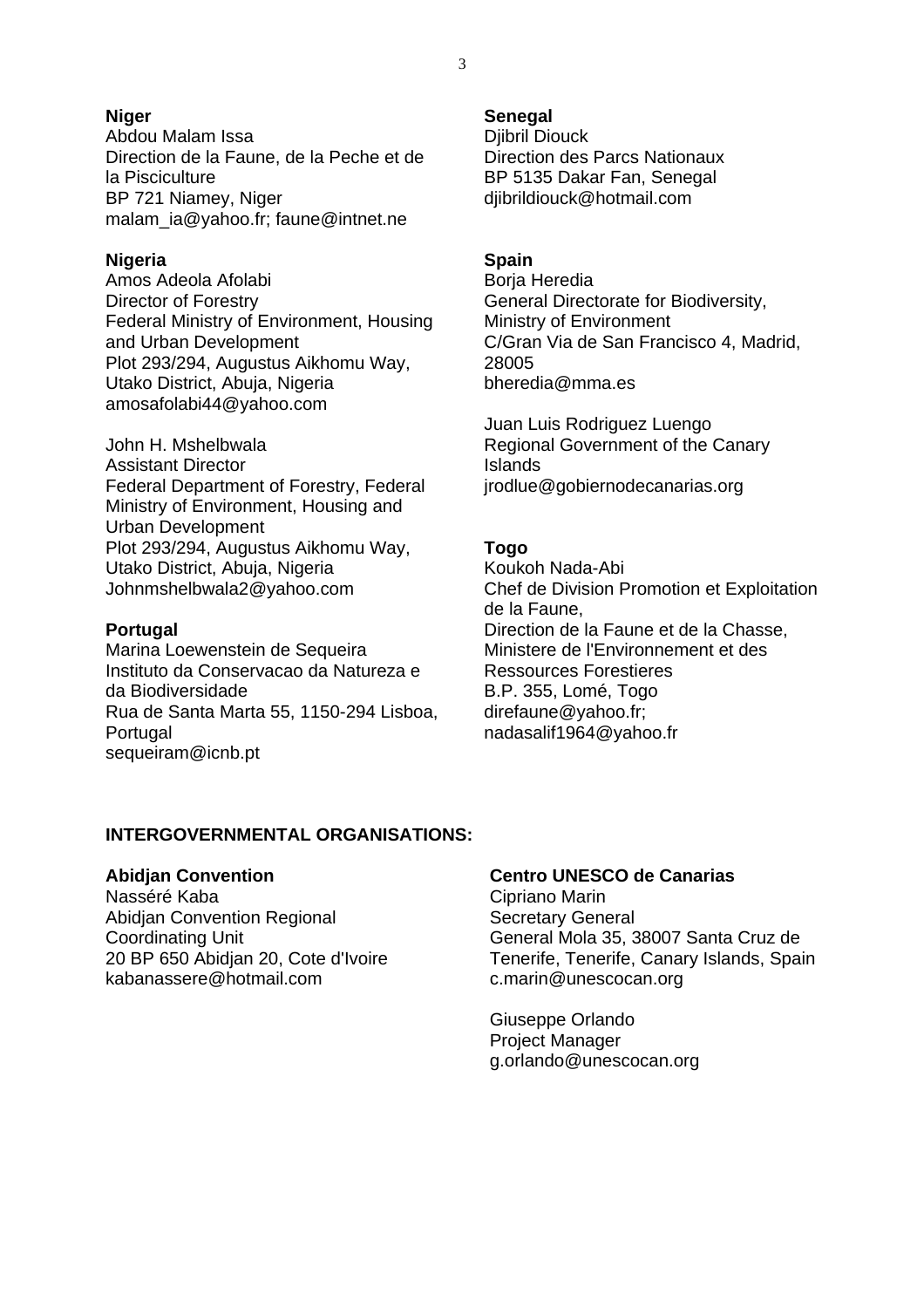#### **SCIENTIFIC ADVISORS:**

Stanley Johnson CMS Ambassador 34 Park Village East, London NW1 7PZ, UK stanleyjohnson@msn.com

William Perrin CMS Scientific Council Southwest Fisheries Science Center 8604 La Jolla Shores Drive, La Jolla, CA 92037, USA William.Perrin@noaa.gov

Koen Van Waerebeek Centro Peruano de Estudios Cetológicos (CEPEC)/Museo de Delfines Pucusana, Peru wafricacetacea@skynet.be; cepec@skynet.be

#### **Angola**

Amilcar Vicente J.M. Calupeteka Ministerio da Agricoltura a Desenvolmiento Rural Avenide Comandante Jika, Luanda, Angola

Miguel Verissimo Morais University Agostinho Neto, Faculty of **Science** Avenida 4 de Fevereiro, No. 72, 4 ANDAR, Sala 4.23, Luanda, Angola dikunji@yahoo.com.br

#### **Benin**

Sévérin Tchibozo Centre de Recherche pour la Gestion de la Biodiversité et du Terroir (CERGET) 04 B.p. 0385 Cotonou, Benin tchisev@yahoo.fr

#### **Cameroon**

Isidore Ayissi Cameroon Wildlife Conservation Society (CWCS) Cameroon iayissi@yahoo.fr

#### **Cape Verde**

Vanda Da Silva Monteiro INDP - Institute National de development de Peche B. Postal 132, Mimdelo, Cape Verde vanda.monteiro@indp.cv

#### **Congo**

Gregoire Bonassidi Parc National de Conkouati Douli Ministère de l'Economie Forestière BP 498 Pointe Noire gregoire\_bonas@yahoo.fr

#### **Gabon**

Solange Ngouessono Ministère de l'Economie Forestière des Eaux de la Pêche et des Parcs **Nationaux** BP 1128, Libreville, Gabon / BP 70, Mayumba, Gabon ngouessono@yahoo.fr

#### **Ghana**

Patrick Ofori-Danson University of Ghana, Legon Dep. Of Oceanography and Fisheries, University of Ghana PO Box LG99, Legon, Ghana ofdan@ug.edu.gh

#### **Guinea**

Idrissa Lamine Bamy Centre National des Sciences Halieutiques de Boussoura (CNSHB) BP-3738 Boussoura, Conakry, Guinée ibamy@caramail.com

#### **Namibia**

Jean-Paul Roux Ministry of Fisheries and Marine Resources PO Box 394, Lüderitz, Namibia jproux@mfmr.gov.na

#### **Togo**

Hoinsoudé Segniagbeto Department of Zoology and Animal **Biology** Faculty of Sciences, Université de Lomé BP: 6057 Lomé, Togo h\_segniagbeto@yahoo.fr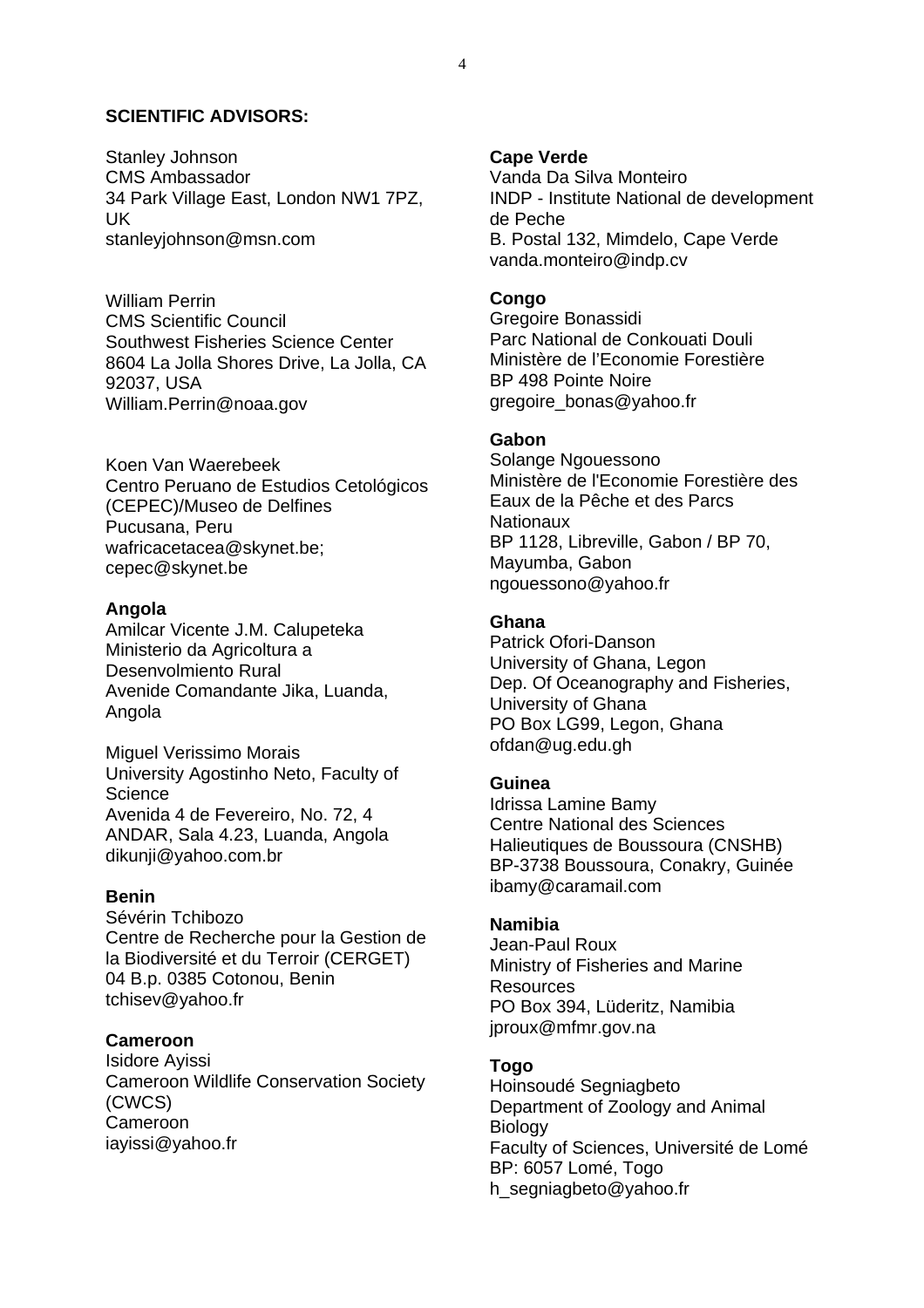# **South Africa**

Ntombi Makwabe Deputy Director, Department of Environment Affairs and Tourism nmakwabe@deat.gov.za

### **OBSERVERS:**

# **Duke Center for Marine Conservation**

Jeffrey Moore Duke University, 135 Duke Marine Lab Road, Beaufort, North Carolina 28516, USA jemoore@duke.edu

#### **European Cetacean Society**

Peter G.H. Evans Sea Watch Foundation Cynifryn, Abershore, Llanfaglan, Caernarfon, Gwynedd LL54 5RA, Wales, UK peter.evans@seawatchfoundation.org.uk

#### **Canarias Conservacion Society**

Manuel Carrillo C/Maya 8, 4D, 38204, La Laguna, Tenerife, Islas Canarias, **Spain** cetaceos@canariasconservacion.org

#### **GSM - Society for the Conservation of Marine Mammals**

Petra Deimer-Schütte Garstedterweg 4, 25474 Hasloh, Germany pdeimer@gsm-ev.de

Hans-Jürgen Schütte hjschuette@gsm-ev.de

# **IFAW– International Fund for Animal Welfare**

Vassili Papastavrou The Old Chapel, Fairview Drive, Bristol BS6 6PW, UK vpapastavrou@ifaw.org

Celine Sissler-Bienvenu Fonds International pour la Protection des Animaux 4, Rue Edouard Mignot, 51 100 Reims, France csissler@ifaw.org

# **Loro Parque Fundacion**

Javier Almunia Avda. Loro Parque, s/n 38400 Puerto de la Cruz, Tenerife, Spain adjunto@loroparque-fundacion.org

# **Pollmans Tours and Safaris Ltd.**

Abdulaziz Abdulrahim P.O. BOX 84198, Mombasa, Kenya abdulaziz@pollmans.co.ke

#### **The Pew Environment Group**

Rémi Parmentier The Varda Group, C/ Rioja 19, 28042 Madrid, Spain remi@vardagroup.org

# **TUI AG**

Michael Iwand Executive Director, Group Corporate Environmental Management

Alejandro Hidalgo Delegado de Medio Ambiente, Departamente de Desarollo Sostenible medioambiente@es.tui.com

#### **Wetlands International**

Tim Dodman Hundland, Papa Westray, Orkney KW17 2BU, UK tim@timdodman.co.uk

#### **Whale and Dolphin Conservation Society (WDCS)**

Nicola Hodgins Brookfield House, 38 St Paul Street, Chippenham, SN15 1LJ, Wiltshire, U.K. nicola.hodgins@wdcs.org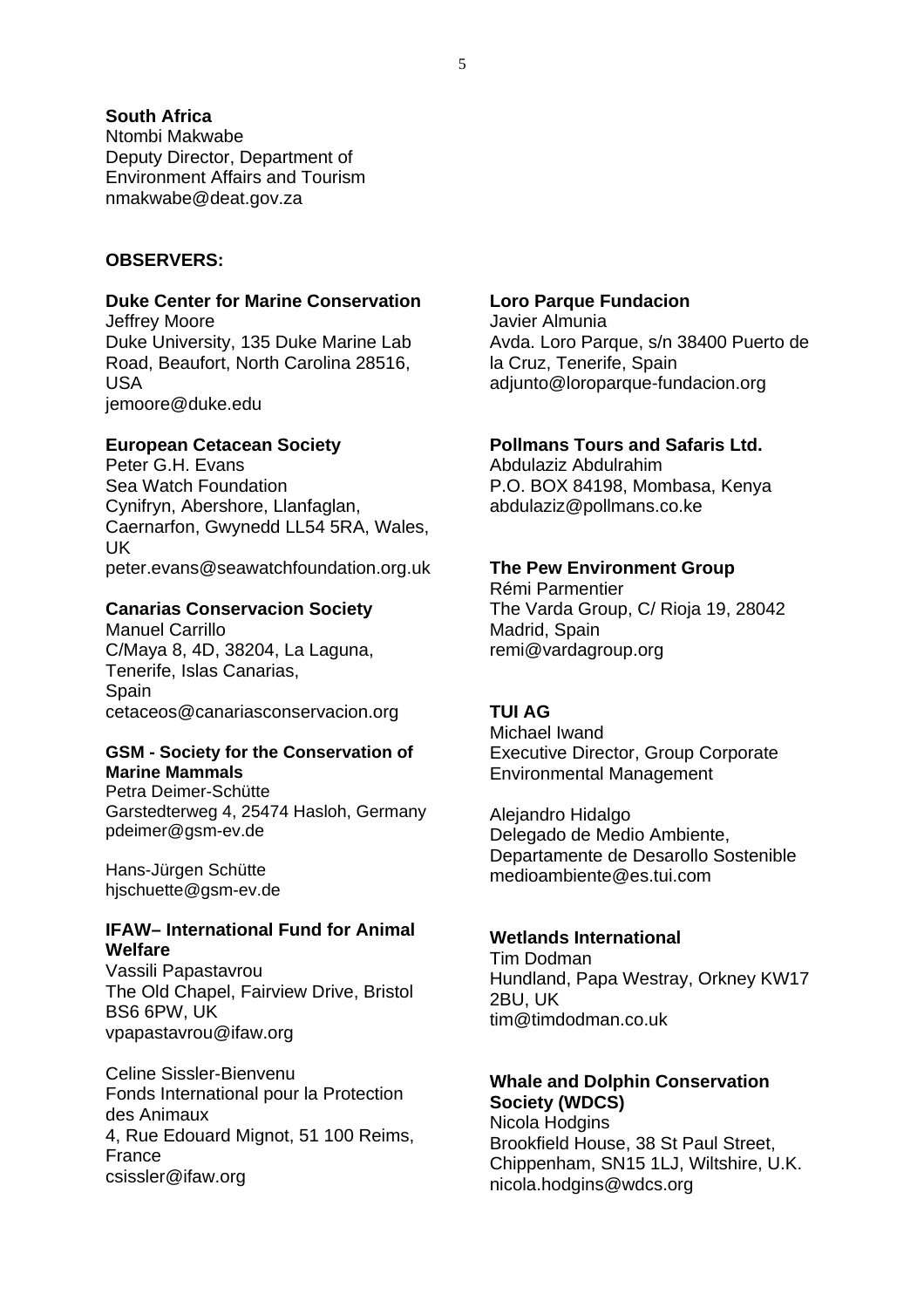# **Wildlife Conservation Society**

Tim Collins Domaine de L'Horte, Route de Carcassonne, St Hilaire, France, 11250; Wildlife Conservation Society, En Face el Rapha, BP 7847, Libreville, Gabon tcollins@wcs.org

Kouadio Akoi 04 Bp 1240 Abidjan 04 akouadio@wcs.org

#### **Wildlife Trust**

Lucy W. Keith Research Scientist Wildlife Trust, 1601 Third Street South, Suite F, St. Petersburg, Florida 33701, USA keith@wildlifetrust.org

# **CMS SECRETARIAT:**

UNEP/CMS Secretariat UN Campus Herrmann-Ehlers-Str. 10 53113 Bonn, Germany Email: secretariat@cms.int

Robert Hepworth Executive Secretary Email: rhepworth@cms.int

Marco Barbieri Scientific & Technical Officer Email: mbarbieri@cms.int

Francisco Rilla Manta Information and Capacity-Building Officer Email: frilla@cms.int

Heidrun Frisch Marine Mammals Officer CMS/ASCOBANS Secretariat Email: hfrisch@cms.int

Robert Vagg Report Writer Email: rvagg@cms.int

#### **Worldwide Fund for Nature**

Wendy Elliott Global Species Programme Via Po 25c, 00198 Rome, Italy UK WElliott@wwfspecies.org

Mamadou Diallo WWF WAMER 9639, Sacre Coeur III, PO Box 22928 Dakar, Senegal mdiallo@wwfsenegal.org; mlsdiallo@gmail.com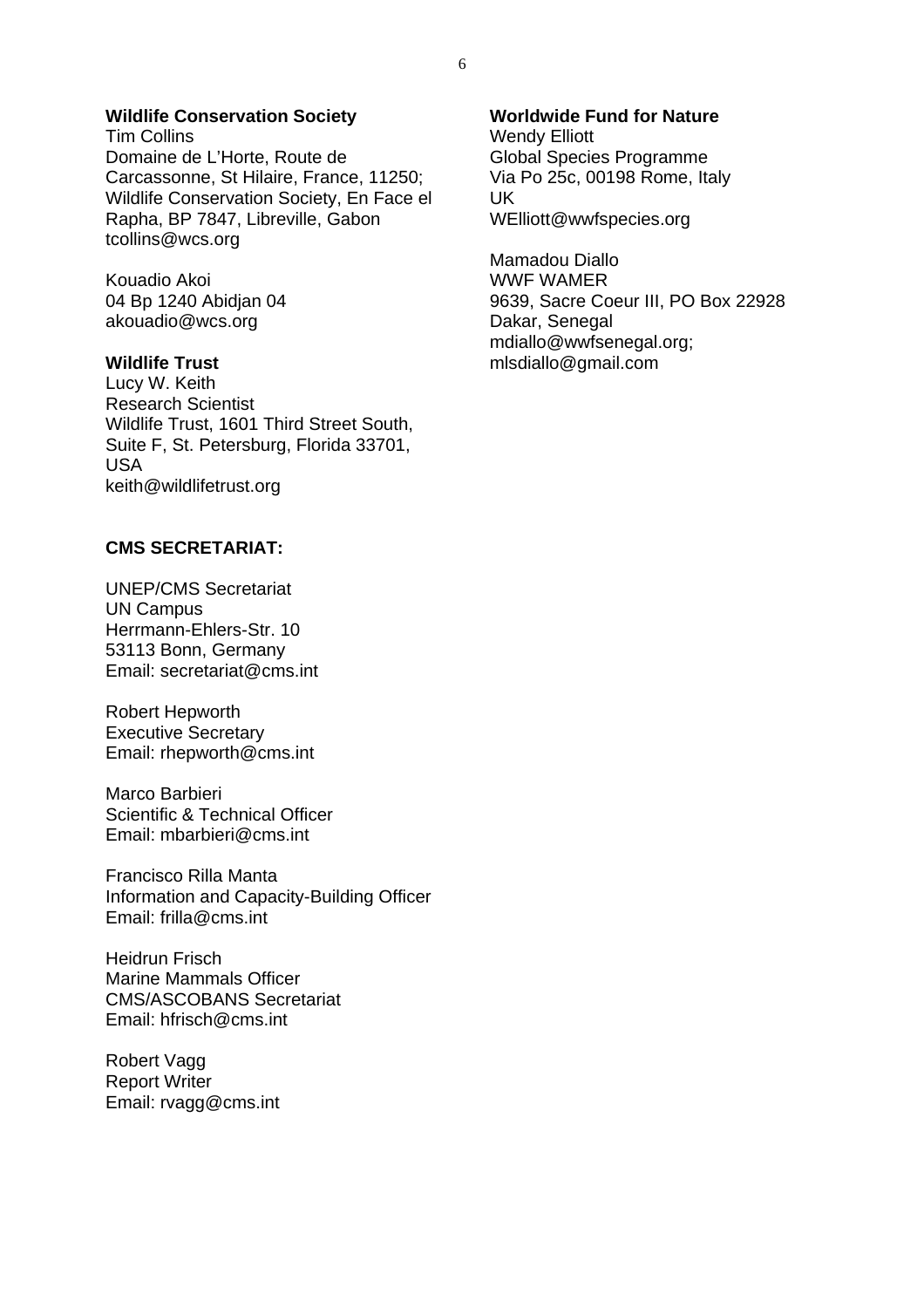



**Annex 2** 

# **W**ESTERN **A**FRICAN **T**ALKS ON **C**ETACEANS AND THEIR **H**ABITATS

DISCUSSIONS D'AFRIQUE OCCIDENTALE SUR LES CETACES ET LEURS HABITATS

**AGENDA**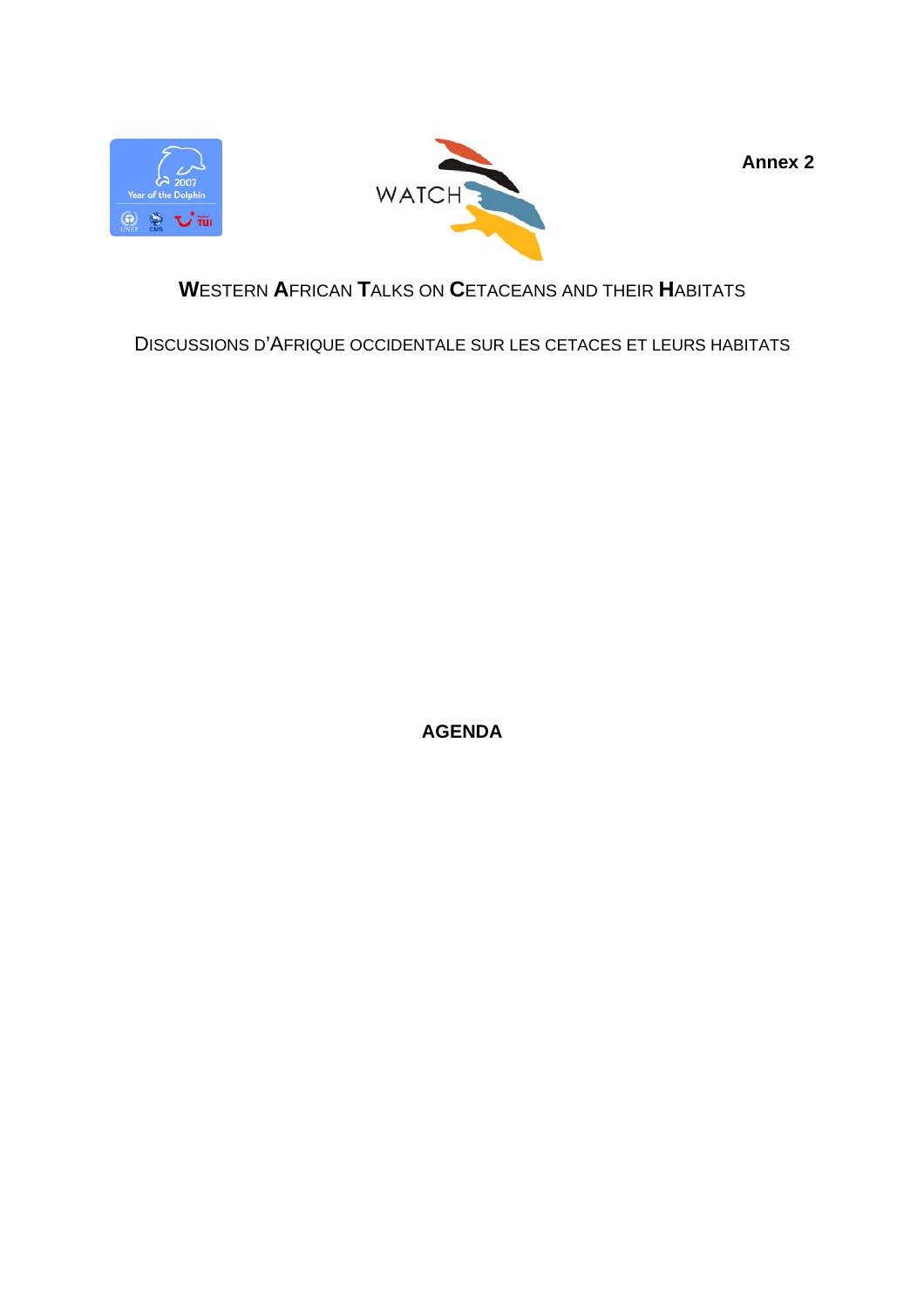# **Negotiation of a CMS Instrument for the Conservation of the West African Manatee and Small Cetaceans of the Eastern Atlantic Basin**



Chairman: John Mshelbwala

- 1. Opening Remarks
- 2. Signing of the Memorandum of Understanding Concerning Conservation Measures for the Eastern Atlantic Populations of the Mediterranean Monk Seal
- 3. Weaving a Fabric of International Conservation: The Potential of CMS for Protecting and Conserving Cetacean Populations (guest speaker)
- 4. Adoption of the Meeting Agenda, Schedule and Objectives
- 5. Election of Officers
- 6. Establishment of Credentials Committee
- 7. Background to the CMS Initiative on Western African Aquatic Mammals
- 8. Synergies with the Abidjan Convention
- 9. Conservation Status of the West African Manatee and Action Plan
- 10. Conservation Status of Small Cetaceans of the Eastern Atlantic Basin
- 11. Options for an International Instrument under CMS
	- 11.1. Taxonomic Scope
	- 11.2. Geographic Coverage
	- 11.3. CMS Instruments under Article IV of the Convention
	- 11.4. Other Options for Cooperation under CMS
	- 11.5. Financial and Administrative Considerations
	- 11.6. Format of a future CMS Instrument, including Action Plans
- 12. Reports and Recommendations from Working Groups
- 13. Decision on the Scope and Process for Developing a New CMS Instrument
- 14. Discussion of draft Action Plan for the Conservation of Small Cetaceans of the African Eastern Atlantic Basin
	- 14.1. International Cooperation
	- 14.2. Legislation and Policy
	- 14.3. Ecosystem/Habitat Protection
	- 14.4. Threat Reduction
	- 14.5. Research and Monitoring
	- 14.6. Capacity Building
	- 14.7. Education and Public Awareness
	- 14.8. Tourism Based on Small Cetaceans
- 15. Adoption of Conservation and Action Plan
- 16. Closing of the Meeting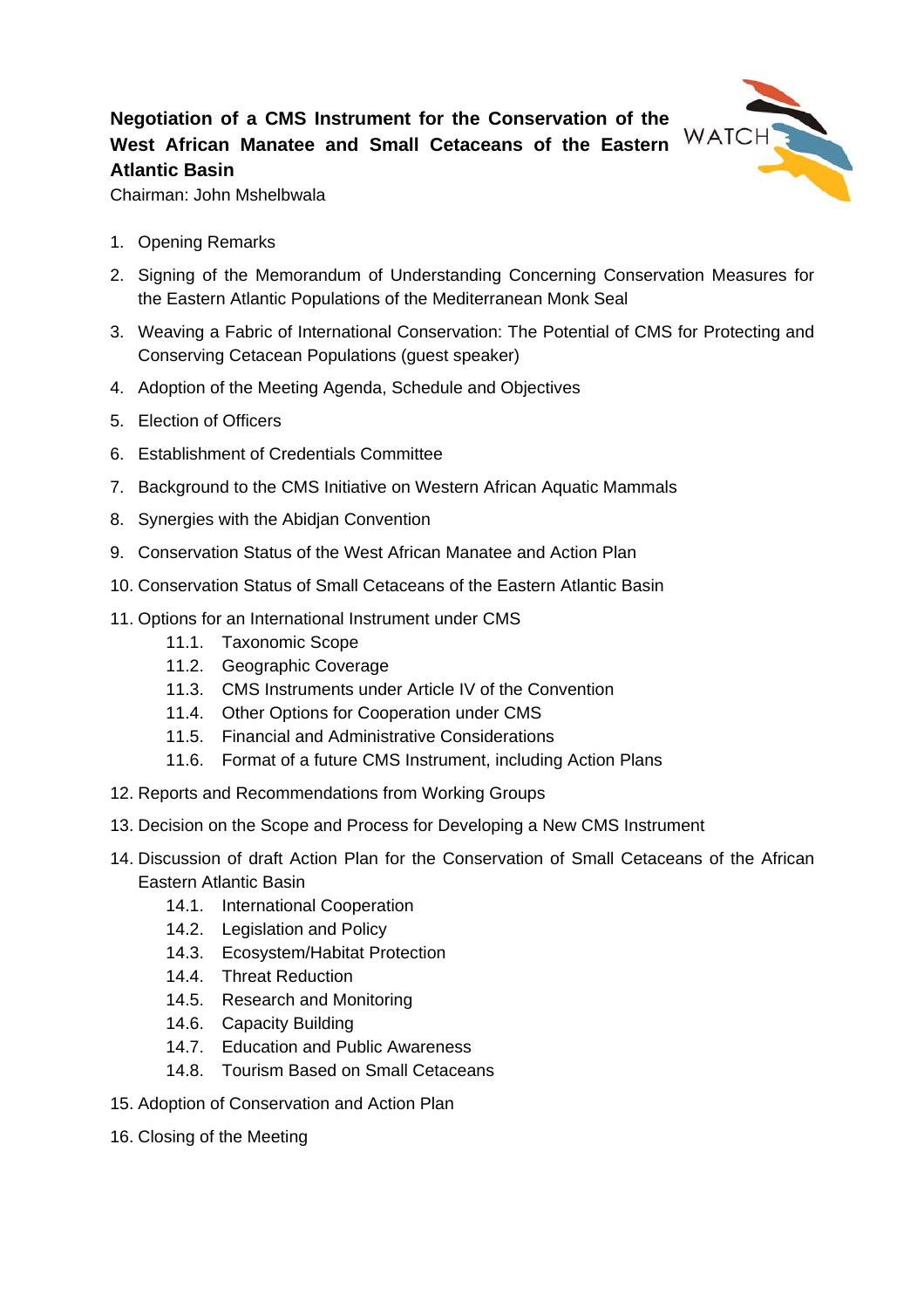



**Annex 3 English only** 

# **W**ESTERN **A**FRICAN **T**ALKS ON **C**ETACEANS AND THEIR **H**ABITATS

DISCUSSIONS D'AFRIQUE OCCIDENTALE SUR LES CETACES ET LEURS HABITATS

**REPORT OF THE SCIENTIFIC SYMPOSIUM 16-17 October 2007**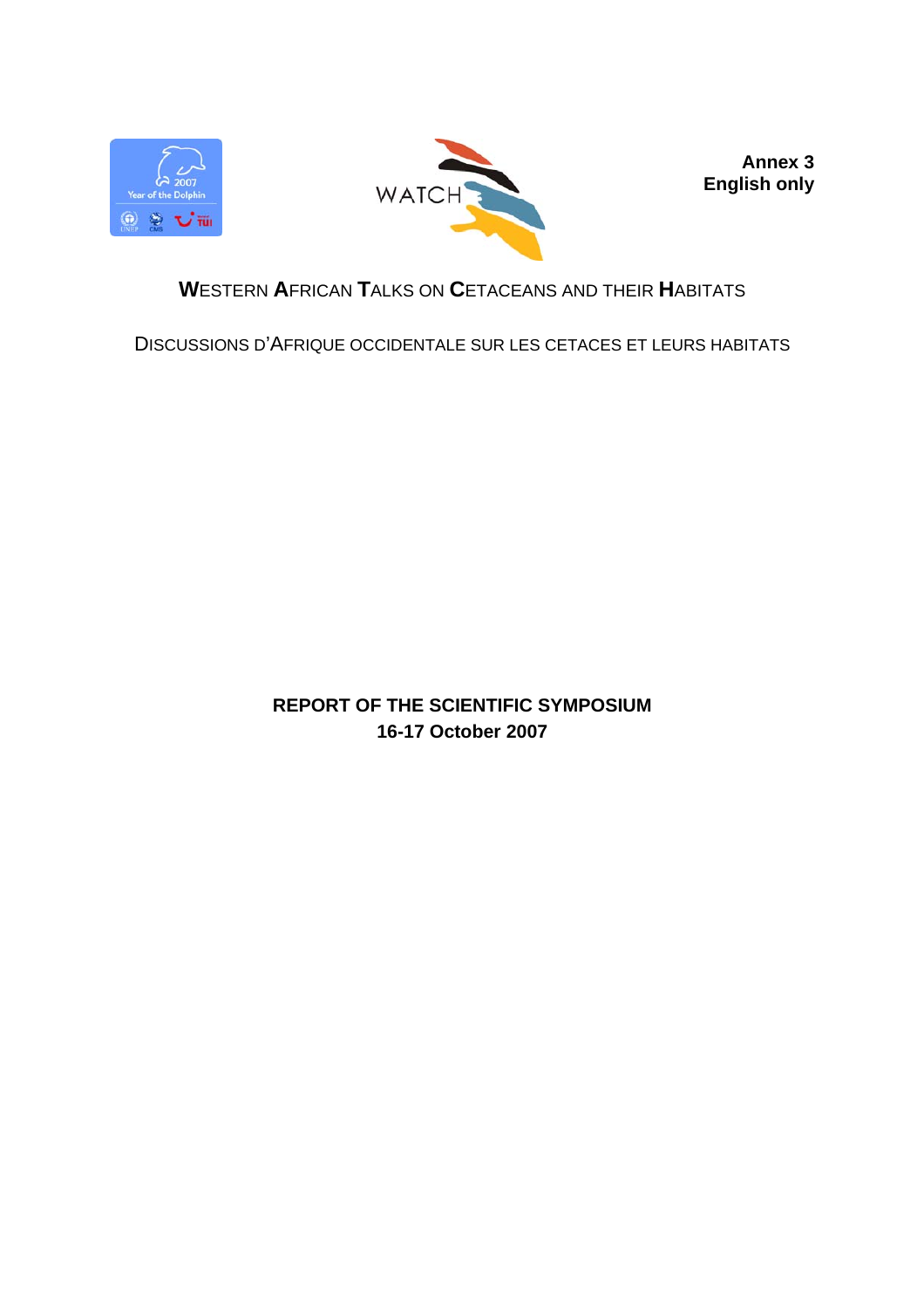# **Session 1: Cetacean Conservation in the Eastern Atlantic Basin (16 October 2007)**

Chairman: Antonio Fernández Rodríguez Rapporteur: Koen Van Waerebeek

#### **The Small-Cetacean Fauna of the West Coast of Africa and Macaronesia: Diversity and Distribution**

Bill Perrin / CMS Scientific Councillor for Marine Mammals (presenter) and K. Van Waerebeek

This review paper summarized the reported presence of small cetaceans (31 species) in range states in Atlantic Africa and Macaronesia. The authors did not verify authentication levels of individual records and reports, unless indications existed that these were obviously erroneous. Considerable variation was found in research effort between countries which partly translated in widely variable levels of species reports. For instance, there is good faunistic information in Senegal while no published records exist for some other countries (Nigeria, Togo, Sao Tomé and Principe). Many gaps exist in information about distribution, abundance, population divisions and catches (bycatch and direct).

### **Cetaceans in the Eastern Central Atlantic Ocean: Diversity and Threats Faced in the Macaronesia Islands**

Manuel Carillo / Canarias Conservation Society

In the North and South Atlantic respectively 38 and 48 cetacean species are recognized, of which 13 species are Atlantic Ocean endemics. Macaronesia has 31 cetacean species (81.7% of all North Atlantic species), of these 12 are cosmopolitan and 14 are warm temperate species. Exceptional in the Canary Islands is the fact that several beaked whales (ziphiids) can readily be observed. In the period 1991-2007, 556 stranded specimens were available for study, covering a period of high mortality in 1996-1998. Most strandings are of natural or indeterminate cause. Several threats were identified including high levels of ship strikes, ingested marine debris (such as plastic bags), even a beaked whale killed by shotgun. In 1999-2007, 51 cases of vessel collisions were registered (mostly in Tenerife), compared to eight cases in 1991-1998. Peaks occurred in April – July and 40.6% of cases were sperm whales.

#### **Functions and Effects of Sound for Cetaceans and the Initiative "Roas"**

Natacha Aguilar de Soto / La Laguna University

This paper explored the question of noise pollution in the region and briefly explained the concept of sound levels in different media. Sperm whale clicks and military sonar can reach 235 +dB while air gun arrays can reach even higher, up to 250 +dB. Different cetacean species exhibit different sensitivities which cannot be represented by a single number. Low frequencies are hardly absorbed by sea water and may travel over 100km in deep water. Cetaceans use sound for navigation, finding food and avoiding predators. For deep divers echolocation is the only way to find prey in the dark. Signal to noise ration is a measure that quantifies the effect of how noise masks signals and may interfere with important biological functions. In the Canaries, an increase of underwater noise of 3 dB per decade was detected since 1950. At 700m depth a 'fog of sound' may be created. Other negative effects apart from masking include: changes in acoustic sensitivity, spatial avoidance, stress response, interruption of foraging, and changes of vocal behaviour. Several mass strandings in the Canaries have been correlated to naval exercises. Off El Hierro, a strong bathymetric profile exists with year-round beaked whale presence. Therefore the author proposes a protected area designation for El Hierro. Recent research includes the tagging of both *Z. cavirostris* and *M. densirostris* with satellite receivers.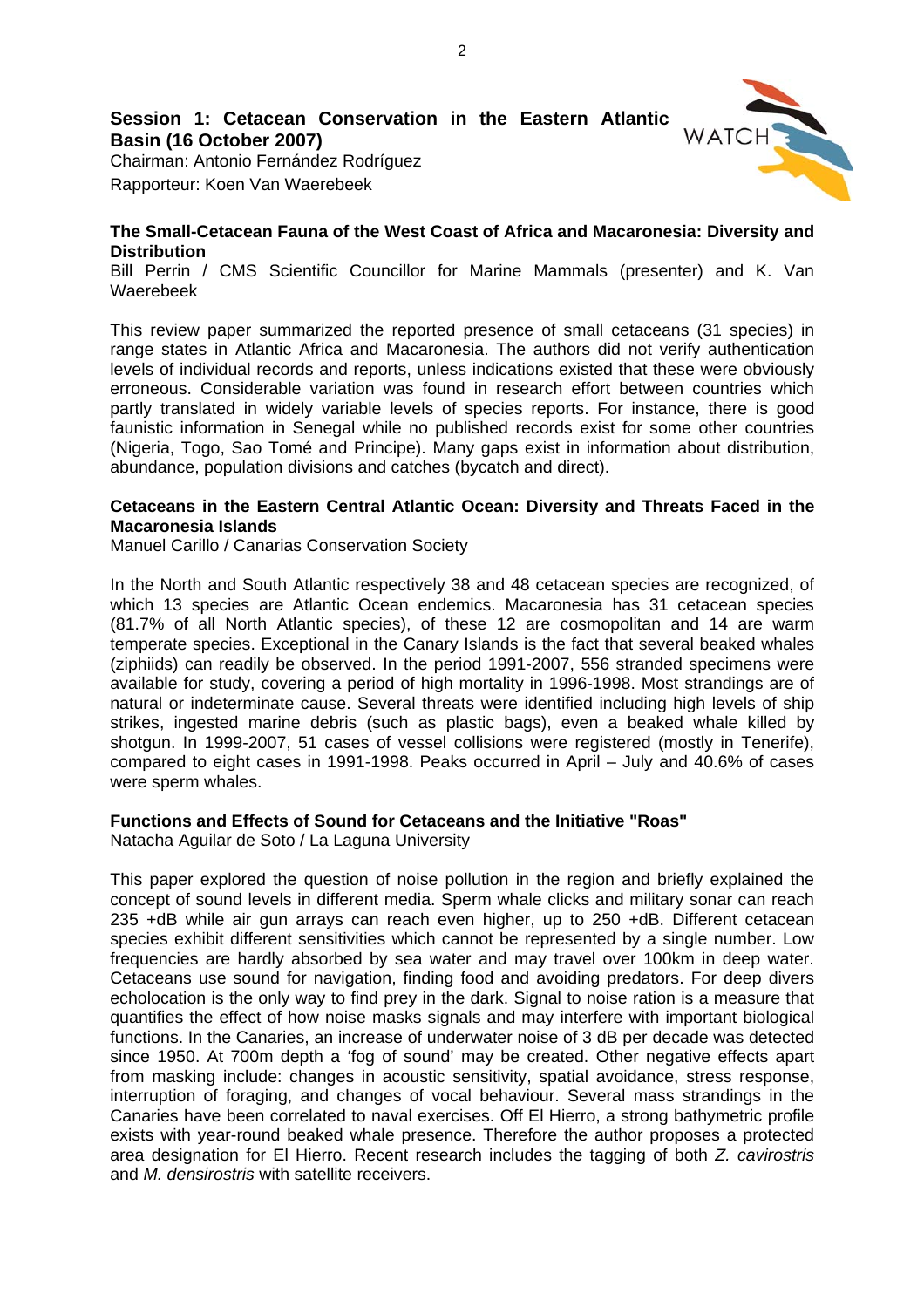#### **GloBAL – Global Bycatch Assessment of Long-lived Species**

Jeffrey Moore / Duke University

Mr Moore informed about their global project that tries to assess levels of bycatch of cetaceans, pinnipeds, seabirds, turtles and sharks, through analytical case studies, rapid bycatch assessments and regional assessments, taken into account finite resources. Bycatch is ubiquitous but poorly understood. Synthetic analyses and novel approaches to estimate population impacts are scheduled. A case study of the harbour porpoise in the Gulf of Maine is explained. Several life history parameters are estimated, e.g. natural survivorship, natural mortality rate, mortality rate due to bycatch and calf mortality. Rapid bycatch assessments have been made for Sierra Leone, Cameroon and Nigeria, assessing gear types and species caught. Finally a meta-analysis is meant to lead to regional/global bycatch estimates.

In a brief discussion, Mr Perrin cautioned that interview data with fishermen are often not reflected by direct observations. Mr Moore replied that they seek to know a relative order of magnitude of catches and that a minimum set of data is still useful. Ms Deimer also called for caution and cited the example of the Baltic Sea where deliberate sinking of bycaught specimens is typical in order to erase evidence. Mr Moore believed that variation in protection legislation translates into differences in honesty of fishermen. Senegal's delegate announced a new project on the bycatch of sea turtles where fishermen will be asked also to declare catches of small cetaceans.

#### **The Role of the Government of the Canary Islands in the Conservation of Cetaceans**  Juan Rodriguez Luengo / Government of Canary Islands

Due to their particular geographical characteristics, the Canary Islands have a large diversity of cetacean species. The Government of the Canary Islands helps maintain these species by regulating whale-watching activities and promoting research and public outreach. All species of cetaceans present in the Canary Islands, as well as large marine areas where they live, are protected by EU legislation. In the Canary Islands there is a very specific regulation for whale-watching activities, which is one of the most complete worldwide. Every vessel used for this purpose must be authorised and obey a code of conduct. The Government of the Canary Islands also carries out studies on stranded cetaceans since this is a very important source of information for scientists and conservationists. As a consequence of a mass beaching in 2002 coinciding with military manoeuvres, an agreement was signed with the Ministry of Defence in order to minimise acoustic impacts or to stop military activities in areas populated by cetaceans. Besides, the Government of the Canary Islands supports a number of projects to collect useful data with the aim of minimising mortality caused by collisions and interactions with aquaculture.

#### **SECAC's Research Programme on Cetacean Populations of the Canary Islands**

Vidal Martín / Society for the Study of Cetaceans in the Canary Archipelago

Initial studies by SECAC occurred in the 80s and 90s on short-finned pilot whales*.* 29 species of cetaceans have been registered in the Canary Islands. Recent additions include harbour porpoise and Sowerby's beaked whale*.* SECAC is a scientific NGO focussing on research, conservation and education activities. Main topics of interest have included strandings, natural history and distribution of cetaceans in the Canaries. Special projects have studied the diving behaviour of short-finned pilot whale, which revealed that they occasionally predate on the giant squid *Architeuthis dux,* as well as examined mass strandings of ziphiids. Special areas of conservation SACs have been proposed. The Canary Island Cetacean museum holds 147 specimens of 22 species, and has attracted 50,000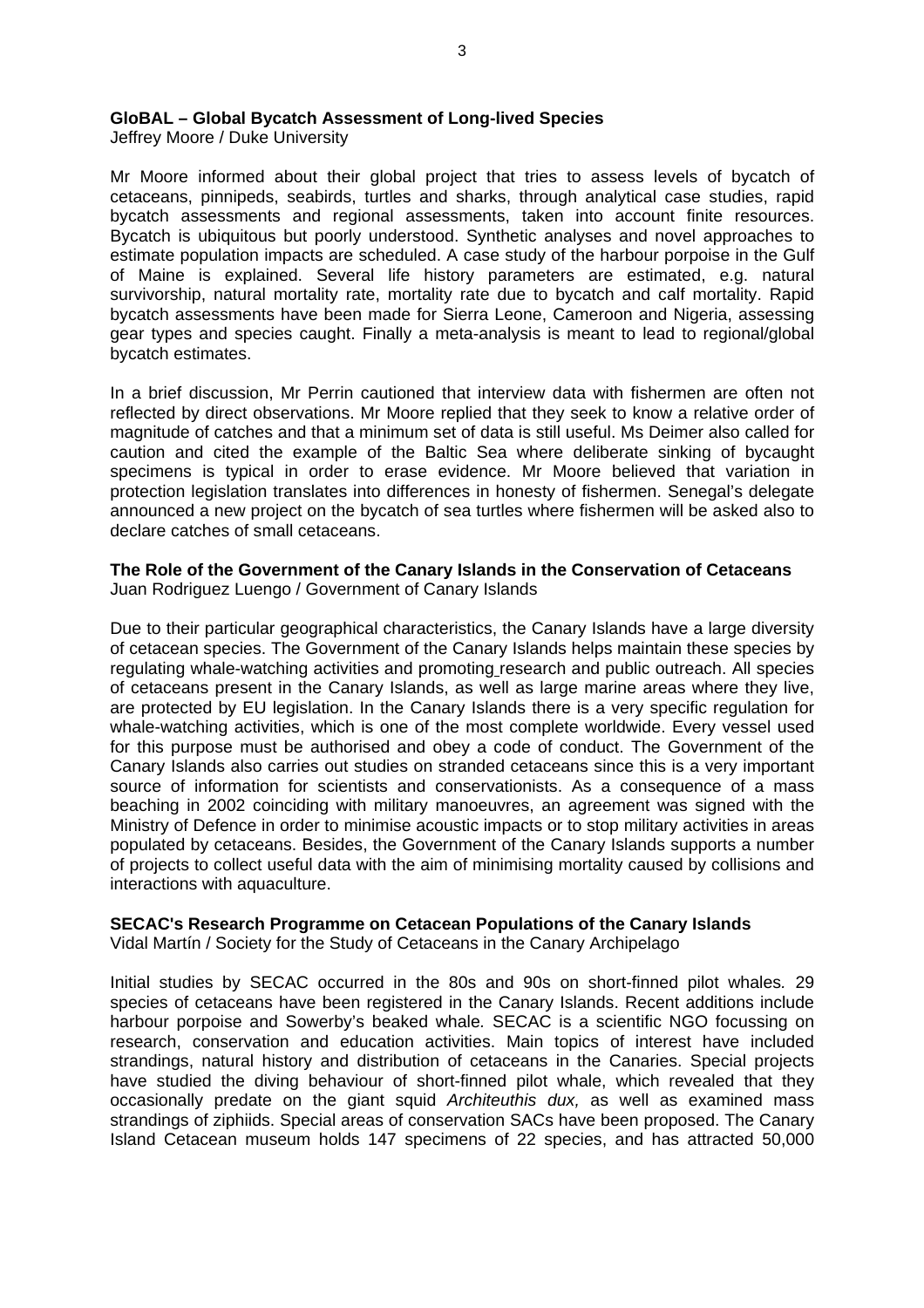visitors over two year's time. The Museum's 'Cetotaxon' project is accessible on the web (http://www.emecetus.com/index.php).

#### **Cetacean Research in Mauritania and Perspectives**

Azza Ahmed Cheikh Ould Jedou / Institut Mauritanien de Recherches Océanographiques et des Pêches (IMROP)

Main activities related to marine mammals have included an inventory of species and skeletal specimens available in Mauritania. At least two national parks, the Parc National du Banc d'Arguin (PNBA) and the Réserve satélite du Cap Blanc contain very important habitat for several marine mammal species (e.g. harbour porpoise, Atlantic humpback dolphin, common bottlenose dolphin, monk seal). Ms Jedou informed about a remarkable list of national legislation and regulations that somehow protect Mauritanian marine mammals and their habitat. Also several international conventions have been signed which cover the conservation of these species. Recent work by the Institut Mauritanien de Recherche Océanographique et de Pêches (IMROP) has addressed seasonal mass strandings of dolphins in Mauritania, the development of a national marine mammal database and the setup of a dedicated office for marine mammal issues. Ms Jedou discussed the almost annual strandings of large numbers of small cetaceans and suggested as known or potential causes, bycatch, viral diseases or toxic algal blooms. Pelagic trawlers off Mauritania are known to incidentally take large numbers of dolphins. IMROP participates in annual cetacean surveys organised at regional level. The preparation of a French-language marine mammal guidebook for use by non-specialists is highly desirable. IMROP is also involved in studies of the Cap Blanc monk seal population.

#### **Inventory and Status of Cetaceans in Guinea**

Idrissa Lamine Bamy / Centre National des Sciences Halieutiques de Boussoura (presenter), B. Kaba, S. Konate, N. Keita, M. Dia, H. Tall and K. Van Waerebeek

Cetaceans in Guinea are fully protected by Guinea's Fisheries code. Stranding, bycatch and sighting records were reviewed. We identified low levels of small cetacean captures in Guinea's waters. Twelve cetacean species have been registered till date, including three baleen whales: Bryde's whale, minke whale and humpback whale, as well as nine species of odontocetes: pygmy sperm whale, common bottlenose dolphin, Atlantic humpback dolphin, Atlantic spotted dolphin, pantropical spotted dolphin, common dolphin, rough-toothed dolphin, short-finned pilot whale and sperm whale. This checklist is believed to offer an incomplete view of the cetacean biodiversity and continued research should further establish the spatial and temporal distribution of cetaceans along the Guinean coast.

#### **Survey for the Conservation of Dolphins in Ghanaian Coastal Waters**

Patrick Ofori-Danson / University of Ghana (presenter), J. Debrah and K. Van Waerebeek

Surveys of artisanal ports were undertaken to identify dolphin species and other small cetaceans landed by local fishers in coastal Ghana between 1998 and 2000. Identifications were based on direct examination by the authors or from photographic evidence. Altogether, 14 out of 18 small cetaceans reported from the West African sub-region were identified. Catches were predominated by Clymene dolphin (35%), followed by pantropical spotted dolphin (17%), common bottlenose dolphin (16%) and the Risso's dolphin (7%). Although some coastal communities traditionally revere dolphins, pressure from rapid population growth and declining fish catches have currently made them an immediate food need and their meat is consumed fresh or smoked. The main threats are unregulated accidental or directed takes by drift gillnets or purse-seines and the use of dolphin meat as bait for catching shark whose fins are exported to Asian markets. The increasing pressures from these artisanal fisheries call for the enforcement of existing national conservation legislation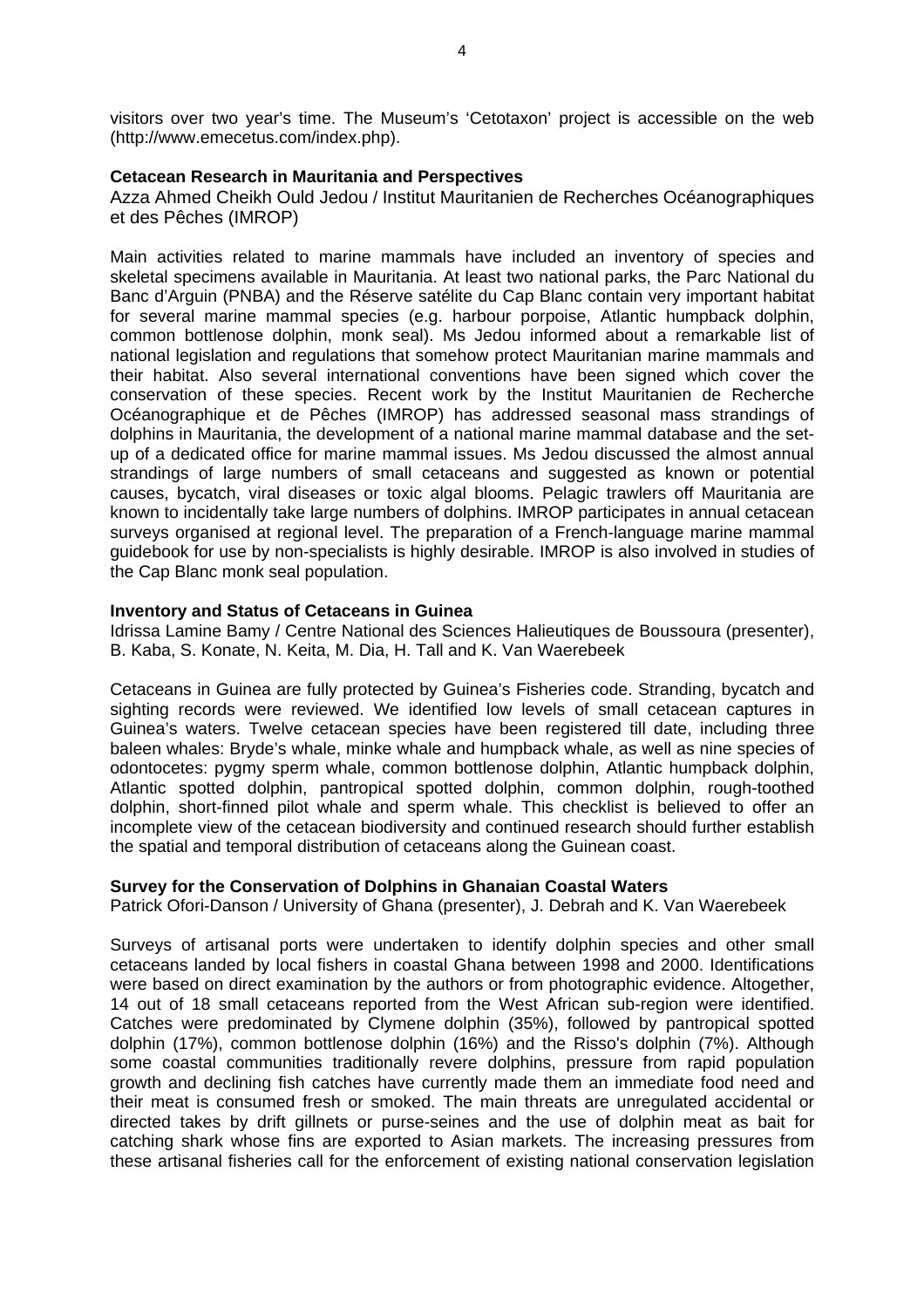(Wildlife Conservation Regulation, 1971 or Legislative Instrument 685) and the adoption of new measures to address small cetacean conservation. In support of this effort, some shortterm and long-term interventions are discussed needed to protect small cetaceans and substantially increase research. Dolphin-watching is considered a potential source of ecotourism as the number of international visitors to Ghana is projected to increase.

#### **An Overview of Cetacean Research and Conservation Issues along the Namibian Coast**

Jean-Paul Roux / Ministry of Fisheries and Marine Resources

Namibia's 1500km coast is influenced by the cold Benguela current. Since 1990 cetaceans are protected in its 200nm EEZ. Directed and incidental catches have been recorded for dusky and Heaviside's dolphins. Entanglements have affected *Mesoplodon* sp., southern right whale and humpback whales*.* Known and potential threats include mariculture, harbour development, an increase in shipping, marine mining (sands) and unregulated whale watching. So far, 8 baleen whales and 23 odontocetes have been identified for Namibia. Since 1996 the southern right whale has been found calving in Namibian waters. From that moment, photo identification and aerial censuses have been undertaken. The Namibian 'population' seems to be separated by 4° latitude from the South African 'population'. Minke whales also occur in coastal waters. A MPA is proposed in southern Namibia in order to protect Heaviside's dolphins, the humpback whale migration corridor and breeding southern right whales.

#### **Techniques for Studying Cetaceans: A Review of Benign Research Methods**

Vassili Papastavrou / International Fund for Animal Welfare

The use of a sailing boat (*Song of the Whale*) in whale research has the great advantage of reducing noise. The International Fund of Animal Welfare (IFAW)'s current lines of field research on cetaceans include passive acoustics, density evaluation, directional finding (mostly of sperm whales), deployment of acoustic monitoring buoys, and photo-identification of individual sperm whales as well as other species. Other projects address video-range tracking, visual surveys and photogrammetry. Photogrammetry can be used for one-time body length measurements of whales at sea but also to estimate growth in the case of resampling. IFAW has developed "Logger" software for data entry while conducting visual surveys of cetaceans. The software is freely available on IFAW's website.

# **How Pathology Can Help Us without High Technology and Big Science**

Antonio Fernández Rodríguez / University of Las Palmas

The Canaries have changed dramatically in the last 50 years, including a dramatic change in their approach to cetaceans, basically from considering cetaceans a potential food item to highly developed tourism and specialized research. Mr Fernandez's laboratory focuses on studies of the causes that make cetaceans strand. Of 29 species of cetaceans identified around the Canary Islands, 26 species have stranded. Mortality is in 35% of cases from confirmed anthropogenic causes and 65% from natural or unknown causes. The former include death from contamination, ingested plastic bags, dolphin-watching, bycatch and naval exercises. In recognition of the threat of mass mortality, a (military) sonar-free area of 50nm was established around the islands. Key factors in successful research have included broad national and international collaborations, proper communication and human resources mobility.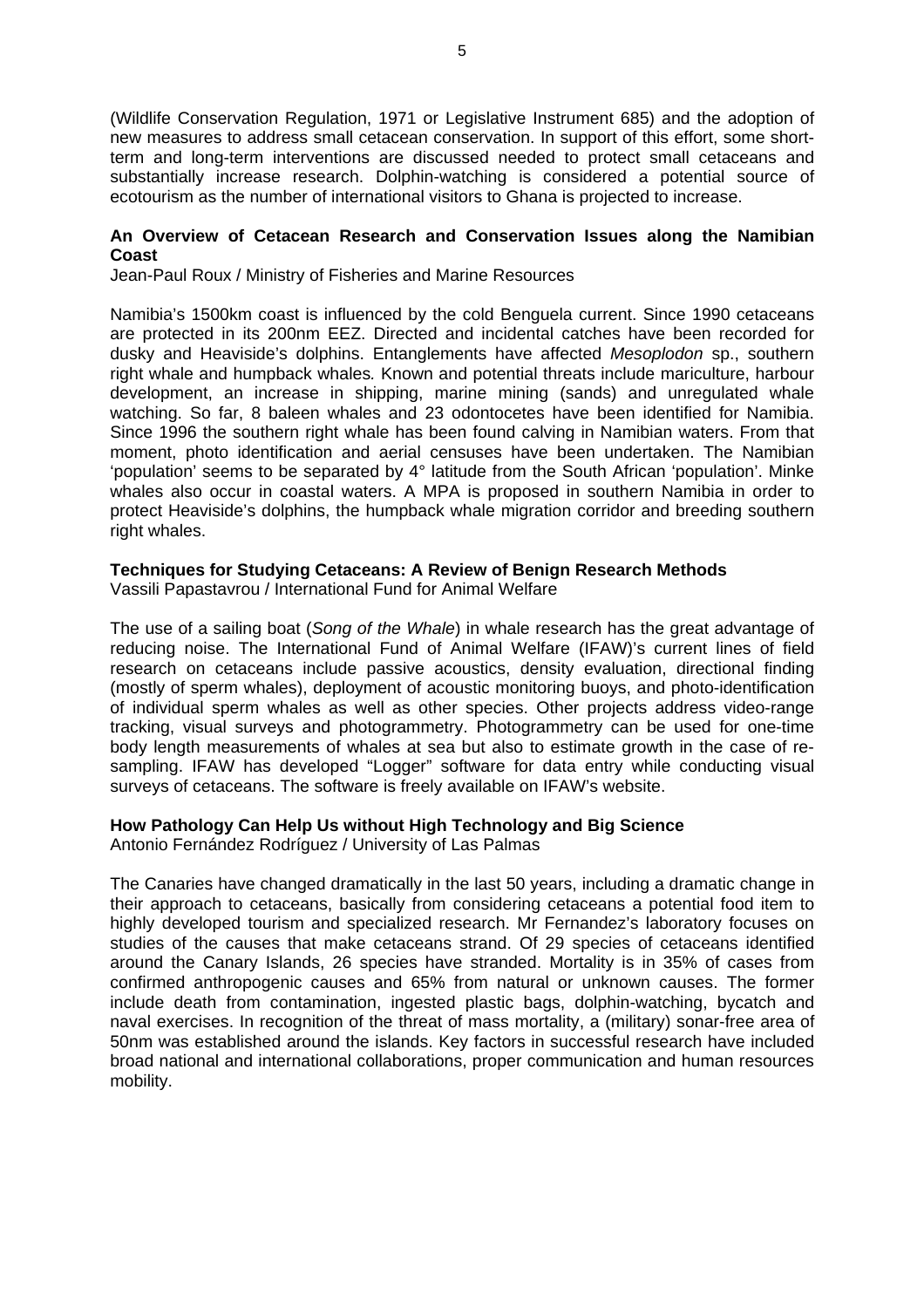#### **Sub-Regional Action Plan for the Conservation of Cetaceans in West Africa**

Mamadou Diallo / WWF WAMER (presenter) and W. Elliot

Globally the issues that WWF has addressed include: (1) reduction of lethal bycatch; gear and solutions database (how make an unsustainable take sustainable); (2) pollution; (3) fresh water cetaceans; (4) raising awareness; (5) emerging threat: climate change. Further, the WWF subregional action plan includes the definition of Marine and Freshwater 'ecoregions'. The WWF WAMER programme covers Mauritania, Senegal, The Gambia, Guinea-Bissau, Guinea and Cabo Verde. Past main issues and campaigns concerned overfishing, unsustainable fisheries agreements, poor governance of marine and coastal resources, and raising public awareness. The goals of WAMER include policy formulation, regulatory and protective measures, improvement of scientific knowledge; improvement of law and its application and the enhancement of public awareness. Recently the development of a PRCM/CCLME partnership is progressing.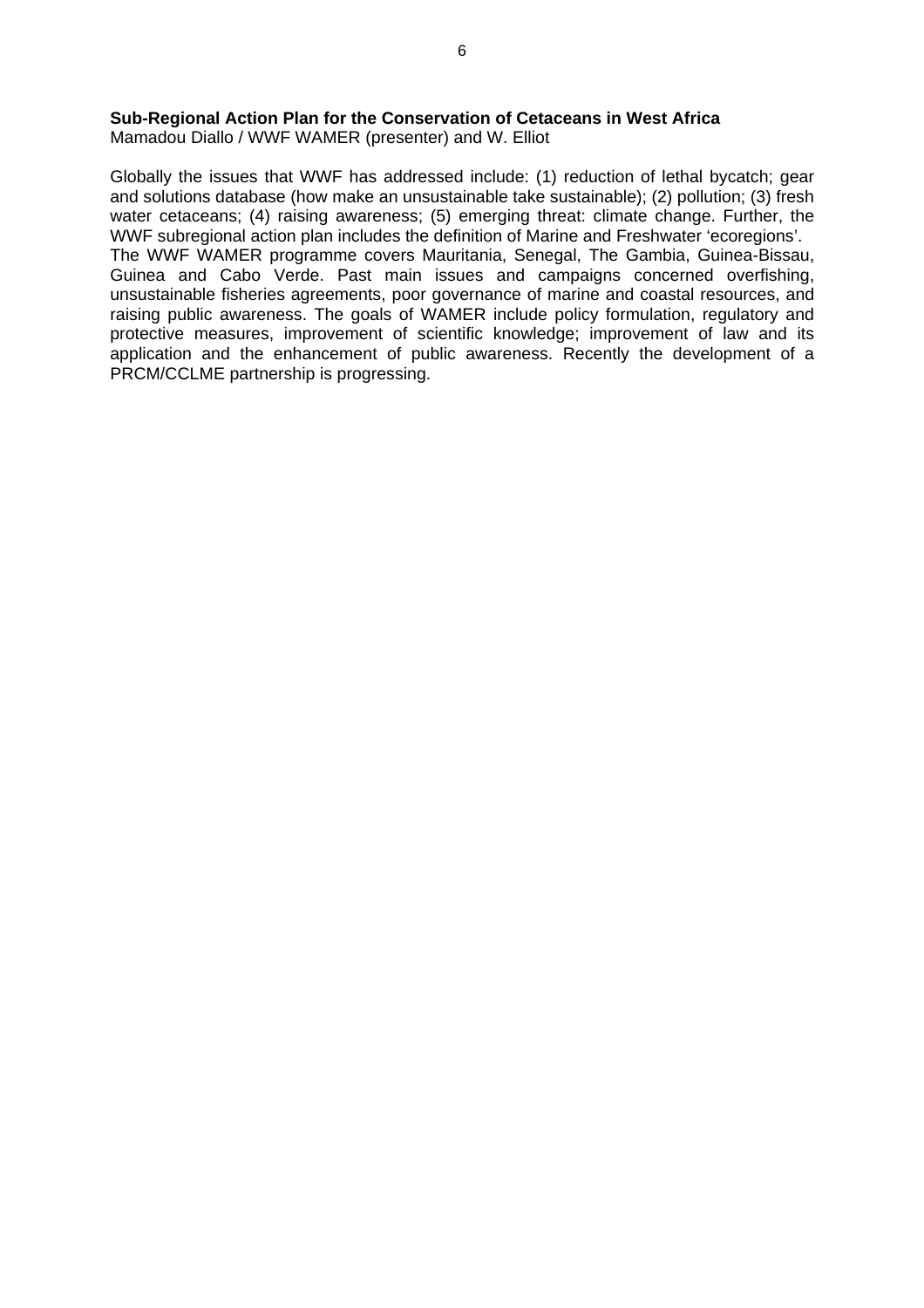

# **(17 October 2007)**

Chairman: Michael Iwand Rapporteur: Koen Van Waerebeek

### **Blue and Gray Whales in Baja California and the Sea of Cortez: Lessons for Sustainable Development**

Stanley Johnson / CMS Ambassador

A burning issue often raised is whether whale-watching enterprises really can be developed and maintained as long-term sustainable enterprises, without negative impacts on the whale populations they target. With this question in mind Mr Johnson visited Baja California to see for himself what the potential impact could be both on grey and blue whales, as well as on the local fishers communities. With a wealth of images of magnificent Bahia San Ignacio and its remarkably rich fauna, Mr Johnson suggests that grey whales, far from being disturbed by humans in small inflatable boats, in some cases, apparently driven by curiosity, rather seem to enjoy the attention. Skippers and guides, many former fishers, are locals and heavily rely on this employment. Interestingly, after a visit by the then Mexican president Fox and spouse, both enjoying the whales, the giant salt plant project proposed by the Mitsubishi Corporation was cancelled. The negative impact on the whales by a large salt plant would have been potentially disastrous. Good groups of blue whales were sighted, ambassadors for whale conservation in their own right.

#### **Towards the establishment of a Marine Protected Area for Cetaceans in Macaronesian Waters**

Javier Almunia / Loro Parque Fundación

Loro Parque Fundación (LPF) is an NGO linked to Loro Parque Zoo, which enjoys a research budget of *ca.* 700,000 Euro. Cetaceans are used as flag species. The idea of the establishment of a Marine Mammal Sanctuary in the Macaronesia region has a long history, and was initially promoted by IFAW and GSM. Currently, LPF has assumed it as one of its own goals. Over the past twenty years major progress has been made in the scientific knowledge of cetaceans of Macaronesia and the concept of MPAs has evolved to respond to new conservation challenges in marine ecosystems. In the light of this new knowledge, a simple extension of the Madeira Sanctuary of Marine Mammals may not be enough. LPF promotes the idea of a Macaronesian Sanctuary for cetaceans as part of a major strategy for the conservation of eastern Atlantic cetacean populations. Further it is recommended that a holistic perspective is maintained towards an ecosystem-oriented management. LPF suggests that the initial idea must be revised in order to find the best way to protect cetacean populations in the area. YoD and WATCH are identified as major opportunities to gather some of the most renowned experts on MPAs and ask them to work together towards a Macaronesian Cetacean Marine Protected Area. LPF promoted the celebration of a side event that will discuss all these aspects and will come up with a recommendation on the most effective tools to protect the cetaceans in Macaronesia and the eastern Atlantic. If the creation of a MPA is identified as a necessary tool, the conclusions of the side event will identify the priorities for scientific research.

# **The Year of the Dolphin in Kenya – Report on a Highly Successful Campaign**

Adbulaziz Abdulrahim / Pollmans Tours & Safaris Ltd.

The project has multiple aims including: to encourage local community sustainable livelihood; to establish a long-term educational conservation programme; to involve policy makers and the mobilization of tourism stakeholders; provide incentives for local communities, and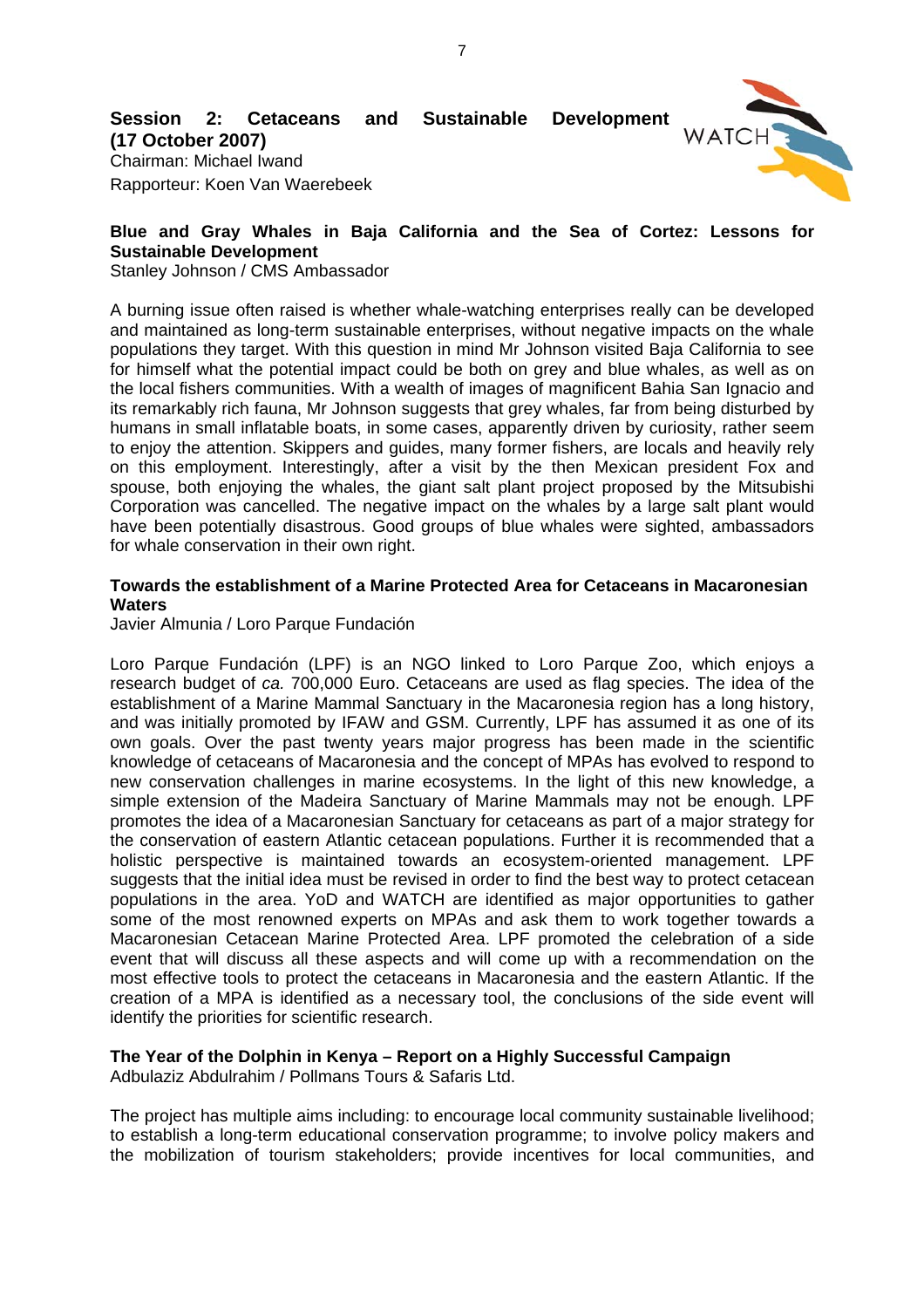ensure the continuity of the Year of the Dolphin (YoD) because of its great success. Four Kenyan coastal towns have been involved (Shimoni, Mombasa, Watamu, and Malindi) all of these fishing communities. Good collaboration was established with a number of national institutions, perhaps most notably the Kenya Wildlife Service and the Forest and Fisheries Department. Mr Abdulrahim illustrated the grassroot involvement of locals, especially women, children and elders as well as fishermen. Women are natural role models for children.

A Code of conduct on how to approach dolphins was established and ceremoniously handed over to the authorities. Social involvement included a variety of activities with a local school. The importance of providing incentives to reward conservation action was repeatedly mentioned. Examples include a guided visit to a Marine Park, a snorkelling and dolphin watch, and a free luncheon. One scheme ensured that 1 dollar for every tourist booked on a dolphin watch excursion was dedicated to development of social activities. Interestingly, beach and forest clean-ups were also linked to the YoD activities. One result consisted of villagers cutting fishing lines of an illegal longliner. 15 operators stopped encouraging swimming with dolphins and generally the Code of conduct was implemented.

# **CMS – Wildlife Watching and Tourism**

Heidrun Frisch / CMS Secretariat

A CMS-produced brochure on the subject illustrates 12 case studies that show how best to promote environmentally, economically and socially sound wildlife watching. Based on these and other examples, it contains concrete recommendations for implementation of the concept of sustainable use and wildlife watching. Ms Frisch expanded on four case studies that related to the marine environment: (1) sea turtles and tourism in Brazil, with community involvement in turtle protection and research; (2) whale sharks and shark-watching in the Seychelles; (3) whale-watching of southern right whales in Peninsula Valdés, Argentina; (4) development of whale-watching guidelines in the ACCOBAMS area.

Four areas need to be addressed to improve the sustainability of wildlife watching tourism and generate real and long lasting returns:

1. Improve understanding of the biology of watched species and monitoring of the effects of tourism on them.

2. Improve guide training and interpretation.

3. Evaluate conditions required for wildlife watching tourism to be a viable option particularly for generating net revenues for conservation and benefits for local communities.

4. Improve planning and management of tourism in protected areas and wildlife viewing sites.

The brochure can be downloaded from the CMS website or ordered through Earthprint.com.

# **Building the Ground for Whale Watching Management – Lessons from a "Best Practice" Perspective**

Fabian Ritter / M.E.E.R. e.V.

So far 21 species have been identified off La Gomera, which is the highest species density in Europe. Since 1997 we utilize dolphin-watching boats as research platforms. Activities include clean-up ocean trips (flotsam is collected), practical courses, development of a research and education centre. M.E.E.R. has multiple partners and cooperates with the tourism industry. Its research consists of collecting sighting data (> 5,000 entries), behavioural observations (in relation to dolphin-watching boats), photo-identification, landbased observations, tourist surveys and socio-economic impact studies. Primary study species are short-finned pilot whale, common bottlenose dolphin, Atlantic spotted dolphin and common dolphin (seasonal). Pilot whales rarely interact with boats, while Atlantic spotted dolphins often bowride. M.E.E.R. believes that cooperation with NGOs and tourism industry is beneficial. A research report is available on request.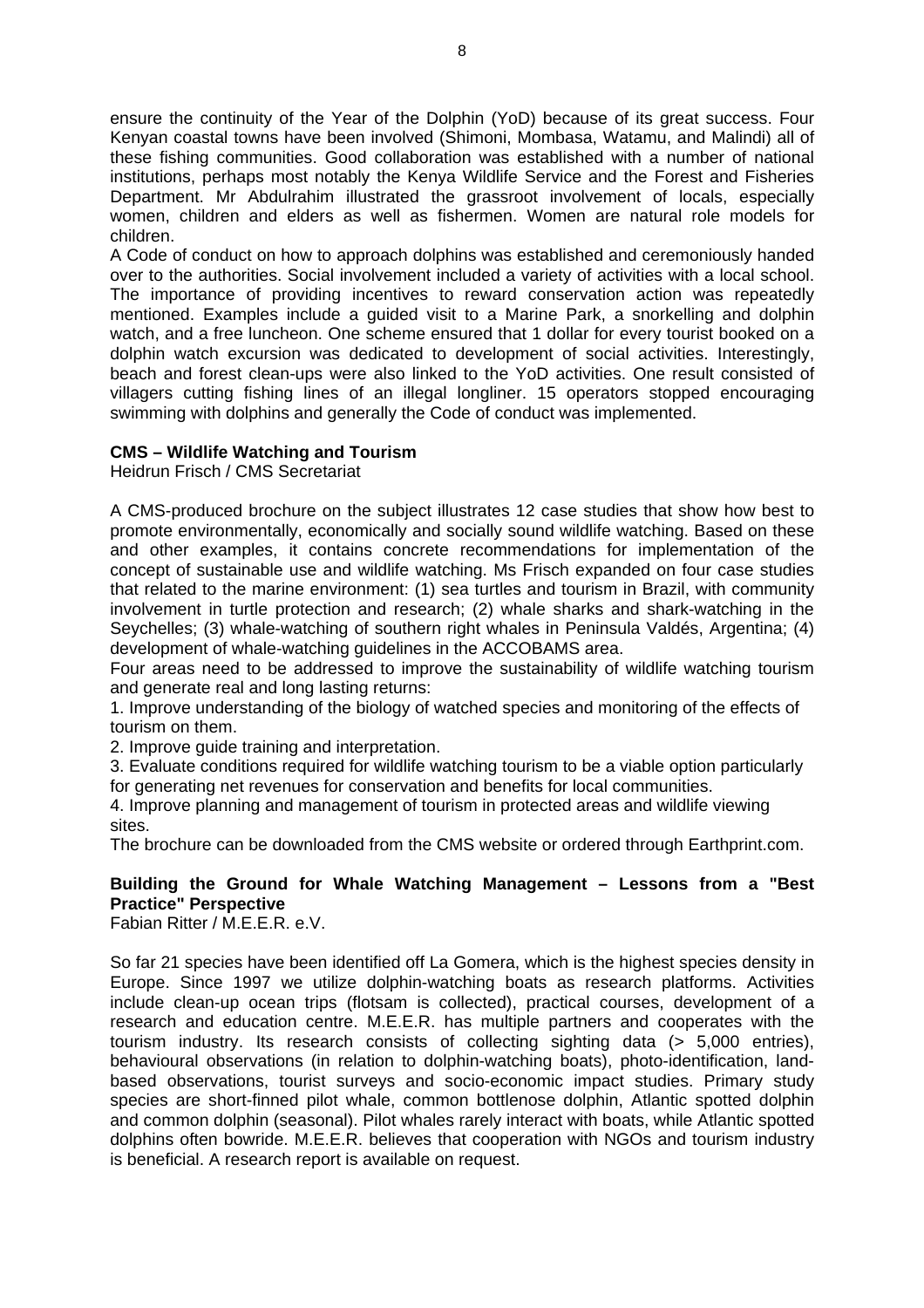# **Whale Watching in Spain: Working Towards a National Regulation to Prevent Disturbance**

Borja Heredia / Ministry of Environment

Spanish waters contain up to 27 cetacean species. A well-known example is the fin whale population in the Mediterranean. Spanish whaling in the Bay of Biscay (last take in 1890) almost exterminated the Northeast Atlantic right whale. In recent years, the Canaries have been a pioneer in dolphin watching. Globally, growth in whale-watching has been exponential, e.g. in Andalusia 400,000 watchers generate 5M euros in ticket sales only. After long deliberations, a Royal Decree for cetacean protection in Spanish waters is foreseen for November 2007. An interesting concept is the 'mobile protected area' around a moving group of cetaceans. It has a 500m radius (buffer zone), is 60m deep (exclusion zone) and 500m high airspace buffer zone. All physical contact with cetaceans is prohibited. Fines can run up to 300,000 euros. Finally, Mr Heredia briefly discusses the issue of killer whales depredating on tuna in the Straits of Gibraltar.

#### **The Whale and Dolphin Conservation Society: Our Role in Sustainable Whale-Watching**

Nicola Hodgins / WDCS

The benefits of whale watching include: it is an alternative to captivity and hunting and it can generate significant economic benefits for local communities. Further, it can be a platform for changing attitudes and for research. It is environmentally sustainable if properly conducted, and has a clear conservation and educational function. Admittedly, this does not apply to all whale-watching enterprises. WDCS actively promotes land-based whale-watching because of no interaction with and a lack of impact. Ms Hodgins then summarizes WDCS activities with the Firth of Forth (northeast Scotland) population of common bottlenose dolphins. It consists of some 130 specimens and is the only substantial and resident population in the North Sea, and it is also the most northern one. It has some of the biggest bottlenose dolphins around. Since the fishing industry in the area has been in a steady decline, the tourism generates a welcome income for locals. Ms Hodgins further explained the WDCS Dolphin Space Programme.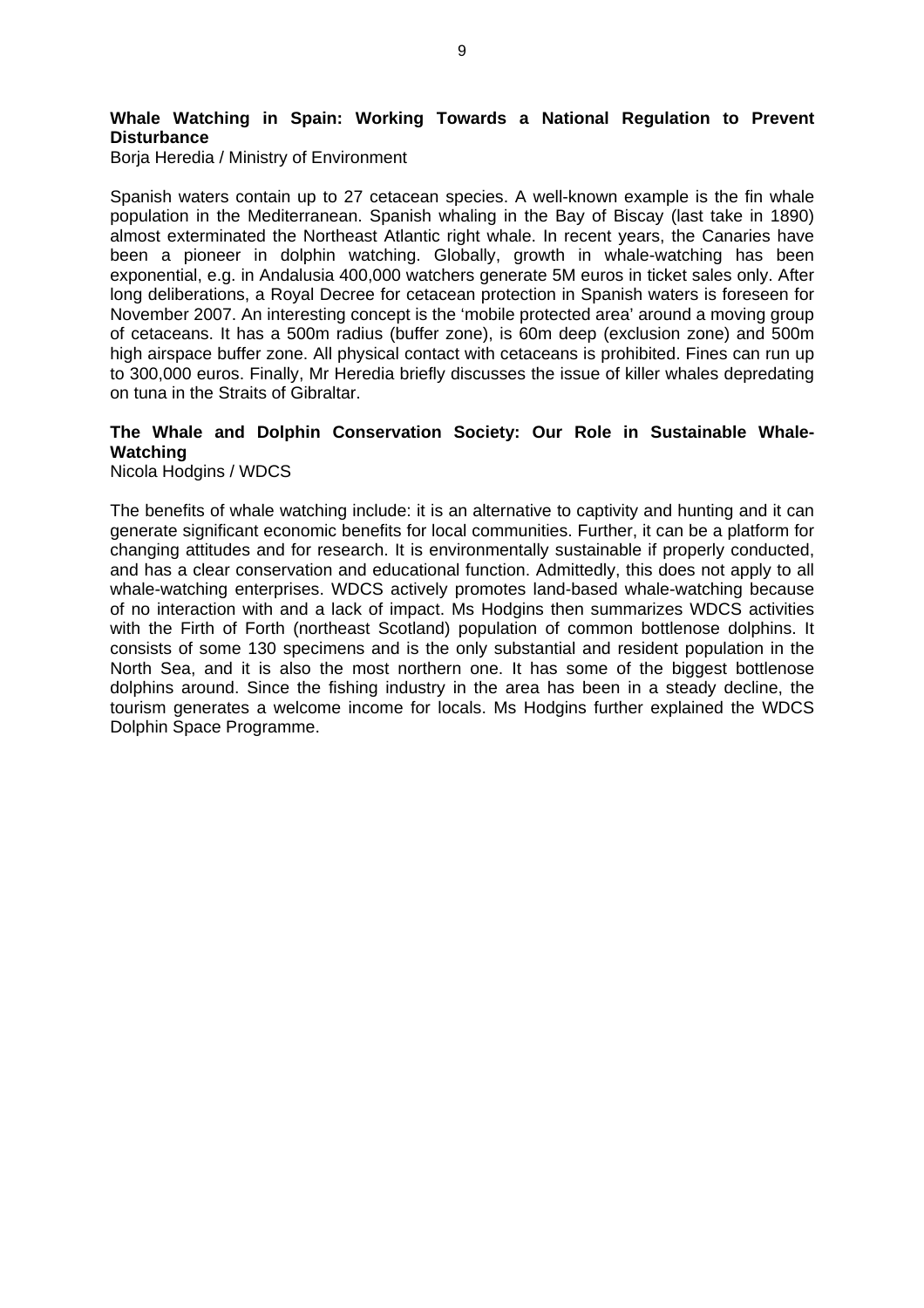



**Annex 4** 

# **W**ESTERN **A**FRICAN **T**ALKS ON **C**ETACEANS AND THEIR **H**ABITATS

DISCUSSIONS D'AFRIQUE OCCIDENTALE SUR LES CETACES ET LEURS HABITATS

# **DRAFT ACTION PLAN FOR THE WEST AFRICAN MANATEE**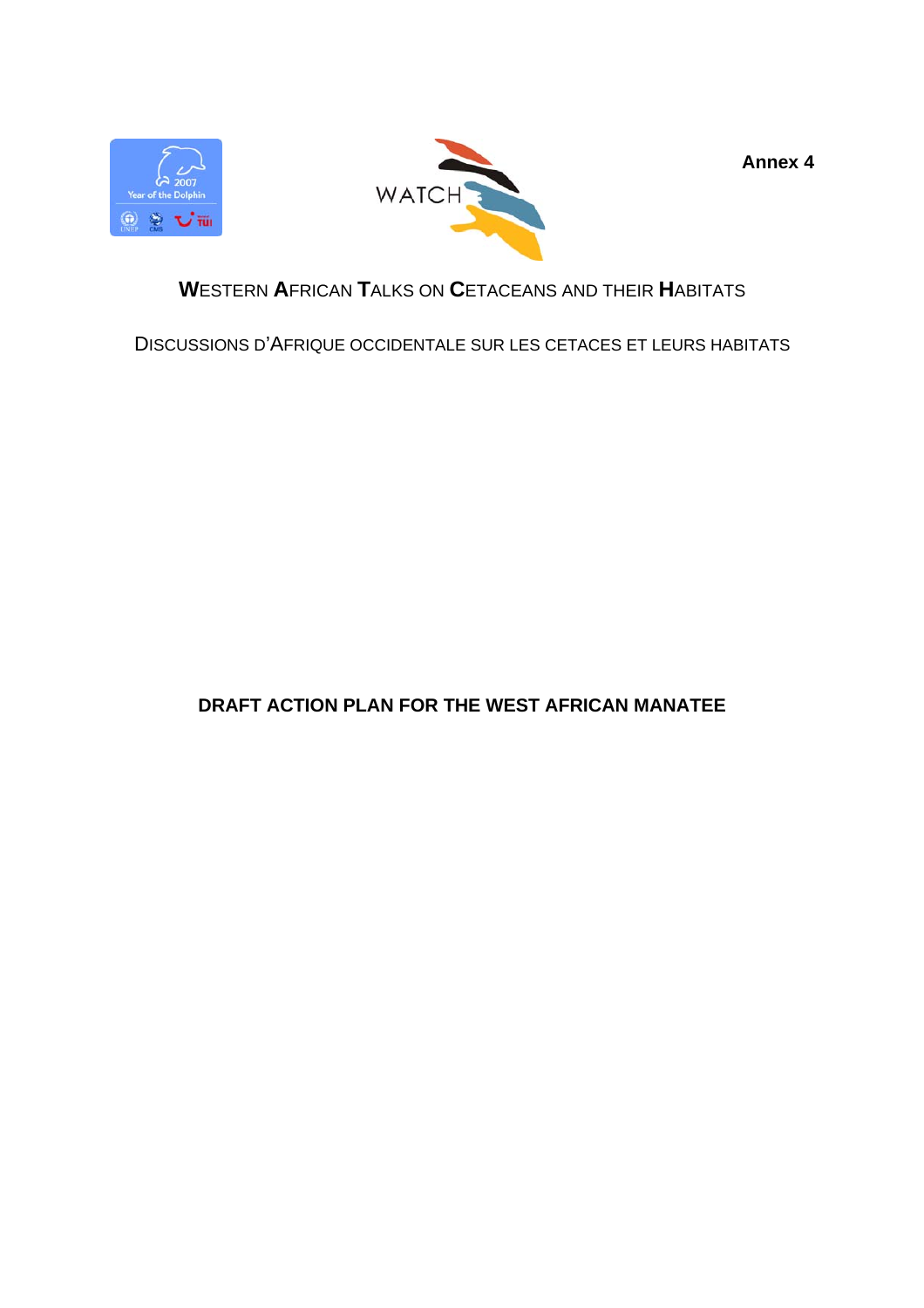| <b>Objectives, Themes &amp; Actions</b> | Lead | <b>Priority</b> |
|-----------------------------------------|------|-----------------|
|                                         |      |                 |

*Strategic Objective:* 

*Improve the conservation status of the West African manatee across its range* 

#### **Theme 1: Policies & legislation**

**Specific Objective 1: Improve policies and legislation for manatee protection, and strengthen their implementation** 

*Expected Outcome 1.1: Effective policies are established for manatee conservation at regional and national levels, and mechanisms are in place for their implementation in all range states* 

#### **Recommended actions**

| Conduct a critical review of existing regional and national policies<br>related to manatee conservation.                                                   | CMS / States | High |
|------------------------------------------------------------------------------------------------------------------------------------------------------------|--------------|------|
| Incorporate specific manatee conservation measures into relevant<br>existing regional and national policies.                                               | CMS / States | High |
| Establish strong regional policies for manatee conservation, and,<br>where necessary, provide strategic support for strengthening of<br>national policies. | CMS / States | High |
| Establish practical mechanisms that facilitate implementation of<br>policies at the regional and national level.                                           | CMS / States | High |

#### *Expected Outcome 1.2: Effective legislative frameworks are established for manatee conservation in all range states*

#### **Recommended actions**

| Conduct a critical review of existing legislative instruments at national<br>and local levels (e.g. codes of conduct).                                                    | <b>States</b> | High |
|---------------------------------------------------------------------------------------------------------------------------------------------------------------------------|---------------|------|
| Revise existing legislation and, where necessary, develop new<br>specific legislative measures for manatee protection (e.g. incentives<br>and sanctions).                 | <b>States</b> | High |
| Incorporate specific manatee conservation measures into relevant<br>legislative instruments at the national and local level in cooperation<br>with relevant stakeholders. | <b>States</b> | High |

*Expected Outcome 1.3: Policies and legislation relating to manatee conservation are widely adopted and well known to stakeholders* 

# **Recommended actions**  Sensitise decision makers, local authorities and local communities, about political and regulatory provisions for manatee conservation, and encourage their implementation. States | High Develop capacity of agencies responsible for enforcing legislation Develop capacity of agencies responsible for emotiong registation<br>related to manatee conservation. Build wide awareness of policies and legislation relevant to manatee build wide awarehess of policies and legislation relevant to mariatee States Medium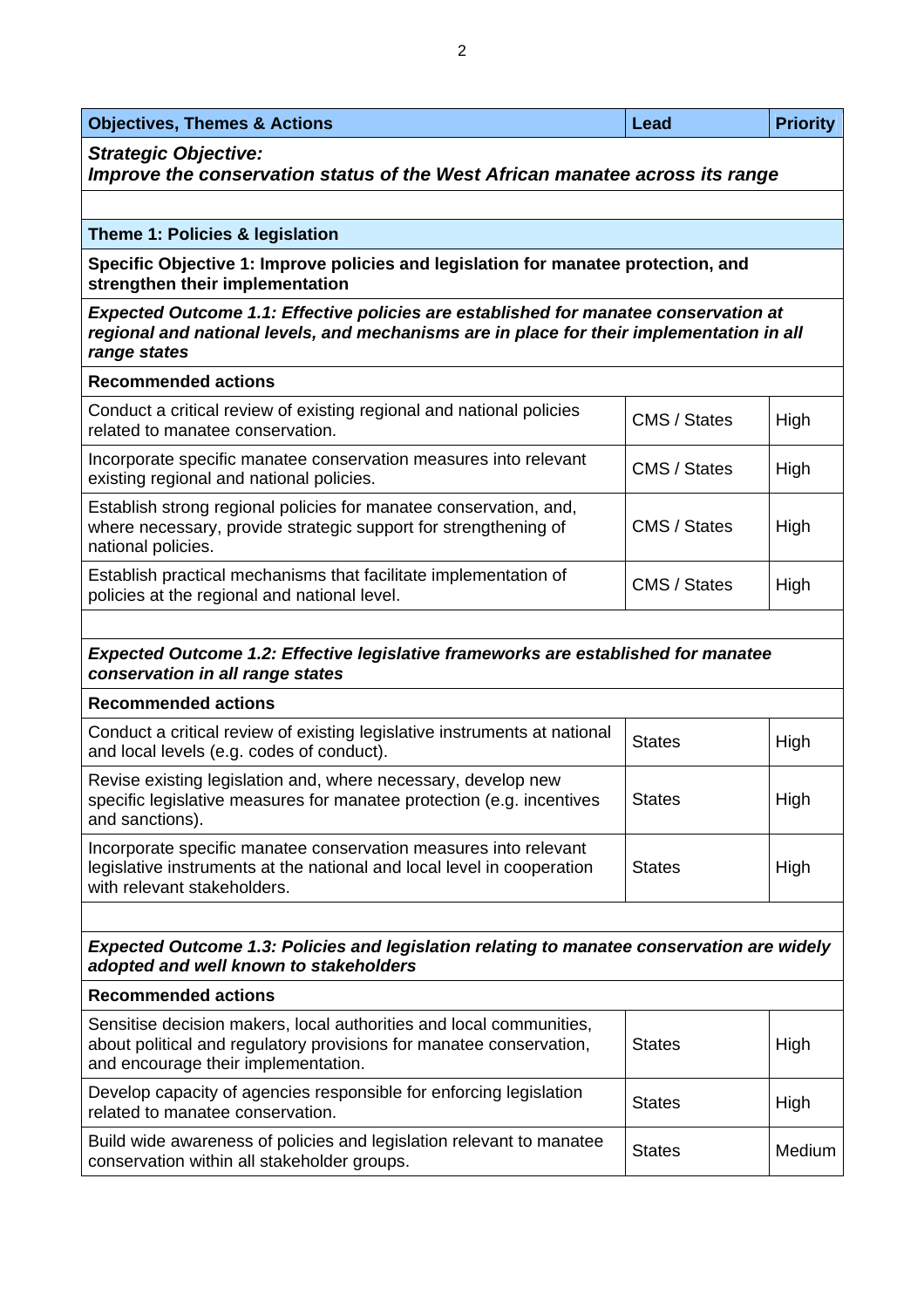| <b>Objectives, Themes &amp; Actions</b>                                                                                                                                              | Lead                                       | <b>Priority</b> |
|--------------------------------------------------------------------------------------------------------------------------------------------------------------------------------------|--------------------------------------------|-----------------|
| Develop appropriate information and awareness tools to promote<br>manatee conservation, especially for local use.                                                                    | <b>NGOs</b>                                | Medium          |
|                                                                                                                                                                                      |                                            |                 |
| <b>Expected Outcome 1.4: Wide enforcement of legislation relating to manatee conservation</b>                                                                                        |                                            |                 |
| <b>Recommended actions</b>                                                                                                                                                           |                                            |                 |
| Promote application of legislation relating to manatee conservation at<br>a regional level through implementation of international conventions<br>and trans-border regulations.      | <b>CMS</b>                                 | High            |
| Enforce legislation relating to manatee conservation at a national<br>level, especially at unprotected sites.                                                                        | <b>States</b>                              | High            |
| Promote enforcement of legislation as widely as possible, especially<br>in relation to manatee hunting and trade.                                                                    | States/<br>CITES/CMS                       | High            |
|                                                                                                                                                                                      |                                            |                 |
| Theme 2: Applied research                                                                                                                                                            |                                            |                 |
| Specific Objective 2: Improve understanding of the West African manatee and use<br>information for its conservation management                                                       |                                            |                 |
| <b>Expected Outcome 2.1: Improved knowledge of the West African manatee achieved through</b><br>national and regional research initiatives                                           |                                            |                 |
| <b>Recommended actions</b>                                                                                                                                                           |                                            |                 |
| Develop and harmonise methodologies and protocols for research<br>and monitoring of the West African manatee.                                                                        | <b>SSG</b>                                 | High            |
| Conduct applied research programmes on the West African manatee<br>focusing on identified knowledge gaps, especially for enabling<br>successful species conservation and management. | States &<br>partners                       | High            |
| Carry out regular monitoring of manatee populations, especially at key<br>sites.                                                                                                     | Site managers                              | High            |
| Determine important areas for manatees, especially relating to<br>movements, feeding and mating, and develop mechanisms to reduce<br>manatee pressures in these areas.               | States &<br>partners                       | High            |
| Establish a scientific and socio-economic database on the West<br>African manatee.                                                                                                   | WI & partners                              | High            |
| <b>Expected Outcome 2.2: Successful management and conservation mechanisms are</b>                                                                                                   |                                            |                 |
| established for the West African manatee                                                                                                                                             |                                            |                 |
| <b>Recommended actions</b>                                                                                                                                                           |                                            |                 |
| Establish site-based applied research and management programmes<br>for the demonstration of appropriate conservation mechanisms.                                                     | States / NGOs                              | High            |
| Evaluate and improve manatee conservation and management<br>mechanisms at different levels (i.e. regional, catchment and<br>community levels).                                       | CMS/ sub-<br>regional orgs/<br><b>NGOs</b> | High            |
| Identify key sites for manatee conservation, and develop proposals for<br>their designation and management.                                                                          | States / NGOs                              | High            |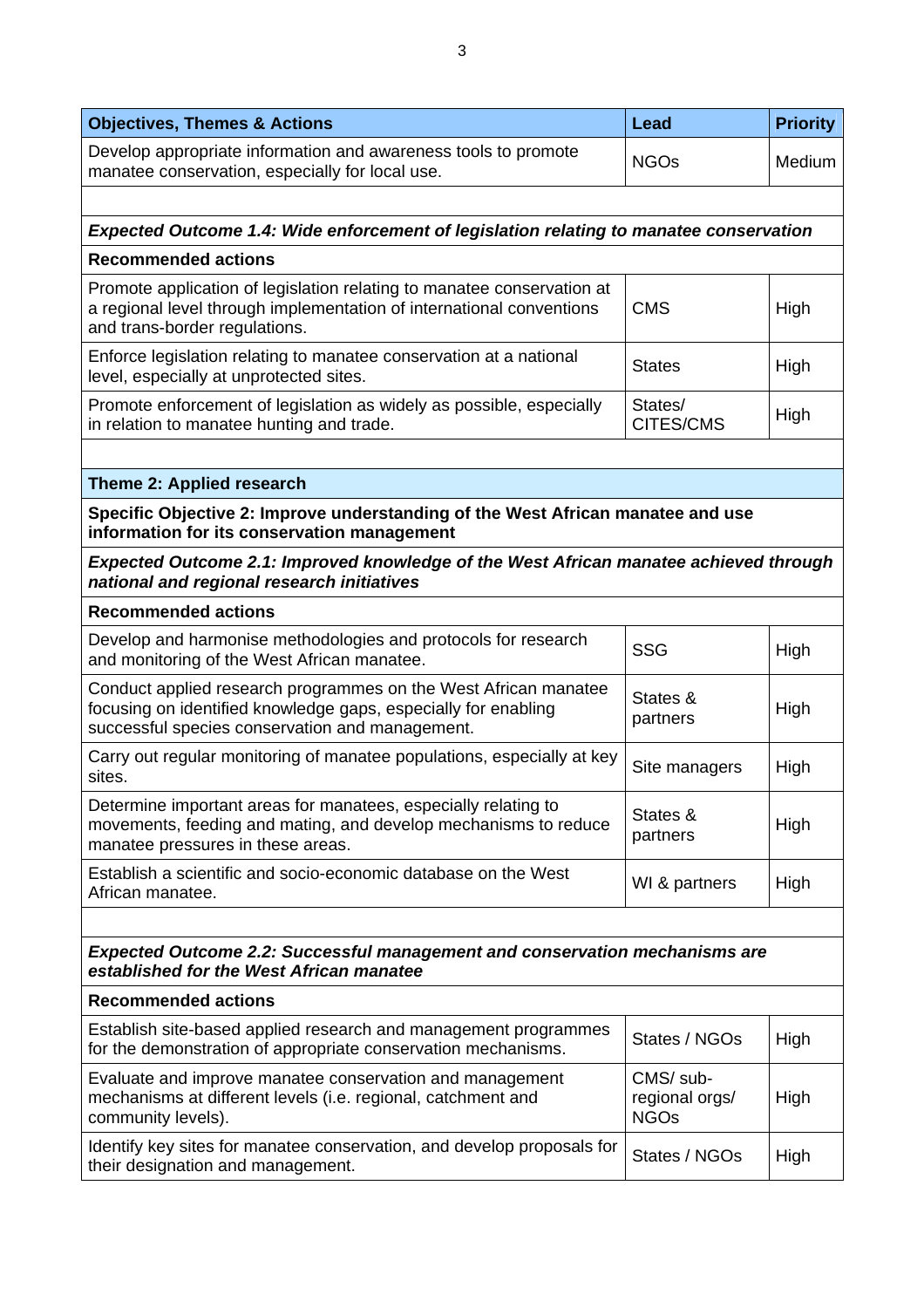| <b>Objectives, Themes &amp; Actions</b>                                                                                                                                                                                      | <b>Lead</b>                            | <b>Priority</b> |
|------------------------------------------------------------------------------------------------------------------------------------------------------------------------------------------------------------------------------|----------------------------------------|-----------------|
| Identify key habitat requirements for manatees in different areas, and<br>establish mechanisms for preventing the destruction and degradation<br>of these habitats.                                                          | <b>States</b>                          | High            |
| Design and avail practical tools, such as monitoring manuals and<br>standardised forms, for strengthening regional capacity in the<br>monitoring and management of West African manatee populations.                         | <b>SSG /NGOs</b>                       | High            |
|                                                                                                                                                                                                                              |                                        |                 |
| <b>Expected Outcome 2.3: Establishment of a functioning regional manatee network</b><br>strengthened through capacity development and exchange initiatives                                                                   |                                        |                 |
| <b>Recommended actions</b>                                                                                                                                                                                                   |                                        |                 |
| Establish a regional manatee network with active engagement of<br>appropriate institutions and resource persons for information sharing<br>and exchange at national, regional and international levels.                      | <b>CMS</b>                             | High            |
| Develop and run training and capacity building programmes for actors<br>involved in the management and monitoring of the West African<br>manatee.                                                                            | States &<br>partners                   | High            |
| Identify and resource a regional centre for provision of expert advice<br>on the West African manatee, capacity development and information<br>exchange, with a regularly updated website, database and other<br>facilities. | WI & partners                          | Medium          |
| Organise regional exchange workshops on research outcomes.                                                                                                                                                                   | WI & partners                          | Medium          |
| Develop and organise inter-state and community exchange visits.                                                                                                                                                              | WI & partners                          | Medium          |
|                                                                                                                                                                                                                              |                                        |                 |
| Theme 3: Restoration & safeguarding of manatee habitats                                                                                                                                                                      |                                        |                 |
| Specific Objective 3: Reduce pressures on the West African manatee through the<br>restoration and safeguarding of its habitats                                                                                               |                                        |                 |
| Expected Outcome 3.1: Designation of sites providing key manatee habitats as sanctuaries<br>and through national and regional initiatives                                                                                    |                                        |                 |
| <b>Recommended actions</b>                                                                                                                                                                                                   |                                        |                 |
| Create networks of sanctuaries that provide excellent habitat and<br>refuge areas for the West African manatee (e.g. community based<br>sanctuaries, Marine Protected Areas), both at the coast and in each<br>river basin.  | Regional<br>institutions (e.g.<br>NBA) | High            |
| Develop and implement conservation plans for the West African<br>manatee at an ecoregional level (e.g. PRCM, Niger Basin), national<br>level and at specific key sites (e.g. protected areas).                               | States / regional<br>institutions      | V. high         |
|                                                                                                                                                                                                                              |                                        |                 |
| <b>Expected Outcome 3.2: Rehabilitation of West African manatee habitats</b>                                                                                                                                                 |                                        |                 |
| <b>Recommended actions</b><br>Develop and implement habitat restoration plans at degraded sites in                                                                                                                           | States &                               |                 |
| important manatee zones, in collaboration with local stakeholders.                                                                                                                                                           | partners                               | High            |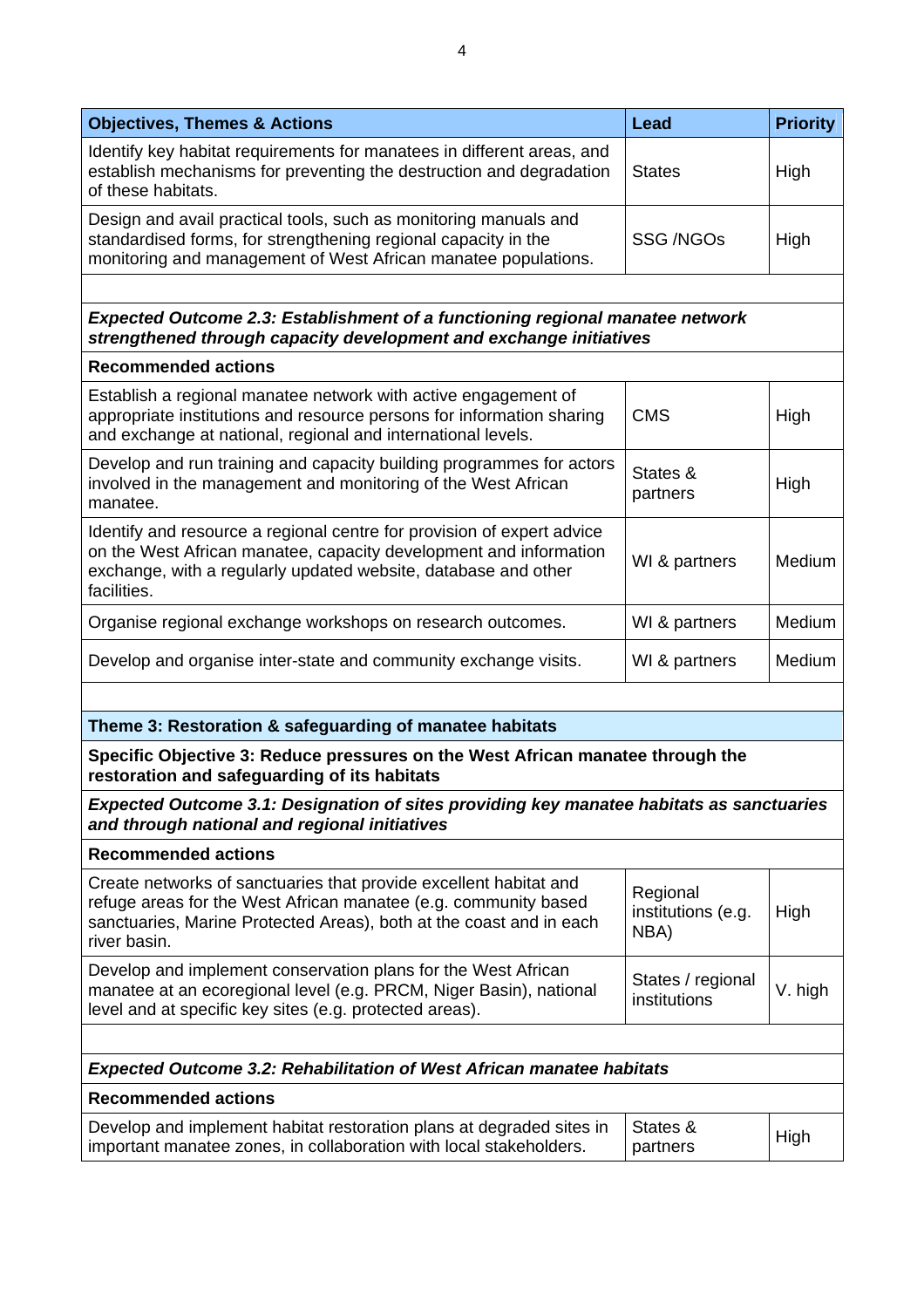| <b>Objectives, Themes &amp; Actions</b>                                                                              | Lead                                     | <b>Priority</b> |
|----------------------------------------------------------------------------------------------------------------------|------------------------------------------|-----------------|
| Where feasible, rehabilitate obstructed waterways that currently<br>prevent the free movement of manatees.           | <b>States</b>                            | Medium          |
| Promote management options at hydraulic works that enable the<br>passage of manatees, at least seasonally.           | River basin<br>agencies /<br>authorities | Medium          |
| Ensure that key sites for manatees are protected from pollution.                                                     | <b>States</b>                            | High            |
| Promote restoration of forests in basin headwaters in order to alleviate<br>siltation of rivers and sand deposition. | River basin<br>authorities               | Medium          |
| Develop long-term strategies to protect manatee habitats in relation to<br>climatic changes.                         | CMS / CCC                                | Medium          |
| <b>Expected Outcome 3.3: Reduced exploitation and capture of the West African manatee</b>                            |                                          |                 |
| <b>Recommended actions</b>                                                                                           |                                          |                 |

| Reinforcement of control measures of hunting.                                                                                                                                                                                                                                                    | <b>States</b>                        | High |
|--------------------------------------------------------------------------------------------------------------------------------------------------------------------------------------------------------------------------------------------------------------------------------------------------|--------------------------------------|------|
| In cooperation with local communities at sites where manatees are<br>hunted, develop alternative income generation activities (such as<br>ecotourism, livestock breeding, aquaculture and bee-keeping) and<br>train hunters in such disciplines, to encourage a reduction in manatee<br>hunting. | States / NGOs                        | High |
| Provide community-based incentive packages for communities that<br>elect to refrain from manatee hunting.                                                                                                                                                                                        | Partners (NGOs)                      | High |
| Encourage the use of manatee-friendly fishing techniques in order to<br>reduce the incidental capture of manatees in fishing nets.                                                                                                                                                               | Site managers &<br>basin authorities | High |
| In collaboration with local communities at key sites for manatees,<br>establish no-fishing zones in particularly important areas, in order to<br>reduce the incidental capture of manatees in fishing nets.                                                                                      | Site managers                        | High |
|                                                                                                                                                                                                                                                                                                  |                                      |      |

**Theme 4: Awareness & Education / Information, Education & Communication** 

**Specific Objective 4: Instil a wide appreciation of the West African manatee and its ecological and cultural values through targeted communication, education and public awareness** 

*Expected Outcome 4.1: Education and awareness materials relating to manatees, especially their values and threats, are developed and used widely* 

| <b>Recommended actions</b>                                                                                                                                     |               |          |
|----------------------------------------------------------------------------------------------------------------------------------------------------------------|---------------|----------|
| Integrate manatee conservation into training programmes of schools,<br>universities and training centres.                                                      | NGOs / States | High     |
| Develop training tools relating to manatees and wetlands for schools,<br>universities and training centres.                                                    | <b>NGOs</b>   | High     |
| Provide community based organizations with resources and practical<br>training and animation tools for communicating the threats to and<br>values of manatees. | <b>NGOs</b>   | Medium I |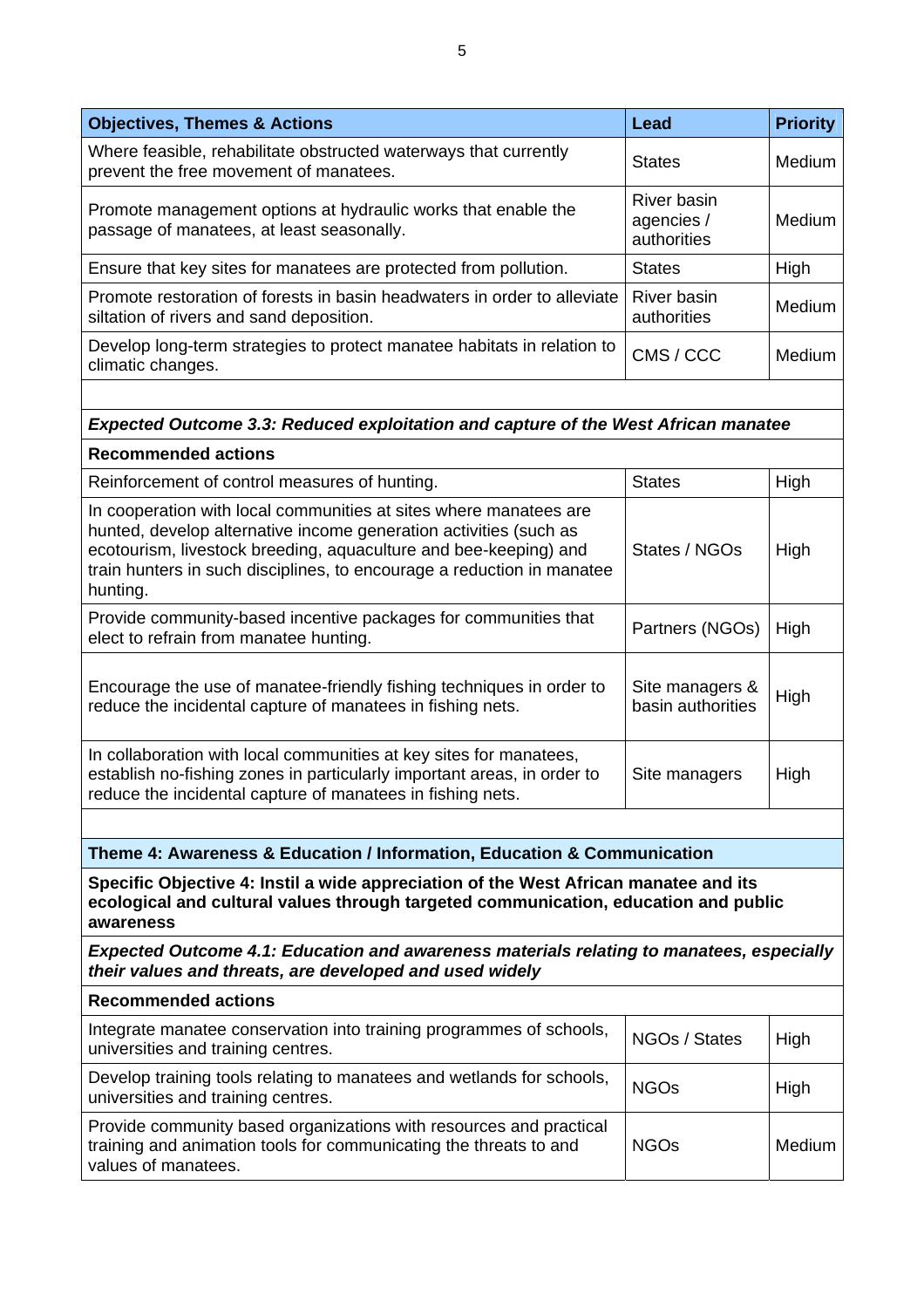| <b>Objectives, Themes &amp; Actions</b>                                                                                                                                                                             | Lead                                          | <b>Priority</b> |
|---------------------------------------------------------------------------------------------------------------------------------------------------------------------------------------------------------------------|-----------------------------------------------|-----------------|
| Develop communication media (including web-based resources)<br>relating to manatees and wetlands, especially for use by national and<br>local press.                                                                | <b>NGOs &amp; States</b>                      | High            |
| Encourage wide availability of all media and materials in appropriate<br>local languages, and disseminate them in all range states.                                                                                 | <b>NGOs</b>                                   | Medium          |
|                                                                                                                                                                                                                     |                                               |                 |
| Expected Outcome 4.2: Attitudes and actions favourable to manatee conservation are<br>encouraged through awareness campaigns                                                                                        |                                               |                 |
| <b>Recommended actions</b>                                                                                                                                                                                          |                                               |                 |
| Collaborate with radio and television stations to broadcast information<br>about manatees and wetlands.                                                                                                             | NGOs & national<br>institutions               | Medium          |
| Produce reports and documentaries about community efforts to<br>conserve manatees.                                                                                                                                  | NGO <sub>s</sub> /site<br>managers            | Medium          |
| Organise special campaigns (such as 'Save the manatee' days and<br>manatee clubs) to build awareness about issues important for<br>manatee conservation.                                                            | <b>NGOs</b>                                   | Medium          |
| Collaborate with the press to foster public awareness of the values<br>and threats to manatees.                                                                                                                     | <b>NGOs</b>                                   | Medium          |
| Organise seminars and other events to make decision makers aware<br>about manatees and their conservation needs.                                                                                                    | <b>NGOs &amp; States</b>                      | High            |
| Promote traditional values and cultures favourable to manatee<br>conservation.                                                                                                                                      | <b>NGOs</b>                                   | Medium          |
|                                                                                                                                                                                                                     |                                               |                 |
| Expected Outcome 4.3: Manatee conservation is integrated into existing communication,<br>education and awareness programmes                                                                                         |                                               |                 |
| <b>Recommended actions</b>                                                                                                                                                                                          |                                               |                 |
| Build manatee communication, education and awareness components<br>into management plans for sites and catchments where the West<br>African manatee occurs.                                                         | Site managers &<br>river basin<br>authorities | High            |
| Integrate the challenges facing the manatee and related conservation<br>solutions into existing environmental awareness programmes at the<br>national and catchment / basin level (e.g. the Niger Basin Authority). | Site managers &<br>river basin<br>authorities | High            |
| Develop mechanisms to integrate the manatee into national<br>environmental education programmes.                                                                                                                    | <b>NGOs</b>                                   | Medium          |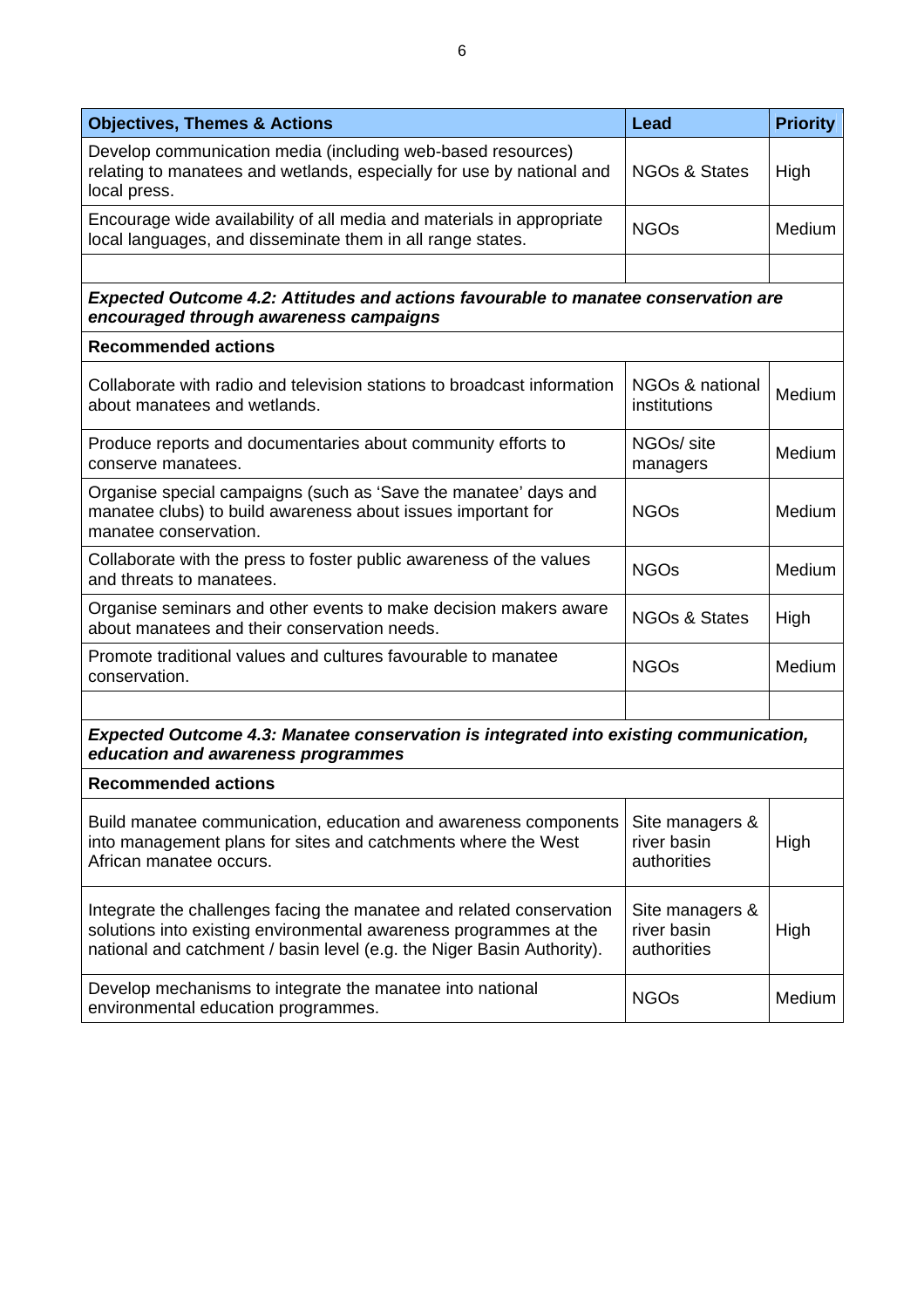

Annex 5

# **MACARONESIA INITIATIVE**  DECLARATION

The participants in the MACARONESIA encounter, meeting in Adeje, Tenerife, on the 18<sup>th</sup> and 19<sup>th</sup> of October 2007, in the framework of the WATCH talks (Western African *Talks on Cetaceans and their Habitat)*,

*Recognising* that the island territories made up of the archipelagos of the Azores (Portugal), Cape Verde (Cape Verde), the Canary Islands (Spain) and Madeira (Portugal) are home to a set of ecological specificities and common cultural roots that define the regional reality;

*Recognising* the bio-geographic singularity of Macaronesia, its characteristic oceanographic peculiarities, the existence of pristine areas and, in particular, its high cetacean diversity represented by 31 species of the whales and dolphins reported in the North Atlantic;

*Bearing in mind* that the current state of research has made it possible to identify ecological processes and habitats, together with common populations of dolphins and whales dependent on them, including areas that are situated beyond the jurisdiction of the States;

*Recognising* that there are global threats like those arising from climate change, or ones specific to the Macaronesia region like interaction with fishing, acoustic pollution, waste pollution, shipping traffic of people and goods and the impact of nautical and tourist activities, including whale watching,

*Convinced* of the need to provide incentives for society as a whole to participate in meeting the common challenges of managing the species and marine areas of Macaronesia both scientifically and technically, as well as legally;

*Aware* of the objective established in the Implementation Plan of the World Summit on Sustainable Development held in Johannesburg (South Africa) and the CBD for the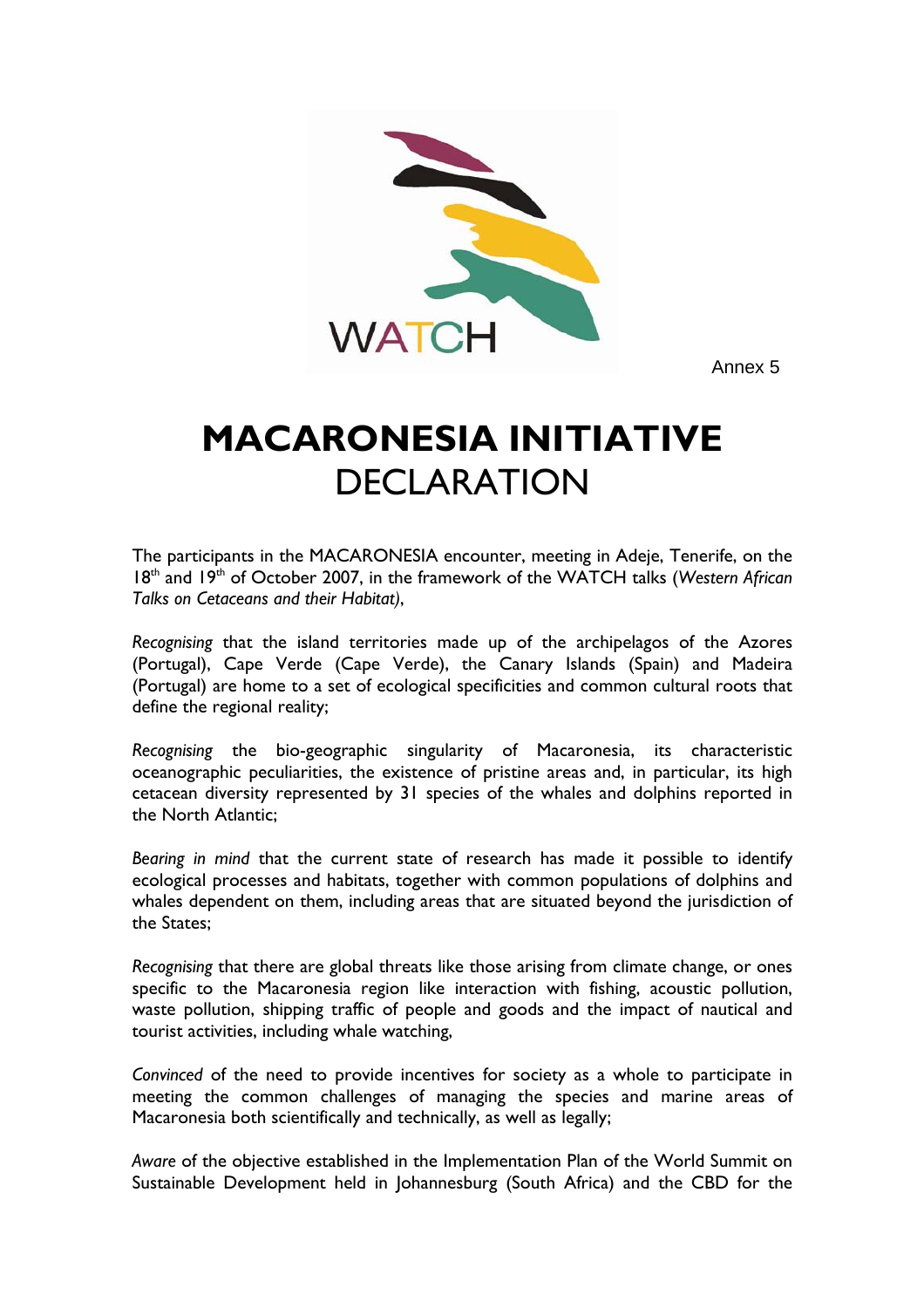conservation of marine resources and, in particular, for creating a world-wide network of marine protected areas by 2012.

*Considering* that the Natura 2000 Network, whose methodology is applied also to Cape Verde, is in fact providing a means of co-operation between the archipelagos that make up Macaronesia, opening the door for the development of common measures to conserve marine bio-diversity.

*Recognising* the importance of a Specially Sensitive Marine Area (SSMA), together with other initiatives like the West Africa Network of Marine Protected Areas (WANMPA), the MaB Programme Biosphere Reserves declared by UNESCO and the ASCOBANS and ACCOBAMS areas of reference.

*Considering* that the Convention for Migratory Species represents the most appropriate common framework for strengthening co-operation bonds for the conservation of cetaceans.

*Bearing in mind* the potential offered by the framework of the WATCH Memorandum (*Western African Talks on Cetaceans and their Habitat*),

*We invite* **the governments of Cape Verde, Spain and Portugal to consider establishing specific agreements in the bio-geographic region of Macaronesia, within the framework of the different international conventions and programmes that promote the conservation of cetaceans, highlighting, among others, the framework offered by article IV of the Bonn Convention.**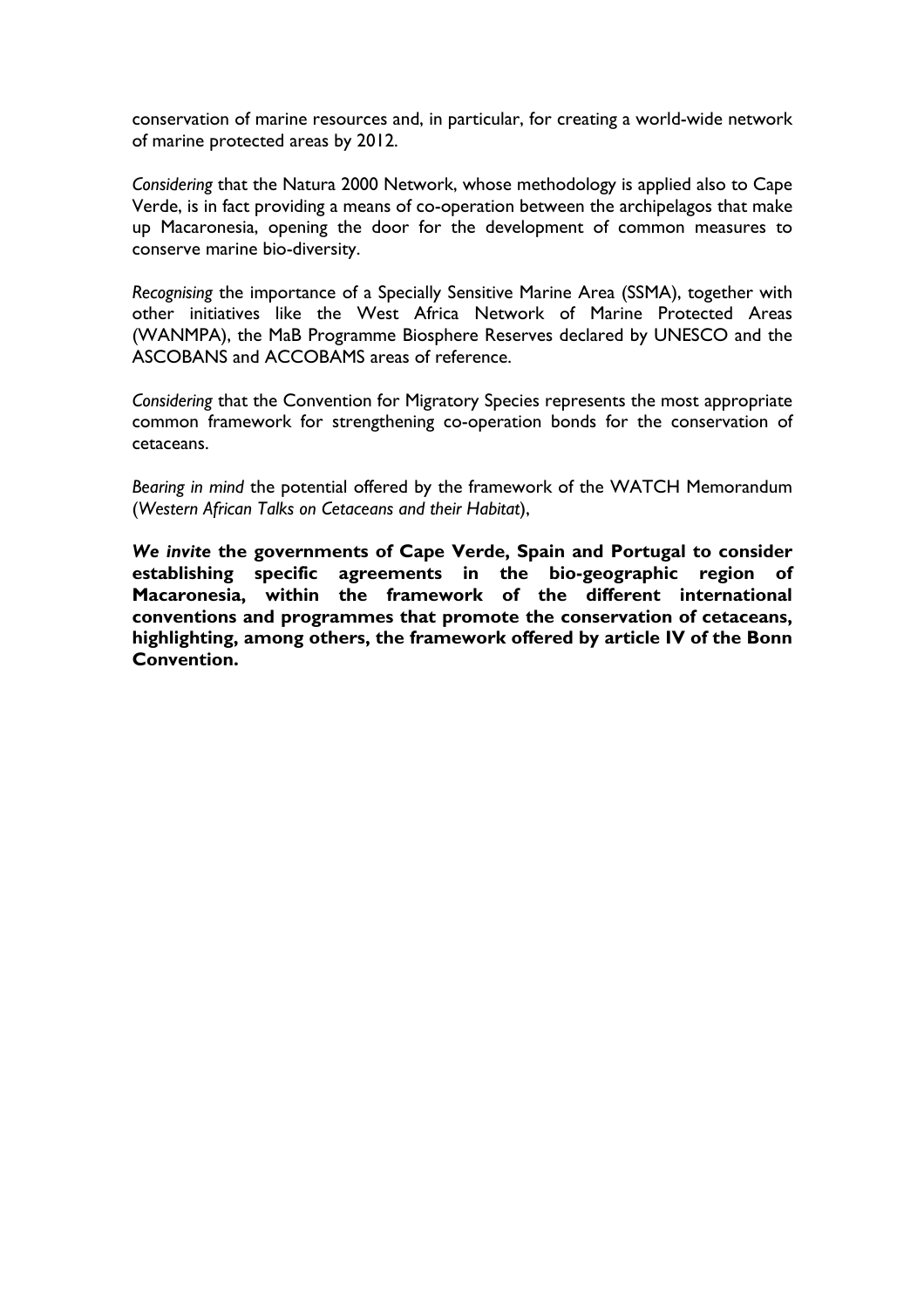# **ANNEX: ELEMENTS FOR ACTION**

- To create a research network in the region of Macaronesia, including all the research groups and centres of the different archipelagos.
- To develop co-operation programmes and create forums for the exchange of scientific and technical information and mobility and life-long training programmes for researchers and support personnel.
- To create an up to the minute and common data base for the whole region of Macaronesia.
- To identify essential habitats and critical areas of special biological interest for these species, including areas beyond the jurisdiction of the States.
- To develop integral research programmes with an eco-systemic and adaptive approach for the different species identified in Macaronesia.
- To foster projects of research, development and innovation that encompass the creation of the necessary know-how to enhance the identification of threats and their mitigation, with a view contributing to the conservation of these species in the different areas of the Macaronesia Region.
- To favour an effective transfer of scientific and technological knowledge for the conservation of cetaceans in the Macaronesia Region.
- To identify common laboratories and facilities to provide support for cetacean research in the Macaronesia Region.
- To generate specific public policies and instruments for an appropriate management of knowledge related to cetaceans and their habitats in the different areas of the Macaronesia Region.
- To develop networks of marine protected areas and conservation plans for the species present in Macaronesia.
- To develop a programme of co-operation for monitoring the distribution of the target species and for assessing the management measures used.
- To foster the participation and the co-operation of public and private agencies in the conservation of these species through research.
- Programmes to enhance the dissemination of scientific knowledge in society and foster environmental education centred on the cetaceans of the Macaronesia Region.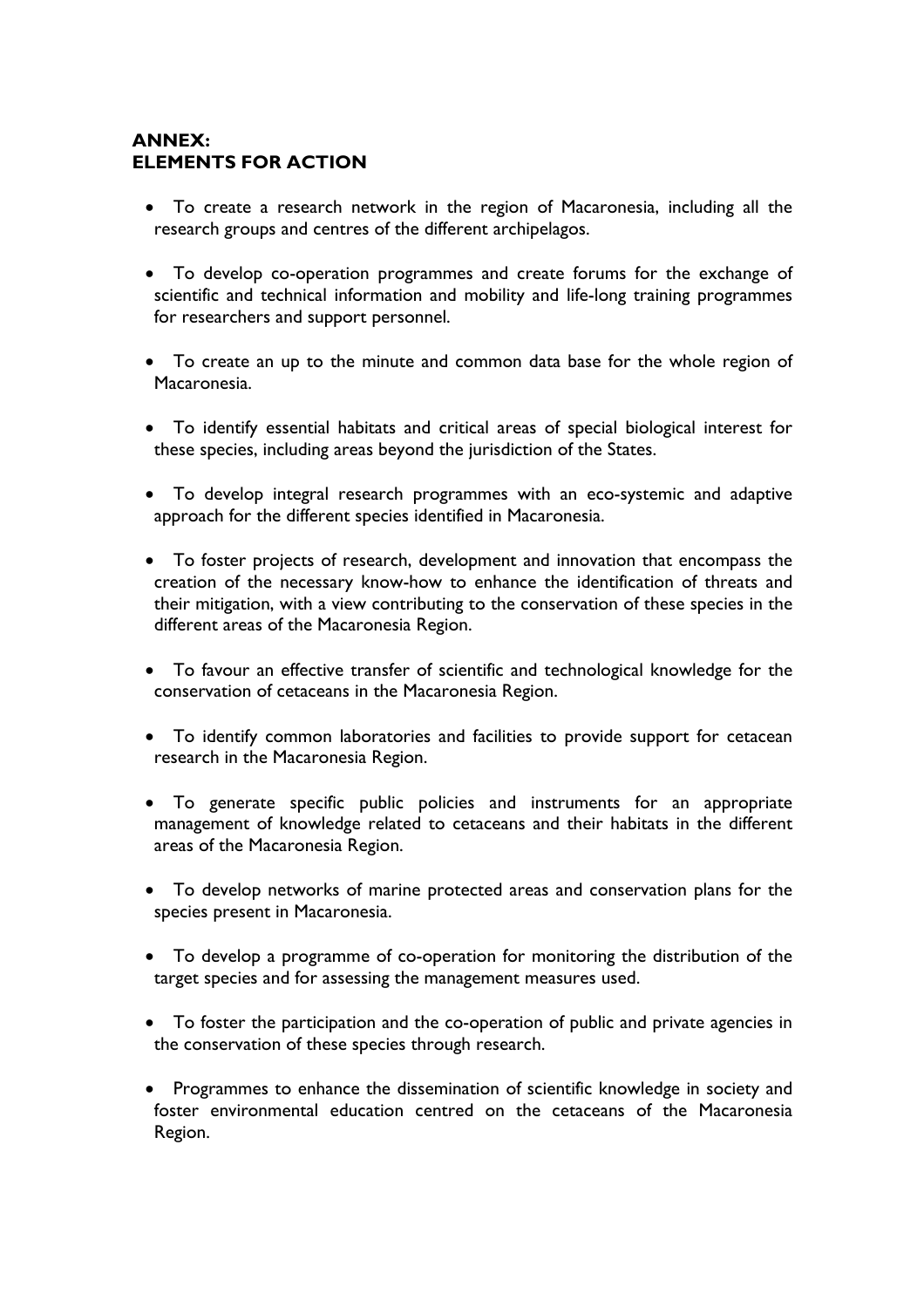• To foster the participation of all parties in the decision making processes pertaining to actions aimed at the conservation of cetaceans in the Macaronesia Region.

> Chairman of the Session: *Antonio J. Fernández Rodríguez*

> > Repporteurs: *Enrique Alonso García Alejandro Lago Candeira Ana Tejedor Arceredillo Cipriano Marín Cabrera*

Coordination: *UNESCO Center of the Canary Islands Loro Parque Fundación* 

Declaration adopted by the participants to the WATCH - MACARONESIA meeting on October 19th, 2007, and presented to the Third Session of the WATCH (Western African Talks on Cetaceans and their Habitat) on October 20th, 2007.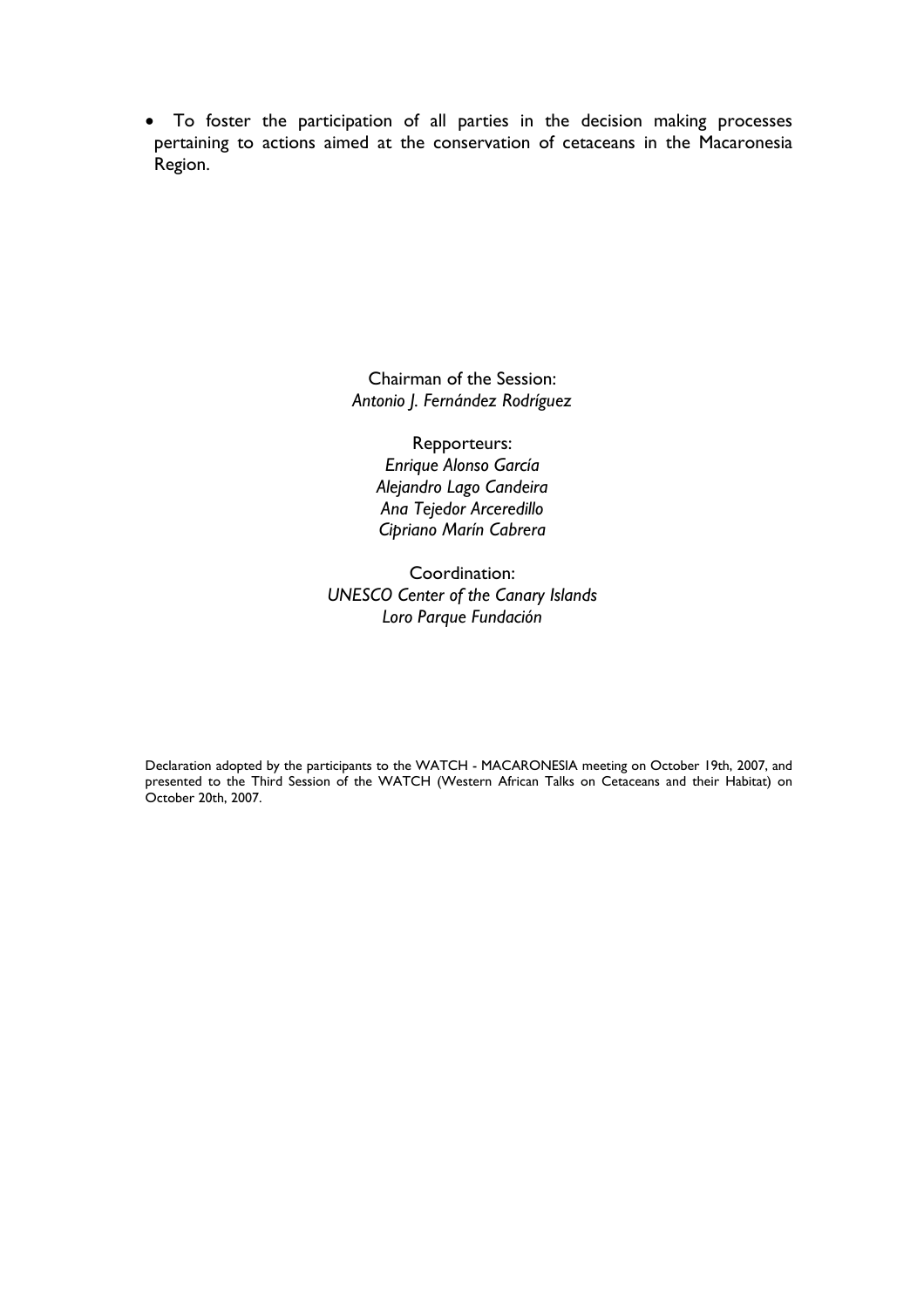# **PARTICIPANTS OF THE MEETING**



Natacha Aguilar Soto Grupo Inv. BIOECOMAC Dpto. Biologia Animal Universidad de La Laguna

Enrique Alonso García Consejero Permanente Consejo de Estado

Javier Almunia Loro Parque Fundación - Tenerife

Manuel Arbelo. DVM. PhD. Grupo de Investigación de Cetáceos Unidad de Histología y Anatomía Patológica Instituto de Sanidad Animal. Universidad de Las Palmas de Gran Canaria.

Alberto Brito Biólogo Marino Catedrático de la Universidad de La Laguna.

Manuel Carrillo Canarias Conservación Sociedad para la Investigación y Conservación de los Cetáceos

María del Mar Cañado SECAC

Petra Deimer President of the Society for the Protection of Marine Mammals (GSM)

Javier Díaz Reixa Gabinete Jurídico - Tenerife

Peter G.H. Evans Sea Watch Foundation - UK

Antonio Jesús Fernández Rodríguez Universidad de Las Palmas de Gran Canaria

Luis Freitas Museu da Baleia (Madeira Whale Museum) Madeira

Tony Gallardo Gerente de Medio Ambiente Cabildo de Fuerteventura

José María Garrido López Gabinete Jurídico - Tenerife

Ana María García Sanjuán Presidenta de ANDA Canarias

Alejandra González Canarias Conservación Sociedad para la Investigación y Conservación de los Cetáceos

Almudena González Canarias Conservación Sociedad para la Investigación y Conservación de los Cetáceos